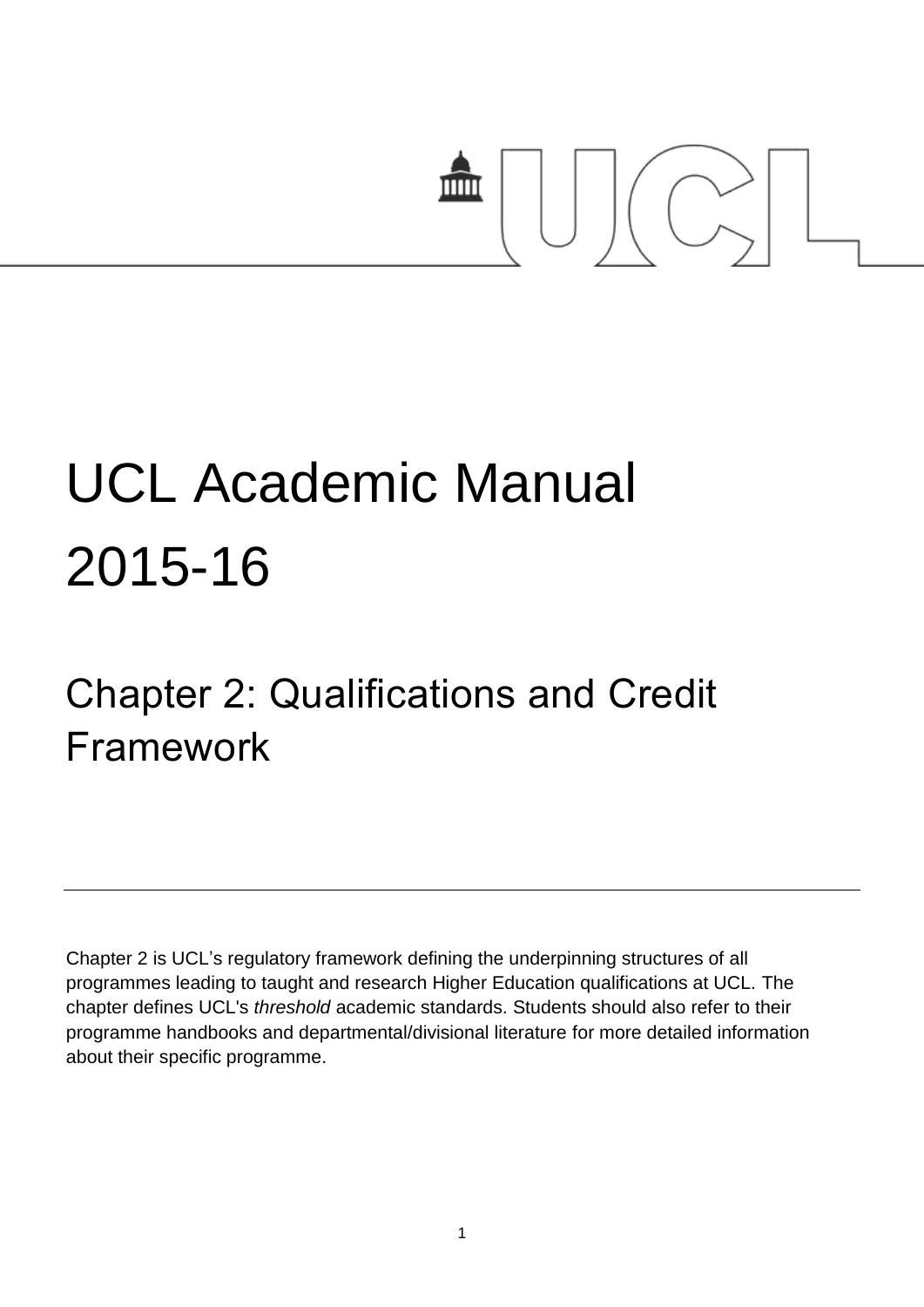## **Table of Contents**

| 1                                                                                   |                                             |  |
|-------------------------------------------------------------------------------------|---------------------------------------------|--|
| 1.1<br>1.2<br>1.3                                                                   |                                             |  |
| $\overline{2}$                                                                      |                                             |  |
| 2.1<br>2.2<br>2.3                                                                   |                                             |  |
| 3                                                                                   |                                             |  |
| 3.1<br>3.2<br>3.3<br>3.4<br>3.5<br>3.6<br>3.7<br>3.8<br>3.9<br>3.10<br>3.11<br>3.12 |                                             |  |
| 3.13                                                                                |                                             |  |
| 4                                                                                   |                                             |  |
| 4.1<br>4.2<br>4.3                                                                   |                                             |  |
| 5                                                                                   |                                             |  |
| 6                                                                                   | THE RECOGNITION OF PRIOR LEARNING (RPL)  29 |  |
| 6.1                                                                                 |                                             |  |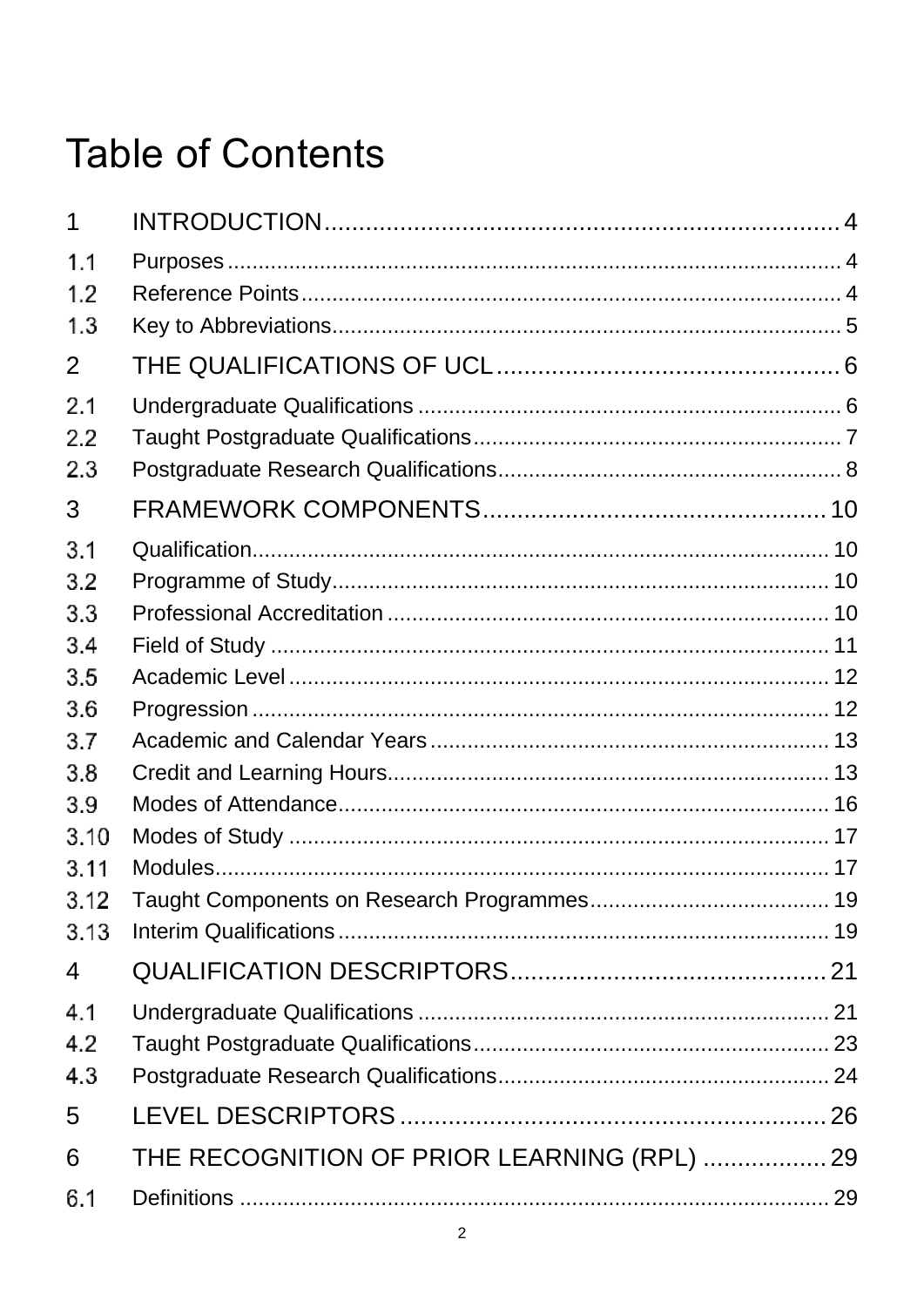| 6.2            |                                                                         |  |
|----------------|-------------------------------------------------------------------------|--|
| 6.3            |                                                                         |  |
| 6.4            | Accredited Prior Learning for Advanced Entry to Taught Programmes 30    |  |
| 6.5            | Experiential Prior Learning for Advanced Entry to Taught Programmes  32 |  |
| 6.6            |                                                                         |  |
| $\overline{7}$ |                                                                         |  |
| 7.1            |                                                                         |  |
| 7.2            |                                                                         |  |
| 7.3            |                                                                         |  |
| 8              | THRESHOLD QUALIFICATION REQUIREMENTS  38                                |  |
| 8.1            |                                                                         |  |
| 8.2            |                                                                         |  |
| 8.3            |                                                                         |  |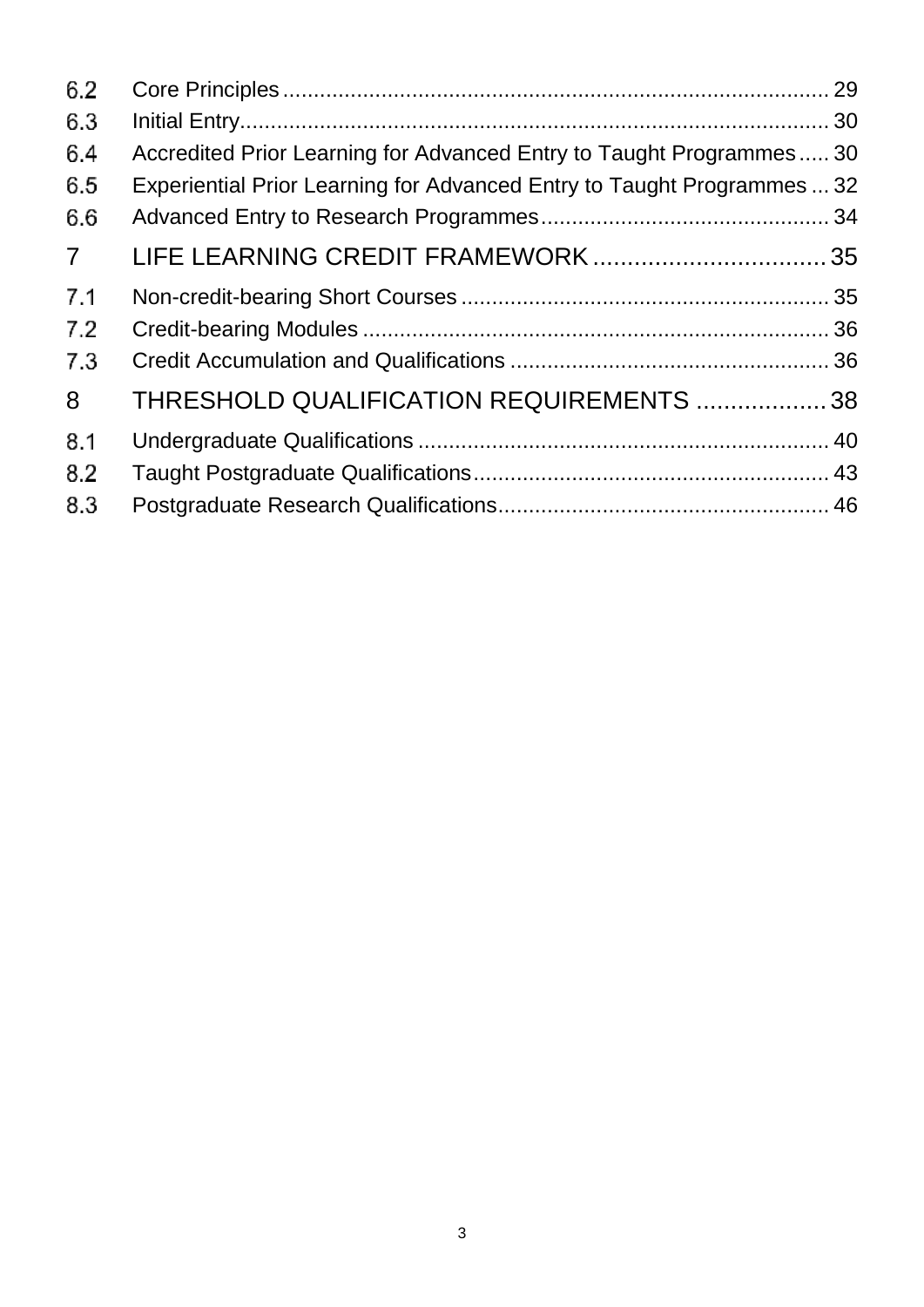### <span id="page-3-0"></span>1 Introduction

- 1. The University College London Qualifications and Credit Framework (QCF) defines the underpinning structures of all programmes leading to taught and research Higher Education qualifications at UCL.
- 2. All UCL qualifications and programmes of study must be aligned with the Qualifications and Credit Framework.
- 3. The QCF is a constituent part of the UCL Academic Manual which forms the basis of the contract between students and UCL.

#### <span id="page-3-1"></span> $1.1$ Purposes

- 1. The main purposes of the QCF are:
	- i) To promote a shared and common understanding of UCL qualifications;
	- ii) To promote consistency in the use of qualifications and credit across UCL faculties and departments;
	- iii) To provide a reference point for setting and assessing academic standards when designing, approving, monitoring and reviewing programmes of study and modules;
	- iv) To ensure that UCL qualifications are of an academic standard at least consistent with the standards referred to in the UK Framework for Higher Education Qualifications (FHEQ);
	- v) To communicate to employers, schools, parents, prospective students, Professional, Statutory and Regulatory Bodies (PSRBs) and other stakeholders the achievements represented by the qualifications of UCL;
	- vi) To inform international comparability of academic standards.

#### <span id="page-3-2"></span>Reference Points  $1.2$

- 1. The Qualifications and Credit Framework is drafted with reference to the following:
	- i) [The UK Quality Code for Higher Education,](http://www.qaa.ac.uk/assuring-standards-and-quality/the-quality-code) and in particular:
		- [Part A: Setting and maintaining academic standards](http://www.qaa.ac.uk/publications/information-and-guidance/publication?PubID=182)
		- [The Frameworks for Higher Education Qualifications of UK Degree-](http://www.qaa.ac.uk/en/Publications/Documents/qualifications-frameworks.pdf)[Awarding Bodies](http://www.qaa.ac.uk/en/Publications/Documents/qualifications-frameworks.pdf) (FHEQ)
		- Chapter B11: [Research](file:///C:/Users/ucycecv/Downloads/Chapter%20B11-%20Research%20Degrees.pdf) Degrees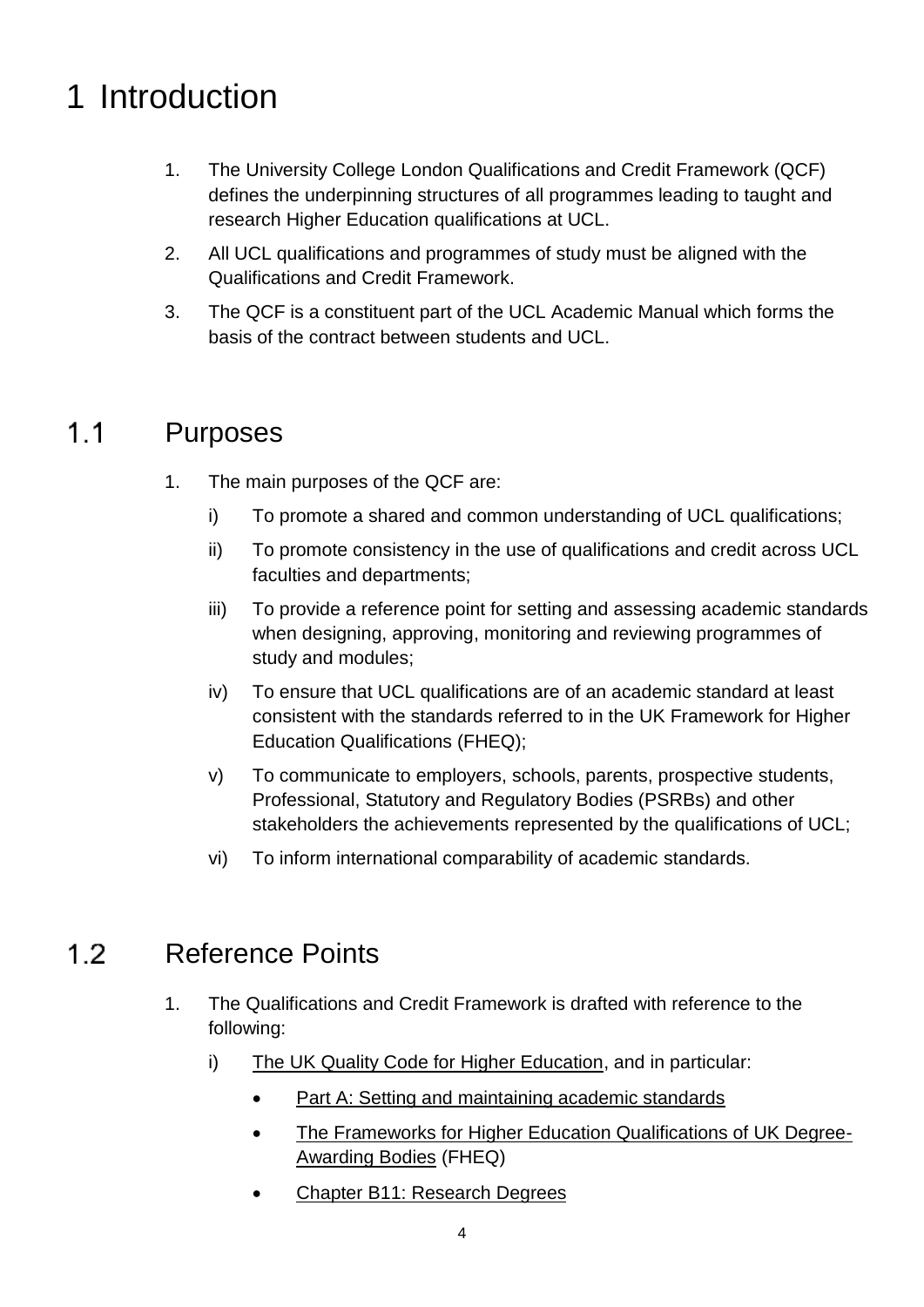- Chapter B6: [Assessment](file:///C:/Users/ucycecv/Downloads/Chapter%20B6-%20Assessment%20of%20Students%20and%20the%20Recognition%20of%20Prior%20Learning.pdf) of Students and the [Recognition](file:///C:/Users/ucycecv/Downloads/Chapter%20B6-%20Assessment%20of%20Students%20and%20the%20Recognition%20of%20Prior%20Learning.pdf) of Prior Learning
- ii) [The Higher Education Credit Framework for England: Guidance on](http://www.qaa.ac.uk/en/publications/documents/academic-credit-framework.pdf)  [Academic Credit Arrangements in Higher Education in England](http://www.qaa.ac.uk/en/publications/documents/academic-credit-framework.pdf)
- iii) [The Framework for Qualifications of the European Higher Education Area](file://adm.ucl.ac.uk/urep1/as_share/Acad%20Reg%20Review/Academic%20Regulations%20Review/Papers%20to%20EdCom/A%20Framework%20for%20Qualifications%20of%20the%20European%20Higher%20Education%20Area%20(FQ-EHEA)%20(PDF)) (FQ-EHEA)
- iv) The European Credit Transfer System (ECTS) under the [Bologna](http://ec.europa.eu/education/policy/higher-education/bologna-process_en.htm)  **[Declaration](http://ec.europa.eu/education/policy/higher-education/bologna-process_en.htm)**
- v) The QAA Degree characteristics statements, including the [Doctoral](http://www.qaa.ac.uk/publications/information-and-guidance/publication/?PubID=2870)  [Degree Characteristics,](http://www.qaa.ac.uk/publications/information-and-guidance/publication/?PubID=2870) the [Masters Degree Characteristics](http://www.qaa.ac.uk/publications/information-and-guidance/publication/?PubID=2869) and the [Foundation Degree Characteristics](http://www.qaa.ac.uk/publications/information-and-guidance/publication/?PubID=2868)
- vi) The requirements of Professional, Statutory or Regulatory Bodies (PSRBs) associated with particular programmes of study, some of which grant a licence to practise.

#### <span id="page-4-0"></span> $1.3$ Key to Abbreviations

| <b>APL</b>     | <b>Accredited Prior Learning</b>                                                           |
|----------------|--------------------------------------------------------------------------------------------|
| <b>ECTS</b>    | European Credit Transfer System                                                            |
| <b>EPL</b>     | <b>Experiential Prior Learning</b>                                                         |
| <b>FHEQ</b>    | The Frameworks for Higher Education Qualifications of UK Degree-<br><b>Awarding Bodies</b> |
| <b>FQ-EHEA</b> | Framework for Qualifications of the European Higher Education Area                         |
| <b>FTE</b>     | <b>Full Time Equivalent</b>                                                                |
| HE             | <b>Higher Education</b>                                                                    |
| HEI            | <b>Higher Education Institution</b>                                                        |
| LL             | Life Learning                                                                              |
| <b>PSRB</b>    | Professional, Statutory or Regulatory Body                                                 |
| QAA            | <b>Quality Assurance Agency</b>                                                            |
| QCF            | <b>Qualifications and Credit Framework</b>                                                 |
| <b>QTS</b>     | <b>Qualified Teacher Status</b>                                                            |
| <b>RPL</b>     | The Recognition of Prior Learning                                                          |

See also [Section 2: The Qualifications of UCL](#page-5-2) for qualification abbreviations.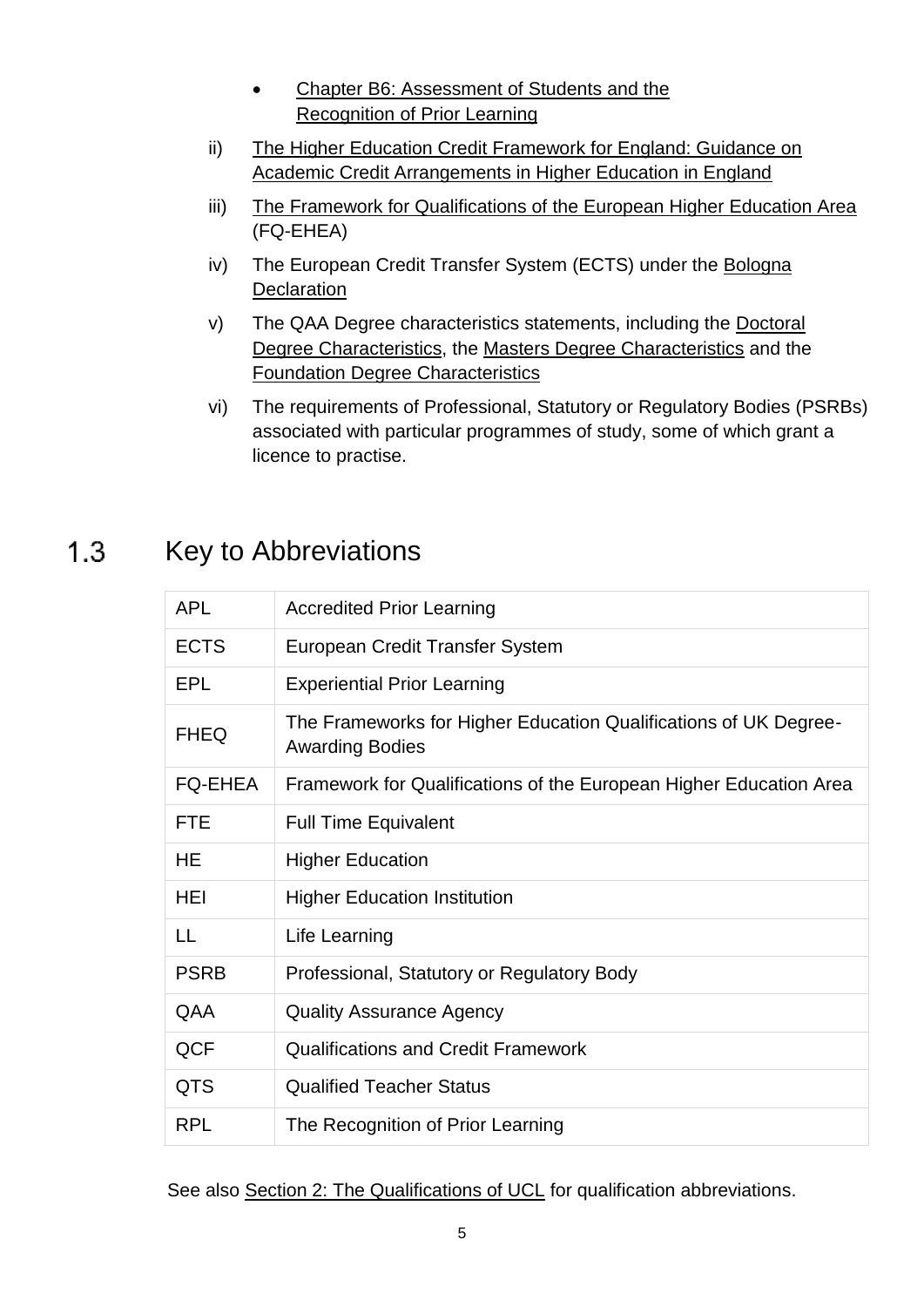#### <span id="page-5-2"></span><span id="page-5-0"></span>The Qualifications of UCL 2

1. The following qualifications are accredited by University College London, granted under the ordinances and statutes of the University of London1 and governed by this Qualifications and Credit Framework:

#### <span id="page-5-1"></span> $2.1$ Undergraduate Qualifications

- Basic Level (level 3)  $2.1.1$ 
	- University Preparatory Certificate (UPC)
- $2.1.2$ First Level (level 4)
	- Certificate in Higher Education (Cert HE)
	- Foundation Certificate (FC)
- Intermediate Level (level 5)  $2.1.3$ 
	- Diploma in Higher Education (Dip HE)
	- Diploma in Education (DipEd)
	- Foundation Degree (FD)
- Advanced Level (level 6)  $2.1.4$

#### **Honours Degrees**

l

- Bachelor of Arts (BA)
- Bachelor of Arts and Sciences (BASc)
- Bachelor of Education (BEd)
- Bachelor of Engineering (BEng)
- Bachelor of Fine Arts (BFA)

<sup>1</sup> University of London Statutes, Ordinances and Regulations. Available from: [http://www.london.ac.uk/fileadmin/documents/about/governance/ordinances/Ordinances\\_2015/](http://www.london.ac.uk/fileadmin/documents/about/governance/ordinances/Ordinances_2015/Regulation_1_UoL_Awards.pdf) [Regulation\\_1\\_UoL\\_Awards.pdf](http://www.london.ac.uk/fileadmin/documents/about/governance/ordinances/Ordinances_2015/Regulation_1_UoL_Awards.pdf) [last accessed 04/02/14]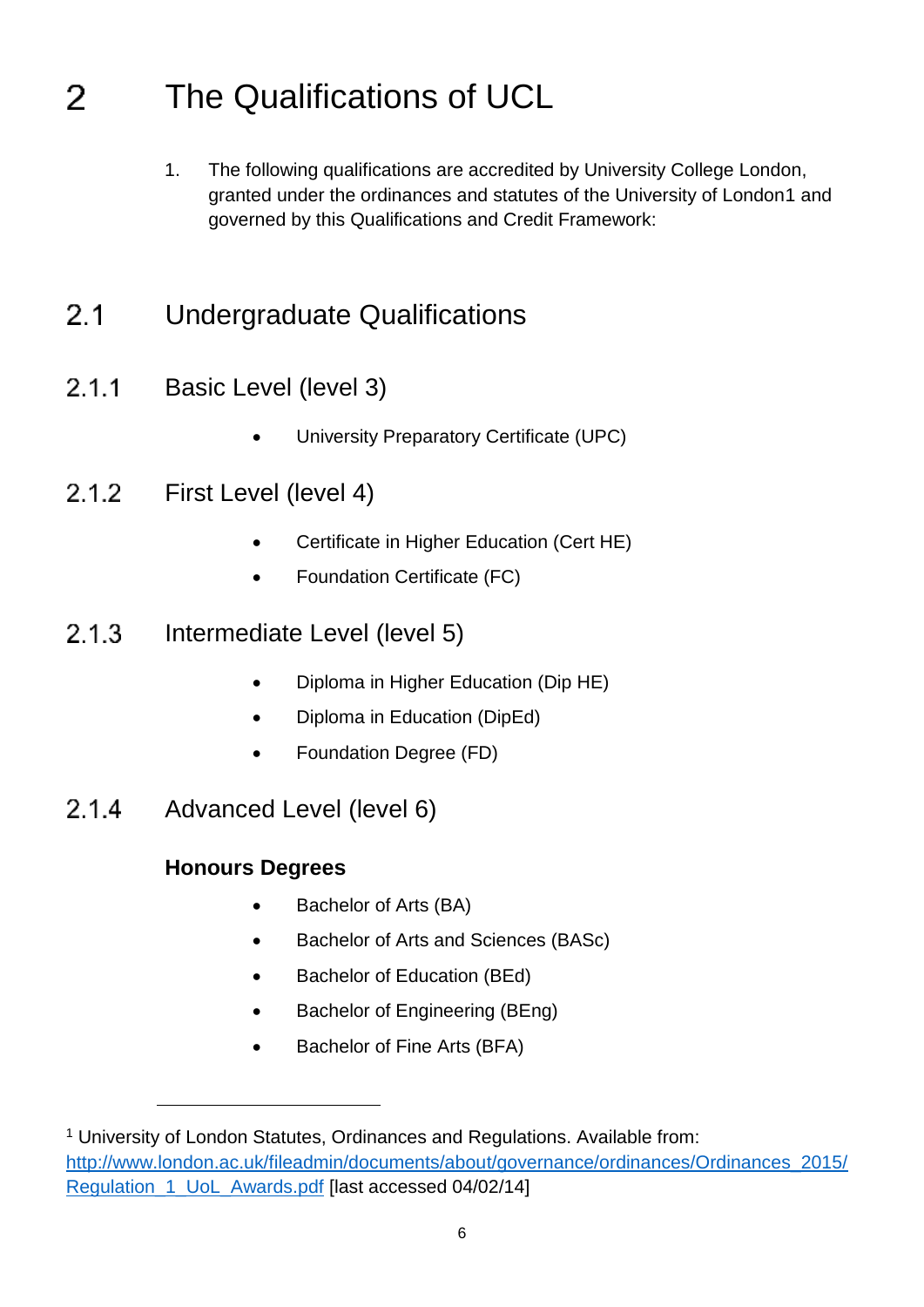- Bachelor of Laws (LLB)
- Bachelor of Medicine, Bachelor of Surgery/ Integrated Bachelor of Science (MB,BS/ iBSc)
- Bachelor of Science (BSc)
- Bachelor of Science (Economics) (BSc (Econ))

#### **Graduate Certificates & Diplomas**

- Graduate Certificate (Grad Cert)
- Professional Graduate Certificate in Education (PgCE)
- International Professional Graduate Certificate in Education (iPgCE)
- Professional Certificate in Teaching and Learning in Higher and Professional Education (PCTL)
- Graduate Diploma (Grad Dip)

#### Masters Level (level 7)  $2.1.5$

- Integrated Masters Degrees
- Master of Engineering (MEng)
- Master in Science (MSci)
- Master of Pharmacy (MPharm)

#### <span id="page-6-0"></span> $2.2$ Taught Postgraduate Qualifications

 $2.2.1$ Masters Level (level 7)

#### **Postgraduate Certificates & Diplomas**

- Postgraduate Certificate (PG Cert)
- Postgraduate Certificate in Education (PGCE)
- International Postgraduate Certificate in Education (iPGCE)
- Postgraduate Diploma (PG Dip)

#### **Taught Masters Degrees**

- Master of Architecture (MArch)
- Master of Arts (MA)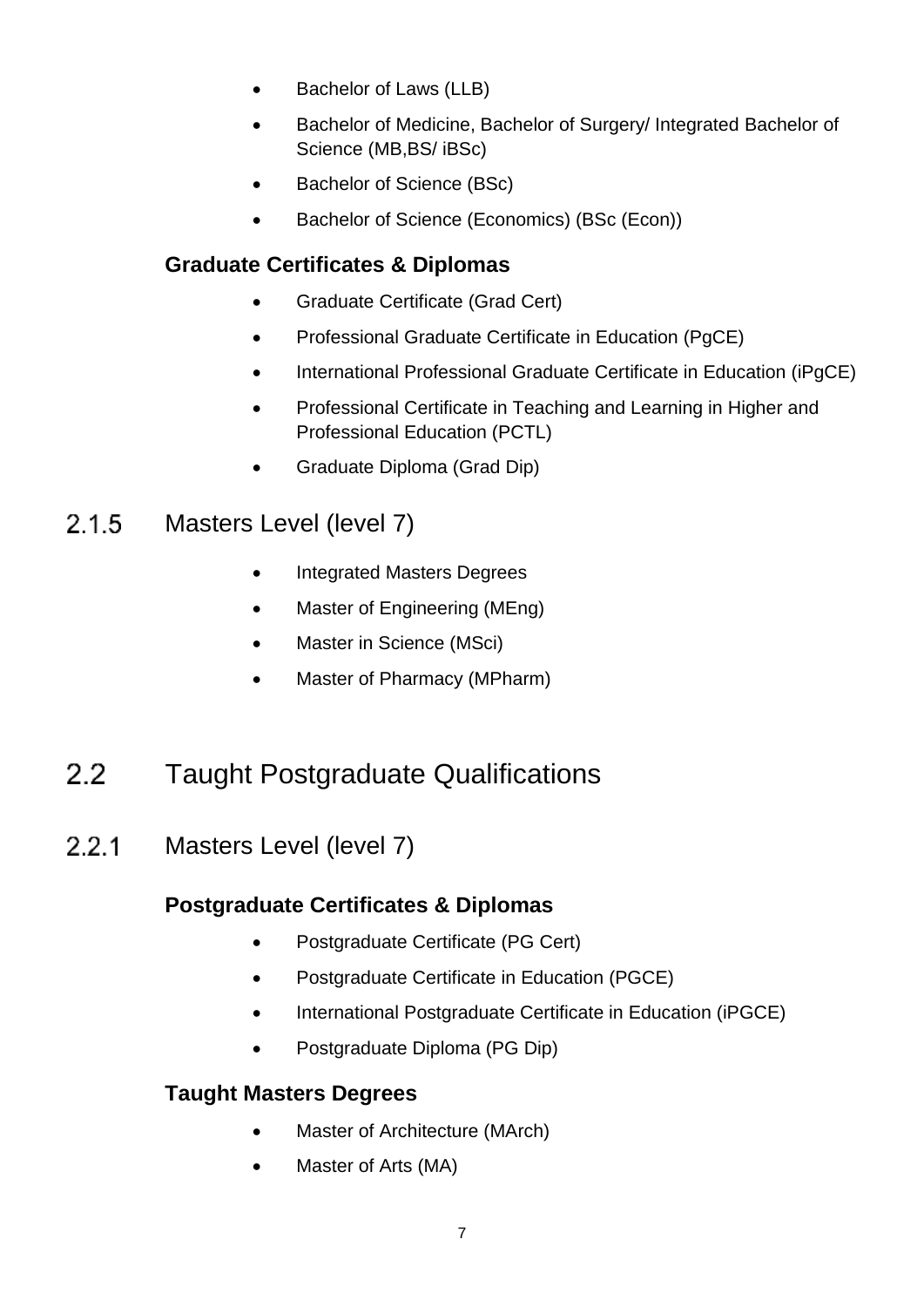- International Master of Arts (MA (International))
- Master of Business Administration (MBA)
- Master of Clinical Dentistry (MClinDent)
- Master of Education (MEd)
- Master of Fine Art (MFA)
- Master of Laws (LLM)
- Master of Public Administration (MPA)
- Executive Master of Public Administration (EMPA)
- Master of Science (MSc)
- Master of Surgery (MS)
- Master of Teaching (MTeach)
- Master of Teaching and Learning (MTL)

#### <span id="page-7-0"></span> $2.3$ Postgraduate Research Qualifications

- $2.3.1$ Masters Level (level 7)
	- Master of Research (MRes)
	- Master of Philosophy (MPhil)
	- Master in Philosophical Studies (MPhilStud)
- Doctoral Level (level 8)  $2.3.2$

#### **Doctorates**

- Doctor of Philosophy (MPhil/ PhD)
- Doctor in Engineering (EngD)
- Doctor of Medicine (Research) (MD(Res))
- Doctor of Public Administration (DPA)

#### **Integrated Doctorates**

- Bachelor of Medicine, Bachelor of Surgery/ Integrated Bachelor of Science/ Doctor of Philosophy (MB PhD)
- Master of Research/ Doctor in Engineering (MRes/ EngD)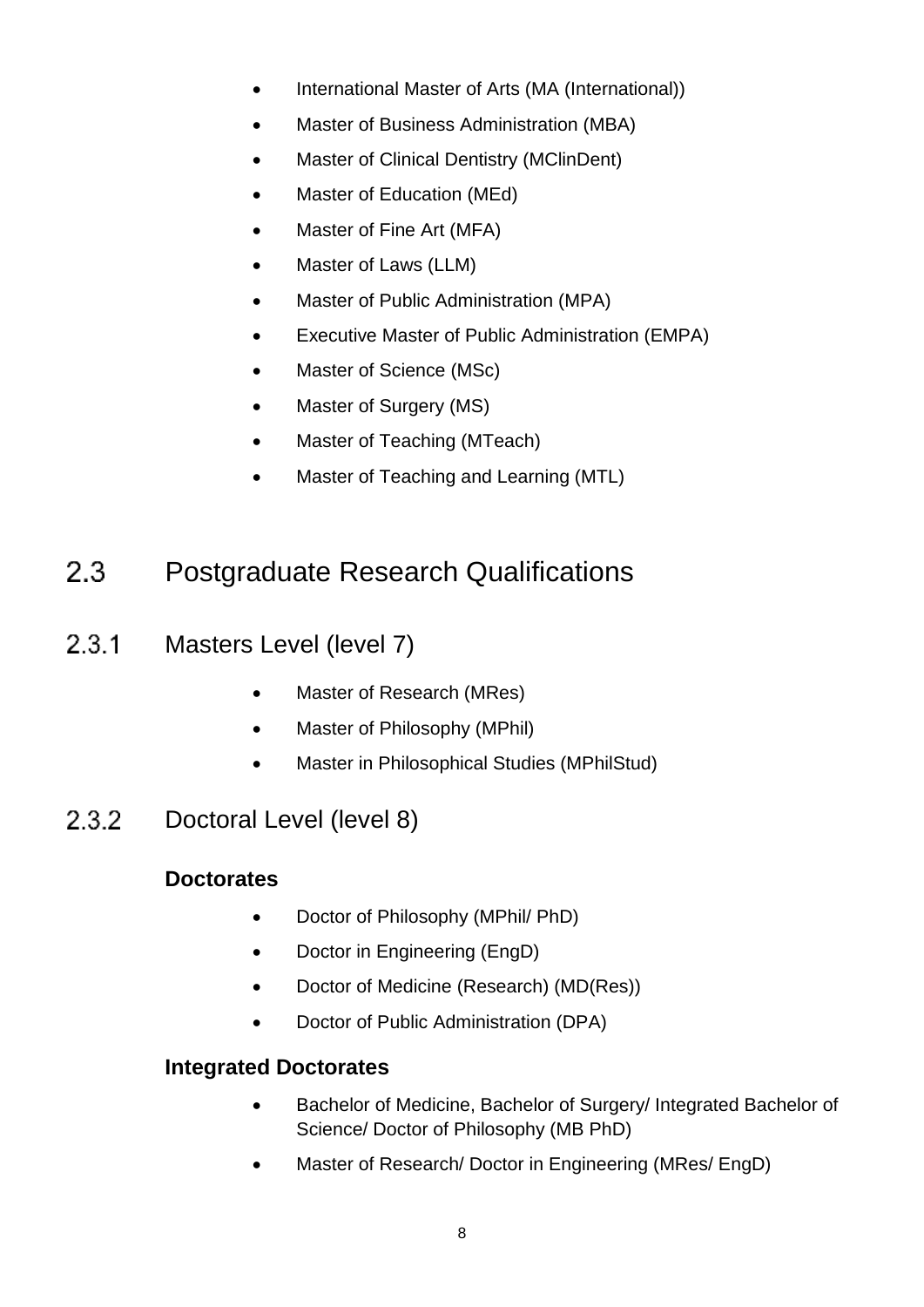Master of Research/ Doctor of Philosophy (MRes/ MPhil/PhD)

#### **Professional Doctorates**

- Doctor in Clinical Psychology (DClinPsy)
- Doctor in Dentistry (DDent)
- Doctor in Education (EdD)
- Doctor in Educational Psychology (DEdPsy)
- Doctor in Educational and Child Psychology (DECPsy)
- Doctor in Orthopaedics (Doc. Orth)
- Doctor in Psychotherapy (DPsychotherapy)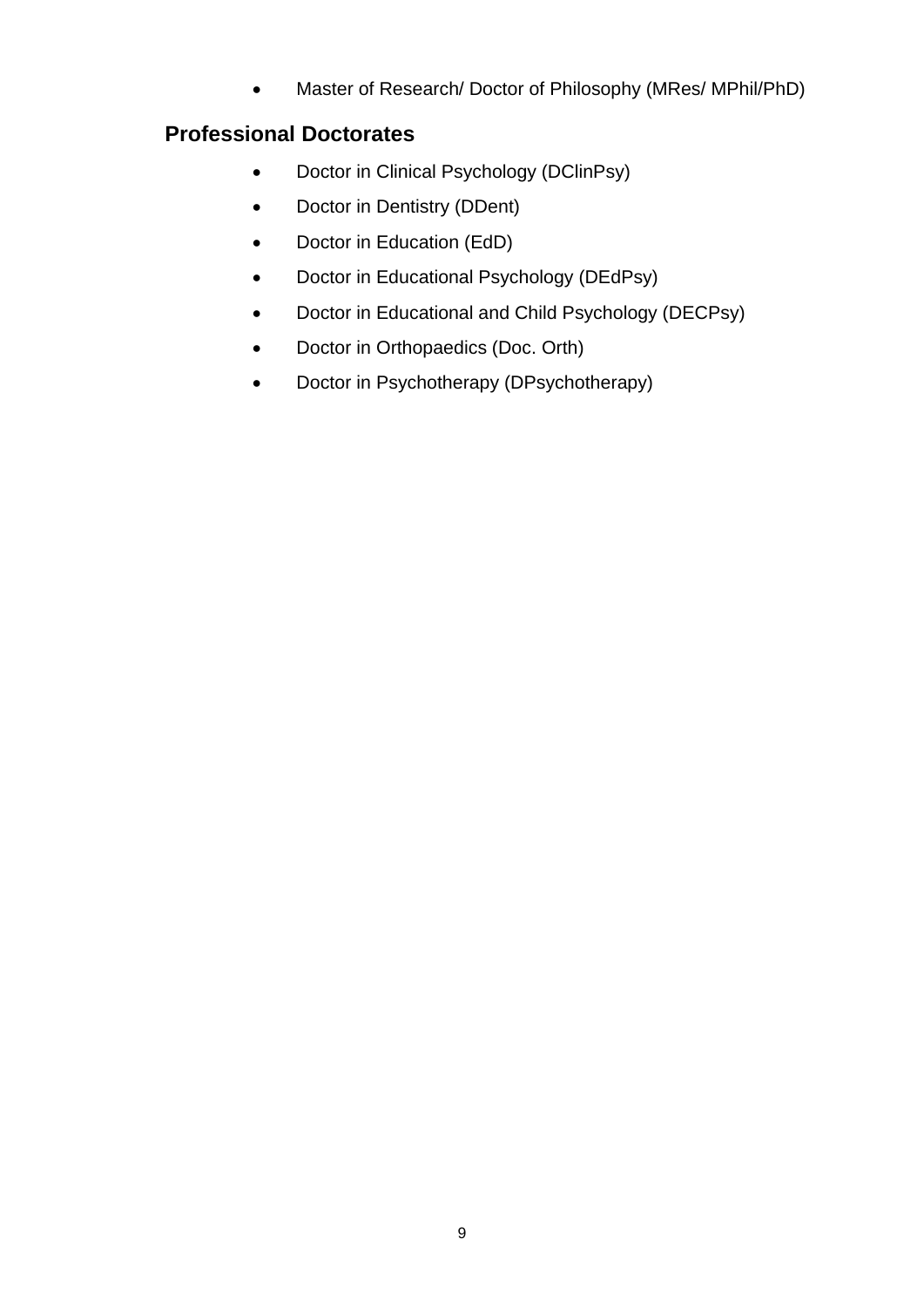#### <span id="page-9-0"></span>Framework Components 3

1. A number of components define the basic structures of all UCL qualifications:

#### <span id="page-9-1"></span> $3.1$ **Qualification**

- 1. A qualification is a higher education doctorate, degree, diploma or certificate accredited and conferred by UCL following the successful completion of an approved programme of study.
- 2. A qualification must meet the minimum academic standards set out in the [Threshold Qualification Requirements.](#page-37-1)
- 3. The form of the qualification title must signify both the level of the qualification and the broad discipline in which the study has been undertaken (e.g. Bachelor of Science).
- 4. Proposals for new qualifications must be developed in line with the Qualifications and Credit Framework, approved by Academic Committee and incorporated into the [Qualifications of UCL](#page-5-2) and the [Threshold Qualification](#page-37-1)  [Requirements.](#page-37-1)

#### <span id="page-9-2"></span>Programme of Study  $3.2$

- 1. A programme of study (programme) is an approved, coherent path of study with specified learning outcomes leading to a specified qualification in a specified field of study.
- 2. New programmes must aligned to the [Threshold Qualification Requirements,](#page-37-1) which describe the typical characteristics of the main groups of UCL qualifications, and approved by the Programme and Module Approval Panel on behalf of Education Committee.

#### <span id="page-9-3"></span> $3.3<sub>1</sub>$ Professional Accreditation

1. Many UCL qualifications are recognised or accredited by Professional, Statutory or Regulatory Bodies. Professional qualifications must meet both UCL's [Threshold Qualification Requirements](#page-37-1) and the professional body's requirements which may include additional learning hours, credits, assessments and fitness to practise procedures.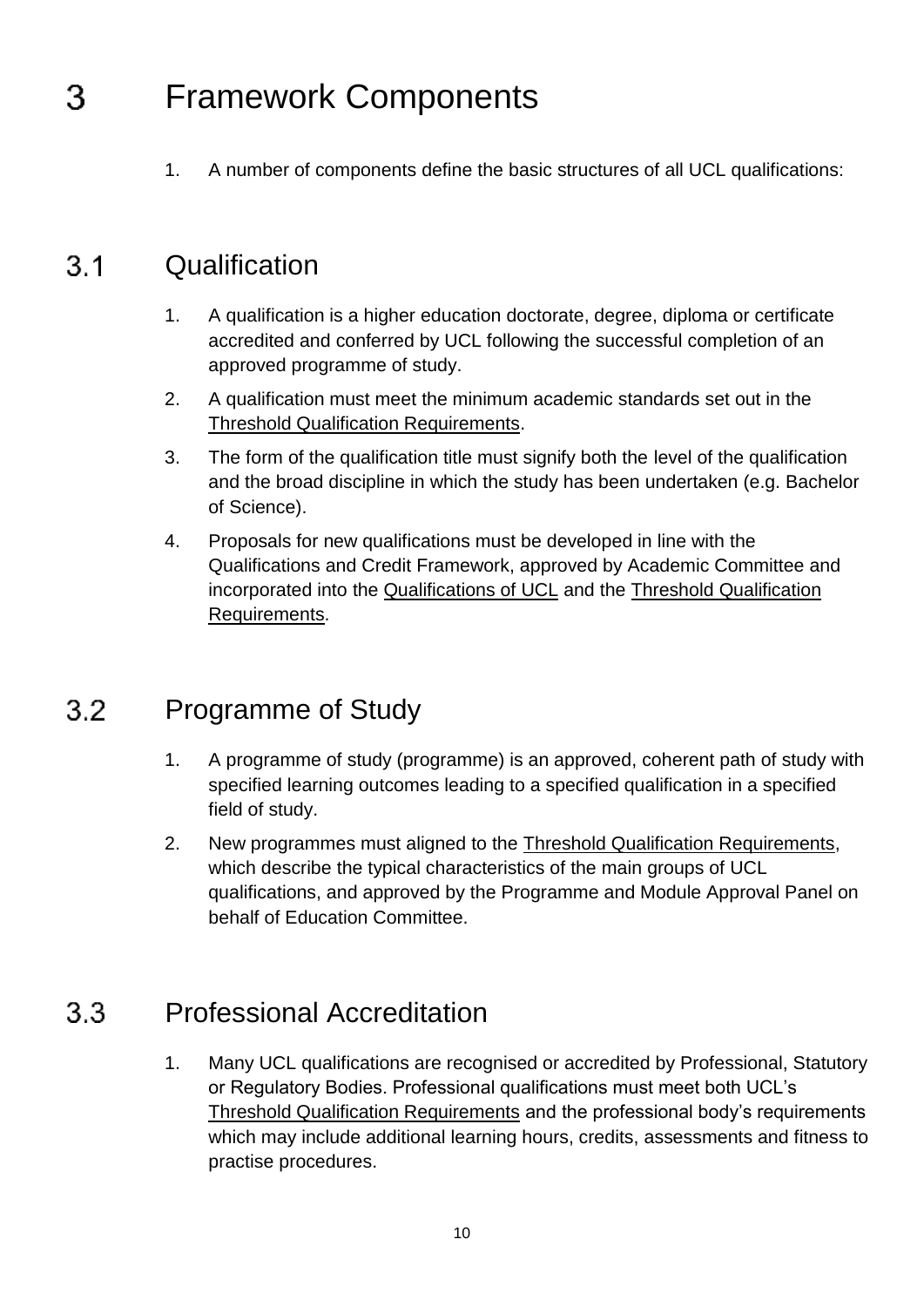2. A programme may require exemption from certain UCL regulations in order to comply with professional standards. All exemptions must be approved by Education Committee and detailed in the individual Programme Specification.

#### <span id="page-10-0"></span> $3.4$ Field of Study

- 1. The field of study reflects the nature of the programme's curriculum and outcomes and, together with the qualification title, completes the degree title e.g. Bachelor of Science in Chemistry.
- 2. A programme may incorporate one or more fields of study delivered on a major/minor, combined (joint) or triple basis according to the following rules:

| <b>Basis</b>                     | <b>Definition</b>                                                                                                                                                                                       | <b>Degree Title Conventions</b>                                                                                                                                                                |
|----------------------------------|---------------------------------------------------------------------------------------------------------------------------------------------------------------------------------------------------------|------------------------------------------------------------------------------------------------------------------------------------------------------------------------------------------------|
| <b>Single</b>                    | A programme which<br>comprises one subject or<br>which reflects a<br>combination of subjects<br>presented as an<br>integrated whole.                                                                    | The degree title should<br>reflect the nature of the<br>programme curriculum and<br>outcomes.                                                                                                  |
| <b>Combined</b><br>(Joint)       | A programme with an<br>approximately equal<br>balance between two<br>subjects.                                                                                                                          | Subjects should be listed as<br>approved in the programme<br>specification and the<br>conjunction 'and' used to<br>join the two subjects.                                                      |
| <b>Major/Minor</b>               | A major subject accounts<br>for at most three quarters<br>of the programme; a<br>minor subject accounts<br>for at least a quarter of<br>the programme, using a<br>subject ratio between 2:1<br>and 3:1. | The major subject should be<br>listed first and the<br>conjunction 'with' used to<br>join the two subjects.                                                                                    |
| <b>Triple (three</b><br>subject) | A programme with an<br>approximately equal<br>balance between three<br>subjects.                                                                                                                        | Subjects should be listed as<br>approved in the programme<br>specification with a comma<br>separating the first two<br>subjects and the<br>conjunction 'and' used<br>before the third subject. |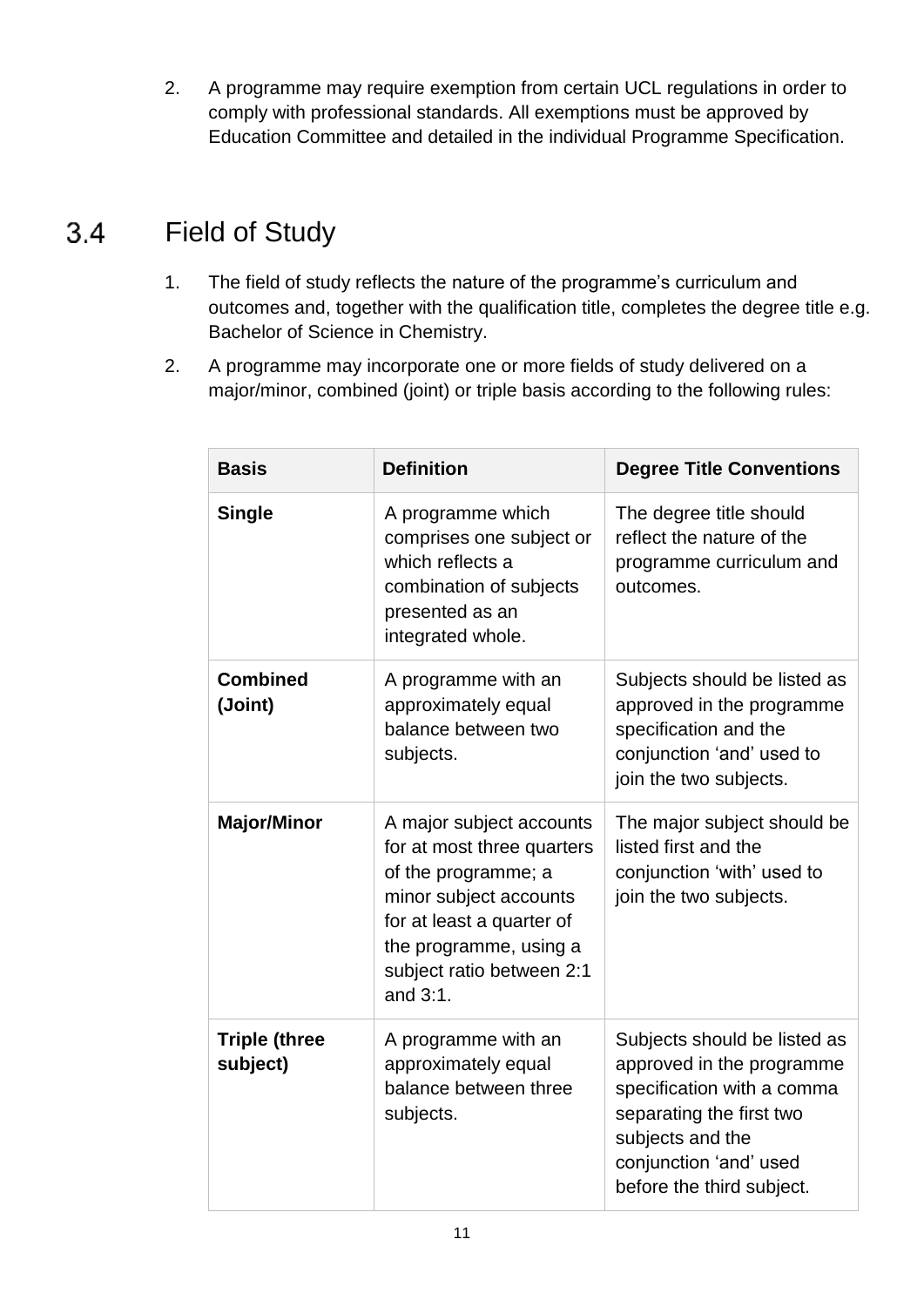3. Students failing to meet the requirements of a particular programme of study may be eligible for a qualification with a different field of study.

#### <span id="page-11-0"></span> $3.5$ Academic Level

1. Each qualification must have an associated academic level which aligns with the Frameworks for Higher Education Qualifications of UK Degree-Awarding Bodies (FHEQ) and the Framework for Qualifications of the European Higher Education Area (FQ-EHEA):

| <b>UCL Level</b>       | <b>FHEQ Level</b>  | <b>FQ-EHEA Level</b> | <b>UG Year Equivalent</b> |
|------------------------|--------------------|----------------------|---------------------------|
| Basic/<br>Introductory | Level 3            | N/A                  | $\overline{\phantom{0}}$  |
| First                  | Level 4            | Short cycle          | <b>UG Year 1</b>          |
| Intermediate           | Level 5            | Short cycle          | UG Year 2                 |
| Advanced               | Level 6            | First cycle          | UG Year 3                 |
| <b>Masters</b>         | Level <sub>7</sub> | Second cycle         |                           |
| Doctoral               | Level 8            | Third cycle          |                           |

Table 2

2. Programmes and modules must be developed with reference to the Level Descriptors. These describe the depth and complexity of each level of study and outline the academic skills, amount of prior knowledge and amount of learner autonomy required to pass a programme or module at each level.

#### <span id="page-11-1"></span> $3.6$ Progression

1. Where a qualification incorporates multiple levels of study, a student must meet threshold standards in order to progress from one academic level to the next. These requirements are set out in the Assessment Framework for Taught Programmes and in the Assessment Framework for Research Programmes.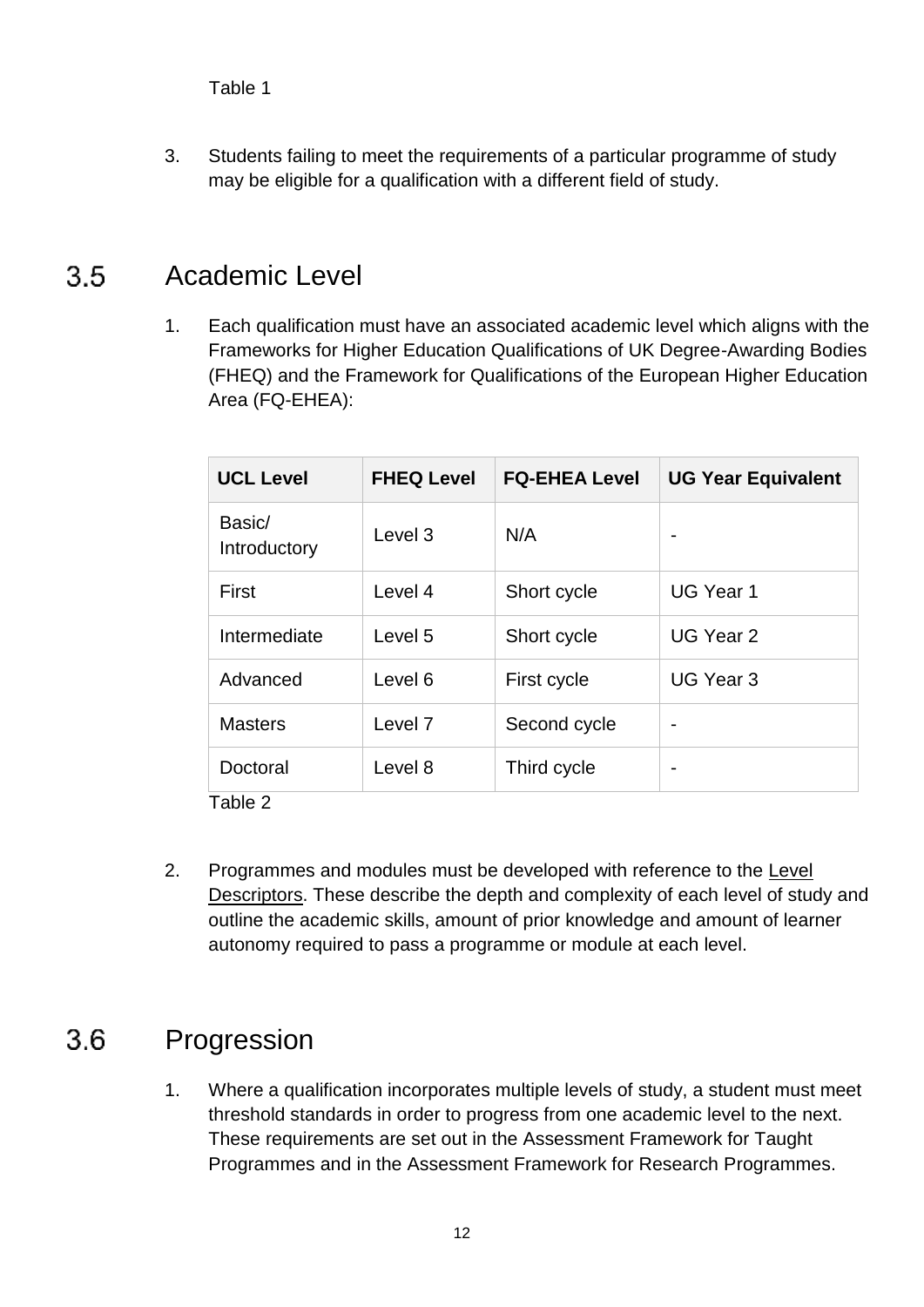2. Where an academic level spans more than one academic or calendar year, there should not be any progression requirements between the years of study within the academic level, unless this is a requirement of a Professional, Statutory or Regulatory Body.

#### <span id="page-12-0"></span> $3.7$ Academic and Calendar Years

1. A programme may run over an academic year or a calendar year, defined as follows:

|                       | <b>Academic Year</b> | <b>Calendar Year</b>        |
|-----------------------|----------------------|-----------------------------|
| <b>Learning Hours</b> | 1200 learning hours  | 1800 learning hours         |
| <b>Credits</b>        | 120 credits          | 180 credits                 |
| <b>Terms</b>          | 3 terms              | n/a                         |
| <b>Weeks</b>          | 30 weeks             | 48 weeks                    |
| <b>Start Date</b>     | September            | September, January or April |
| Table 3               |                      |                             |

- 2. Undergraduate, graduate and short taught postgraduate programmes should follow an academic year.
- 3. Taught masters, research masters and doctoral programmes should follow a calendar year.

#### <span id="page-12-1"></span> $3.8$ Credit and Learning Hours

- 1. Credit is awarded to a student on successful completion of the outcomes associated with a particular block of learning at a specified academic level, up to and including level 7 qualifications (level 8 qualifications are not credit-rated).
- 2. In line with the FHEQ and the FQ-EHEA, UCL credits must be based on a 40 hour working week where one credit equates to 10 notional learning hours.
- 3. Credits must be converted to the European Credit Transfer System (ECTS) using the following ratio:
- 4. 1 FHEQ credit = 0.5 ECTS credits = 10 notional learning hours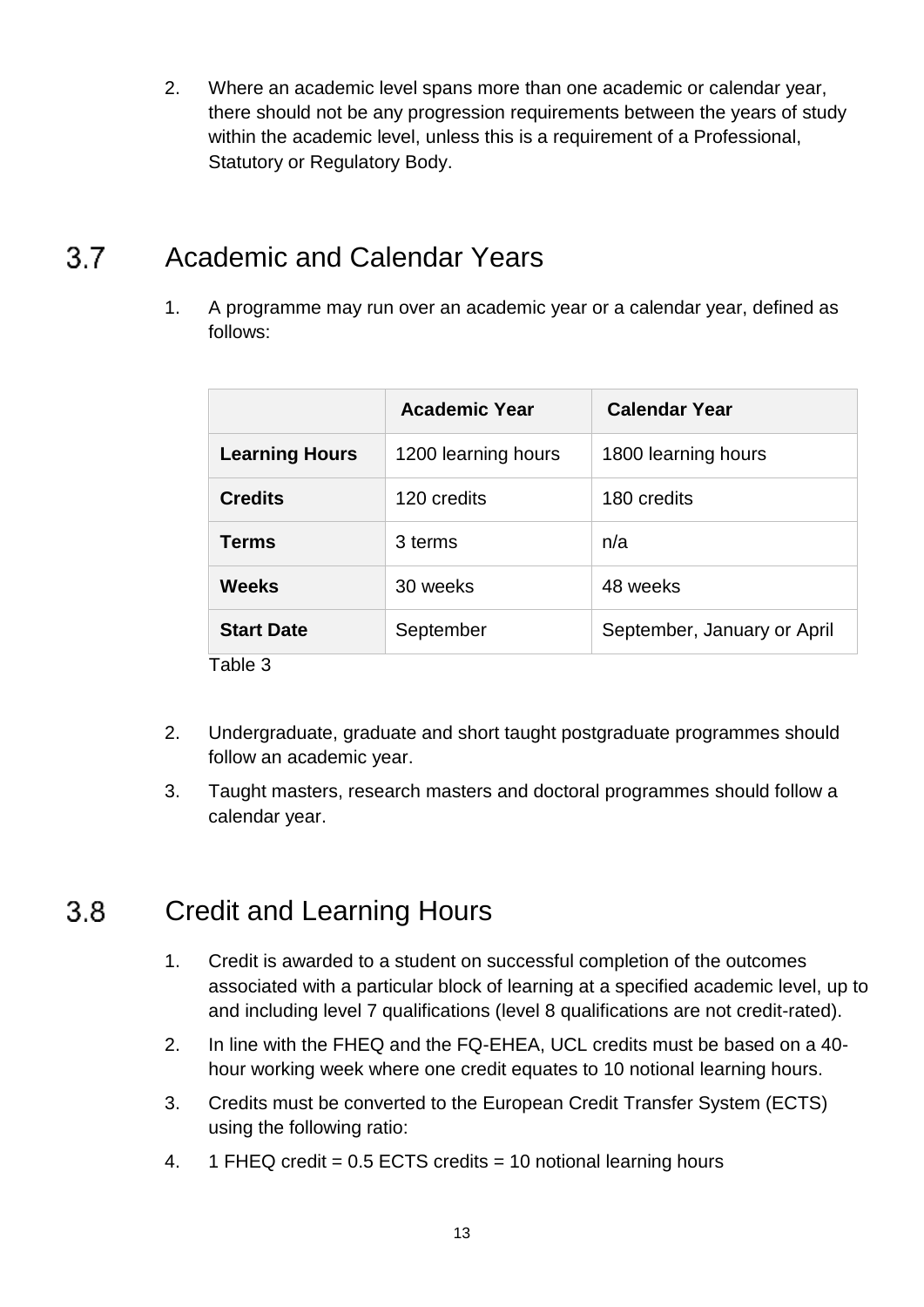5. Table 4 outlines the ECTS credits and learning hours equivalencies for each group of UCL qualifications:

| Qualification                      | <b>FHEQ Credits</b> | <b>ECTS Credits</b> | <b>Learning Hours</b> |
|------------------------------------|---------------------|---------------------|-----------------------|
| Certificate of Higher<br>Education | 120                 | 60                  | 1200                  |
| Diploma of Higher<br>Education     | 240                 | 120                 | 2400                  |
| <b>Foundation Degree</b>           | 240                 | 120                 | 2400                  |
| <b>Honours Degree</b>              | 360                 | 180                 | 3600                  |
| <b>Graduate Certificate</b>        | 60                  | 30                  | 600                   |
| Graduate Diploma                   | 120                 | 60                  | 1200                  |
| Postgraduate<br>Certificate        | 60                  | 30                  | 600                   |
| Postgraduate Diploma               | 120                 | 60                  | 1200                  |
| <b>Integrated Masters</b>          | 480                 | 240                 | 4800                  |
| <b>Taught Masters</b>              | 180                 | 90                  | 1800                  |
| <b>Research Masters</b>            | 180                 | 90                  | 1800                  |

Table 4

- 6. A programme of study must meet the minimum credit requirements for the qualification being awarded. This includes:
	- a) The total amount of credit required for the qualification.
	- b) The maximum amount of credit which may be taken at the lowest academic level.
	- c) The minimum amount of credit which must be taken at the level of the qualification.
- 7. Table 5 outlines the credit requirements for each group of UCL qualifications: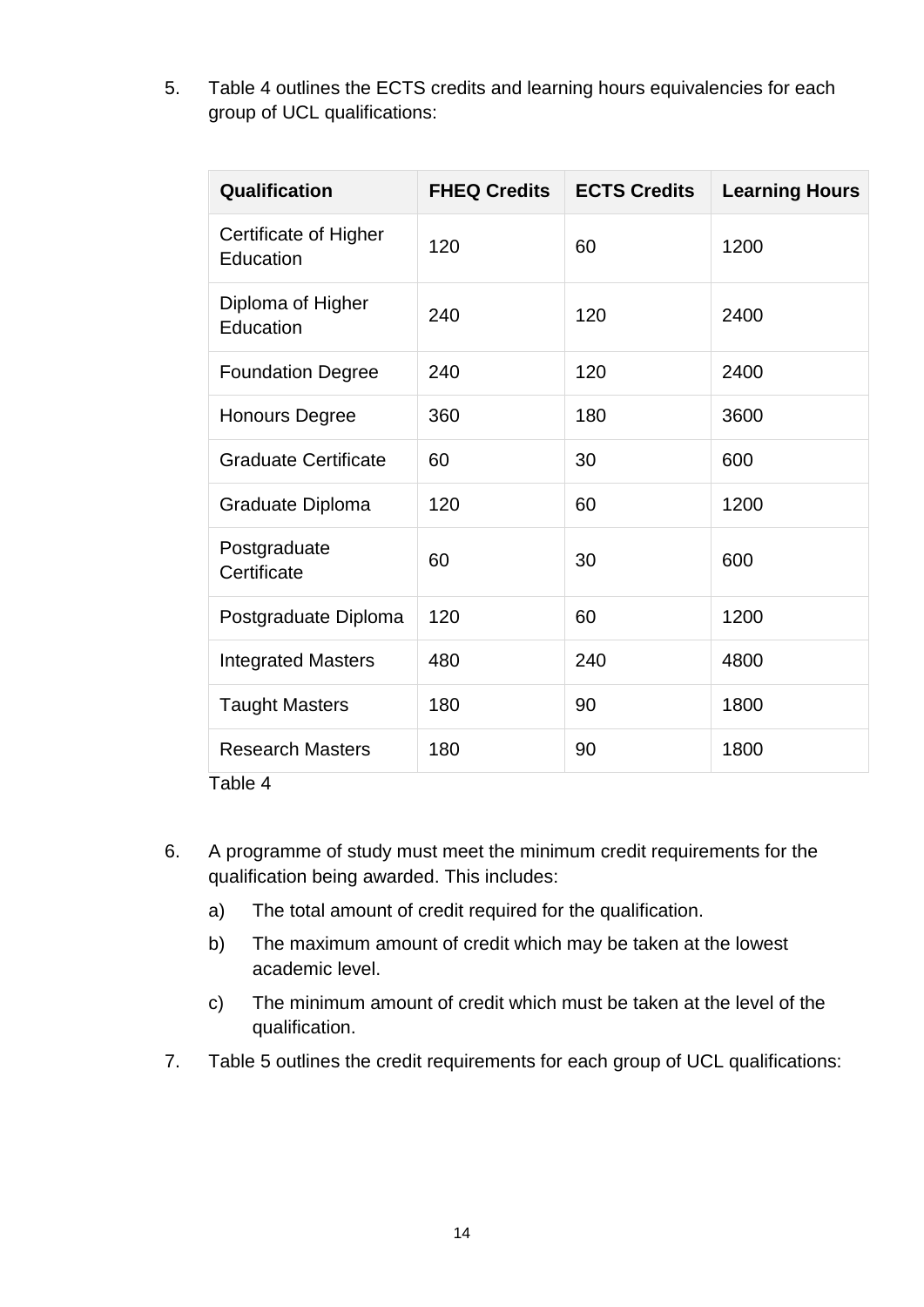| Qualification                      | <b>Total credit</b><br>requirements | Max. credit at<br><b>lowest level</b> | Min. credit at<br>level of<br>qualification |
|------------------------------------|-------------------------------------|---------------------------------------|---------------------------------------------|
| Certificate of Higher<br>Education | 120                                 | 120 at level 4                        | 120 at level 4                              |
| Diploma of Higher<br>Education     | 240                                 | 150 at level 4                        | 90 at level 5                               |
| <b>Foundation Degree</b>           | 240                                 | 150 at level 4                        | 90 at level 5                               |
| <b>Honours Degree</b>              | 360                                 | 150 at level 4                        | 90 at level 6                               |
| <b>Graduate Certificate</b>        | 60                                  | 15 at level 5                         | 45 at level 6                               |
| Graduate Diploma                   | 120                                 | 30 at level 5                         | 90 at level 6                               |
| Postgraduate<br>Certificate        | 60                                  | 15 at level 6                         | 45 at level 7                               |
| Postgraduate Diploma               | 120                                 | 30 at level 6                         | 90 at level 7                               |
| <b>Integrated Masters</b>          | 480                                 | 150 at level 4                        | 120 at level 7<br>and 90 at level 6         |
| <b>Taught Masters</b>              | 180                                 | 30 at level 6                         | 150 at level 7                              |
| <b>Research Masters</b>            | 180                                 | 30 at level 6                         | 150 at level 7                              |

8. A programme may set higher thresholds, for example where it includes a year abroad or a placement year, or where a Professional, Statutory or Regulatory Body requires it. Where this is the case, the rationale for the variable structure must be scrutinised at programme approval and clearly defined in the individual Programme Specification.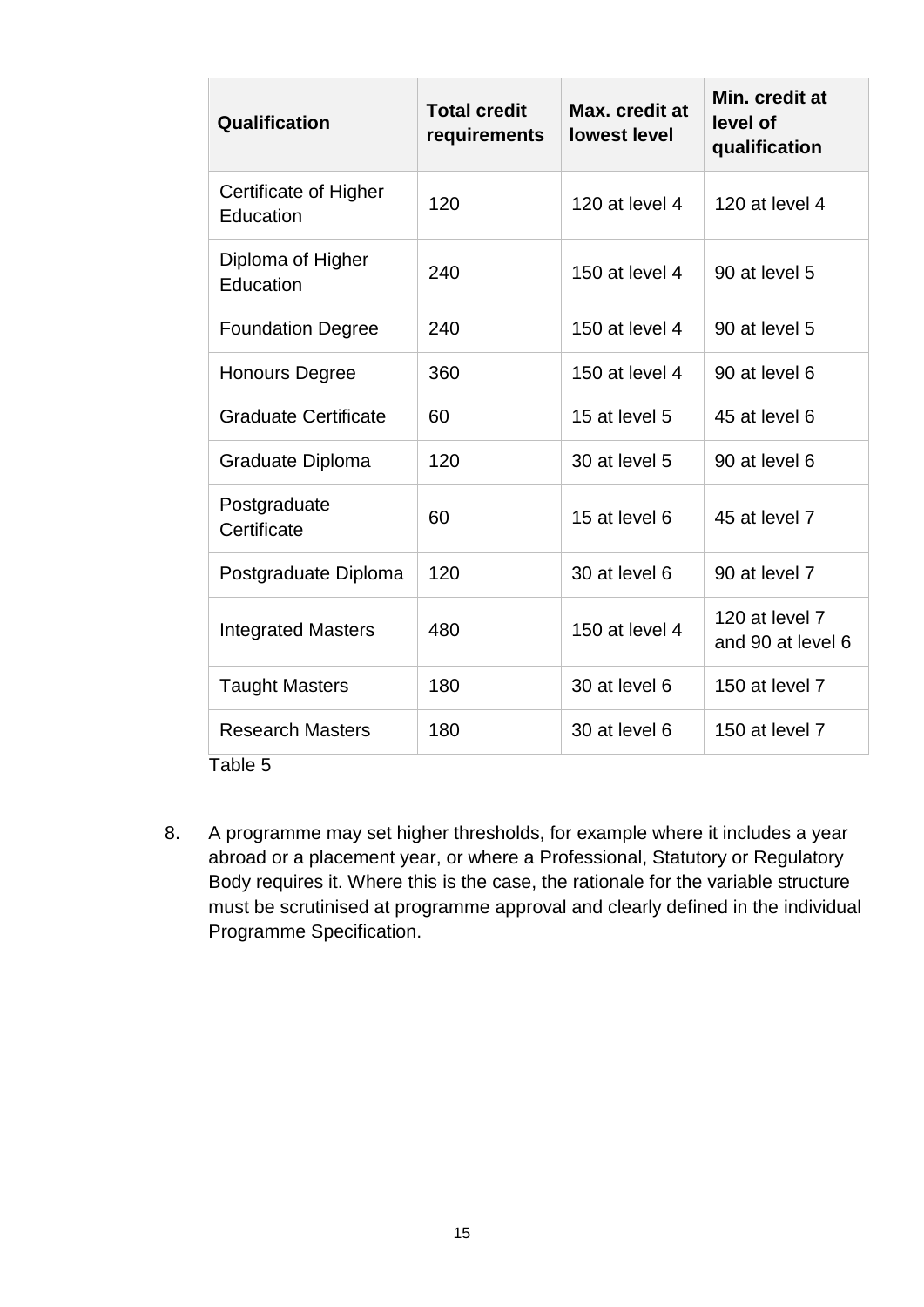#### <span id="page-15-0"></span>Modes of Attendance  $3.9$

1. The mode of attendance describes the frequency of attendance of a student on a programme:

| <b>Mode</b>                                           | <b>Characteristics</b>                                                                                                                                                                                                                                                       |
|-------------------------------------------------------|------------------------------------------------------------------------------------------------------------------------------------------------------------------------------------------------------------------------------------------------------------------------------|
| Full-time                                             | Students study for 40 hours a week during term time.                                                                                                                                                                                                                         |
| Part-time                                             | Students study for up to 20 hours a week. Teaching may take<br>place during or outside of term time, during day-times,<br>evenings and/ or weekends.                                                                                                                         |
| Flexible                                              | Students have up to five years to complete a qualification via a<br>combination of full- and/or part-time modules.                                                                                                                                                           |
| Fast-track                                            | Students study at an increased intensity allowing, for example,<br>three academic years of study to be compressed into two<br>calendar years.                                                                                                                                |
| Integrated<br>Placement<br>or Study<br>Abroad         | Students spend a defined period of time studying in another<br>country or undertaking a professional or industrial placement<br>closely related to their field of study. The placement/ study<br>abroad is credit-rated and an integral part of the UCL degree<br>programme. |
| Extra-mural<br><b>Placement</b><br>or Study<br>Abroad | Students spend an additional period studying in another<br>country or undertaking a professional or industrial placement.<br>The placement/ study abroad is not an accredited part of the<br>UCL degree programme.                                                           |

Table 6

2. For part-time, flexible and fast-track modes, the minimum credit and learning hours requirements must be calculated pro-rata to the Full Time Equivalent (FTE) e.g. a qualification comprising 360 credits and 3600 learning hours might be delivered full-time over three years (120 credits per academic year) or parttime over six years (60 credits per academic year).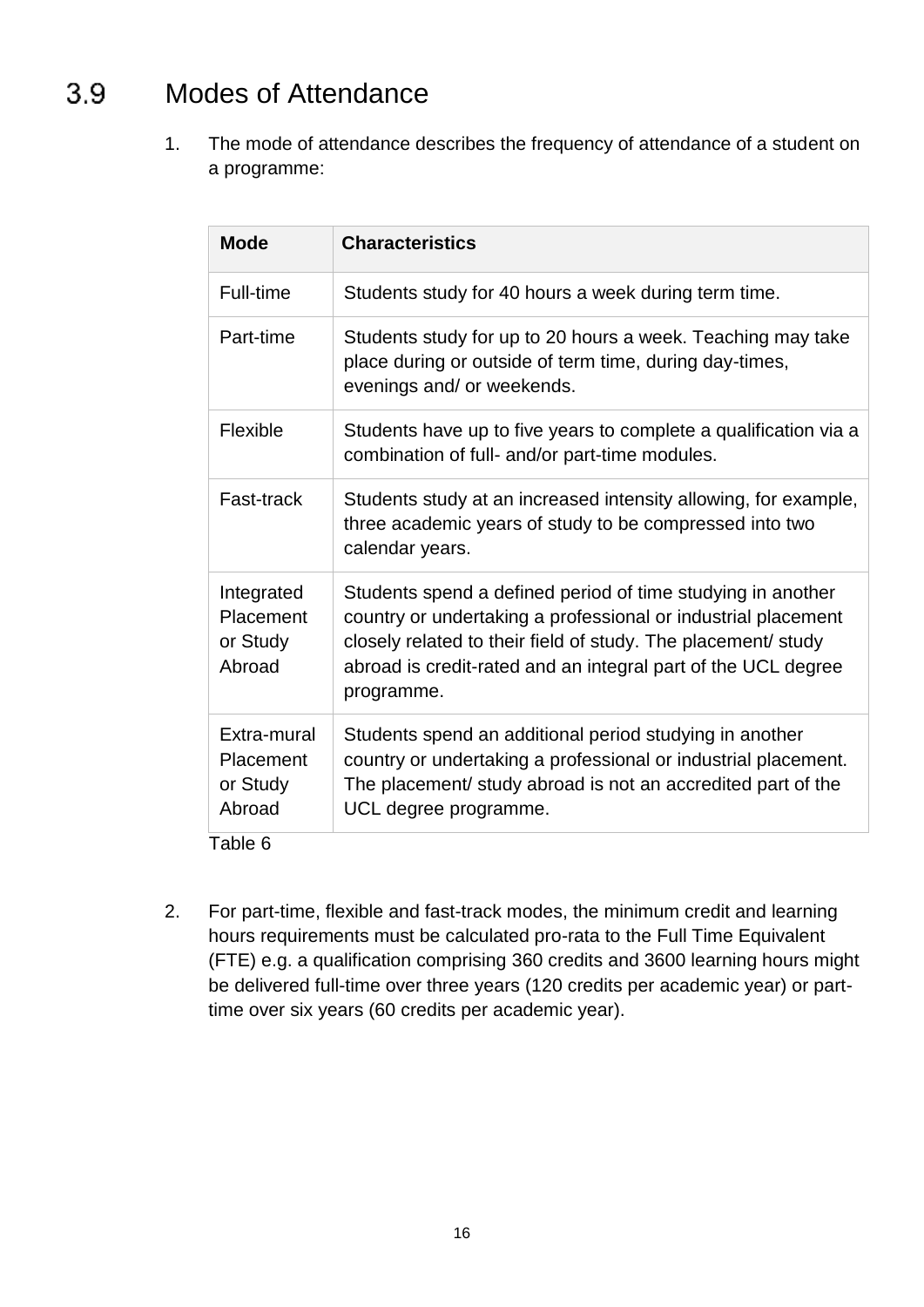#### <span id="page-16-0"></span>Modes of Study  $3.10$

1. The mode of study describes how learning and teaching are structured within a programme:

| <b>Mode</b>                                                              | <b>Characteristics</b>                                                                                                                                                                                                                                                                                               |
|--------------------------------------------------------------------------|----------------------------------------------------------------------------------------------------------------------------------------------------------------------------------------------------------------------------------------------------------------------------------------------------------------------|
| Campus-based                                                             | Students attend UCL and are taught via lectures,<br>seminars, tutorials, practicals etc. They also learn<br>through online resources, tools, forums and activities,<br>and undertake independent study both on and off-<br>campus.                                                                                   |
| Wholly online                                                            | All teaching, learning and assessment activities are<br>conducted online, usually asynchronously, but<br>occasionally with scheduled synchronous online events,<br>such as webinars. There is generally no attendance at<br>UCL, although students have access to UCL libraries,<br>facilities and learning support. |
| Mixed-mode                                                               | Students learn in part through scheduled campus-based<br>activities - often condensed into short, intensive blocks of<br>face-to-face teaching spread out at regular intervals - and<br>in part through online and digital content, instruction and<br>activities.                                                   |
| Multi-mode                                                               | A programme is delivered in multiple modes of study<br>enabling students to choose their preferred combination<br>of campus-based and online learning.                                                                                                                                                               |
| Non-resident<br>(Postgraduate<br>Research<br>students)<br>- <del>-</del> | Students study primarily online, away from the UCL<br>campus. Students are required to attend UCL on a limited<br>number of occasions in order to meet their supervisor<br>and attend the meetings for upgrade and assessment.                                                                                       |

Table 7

#### <span id="page-16-1"></span> $3.11$ Modules

1. Modules are self-contained, credit-rated blocks of learning and teaching which make up a taught programme of study.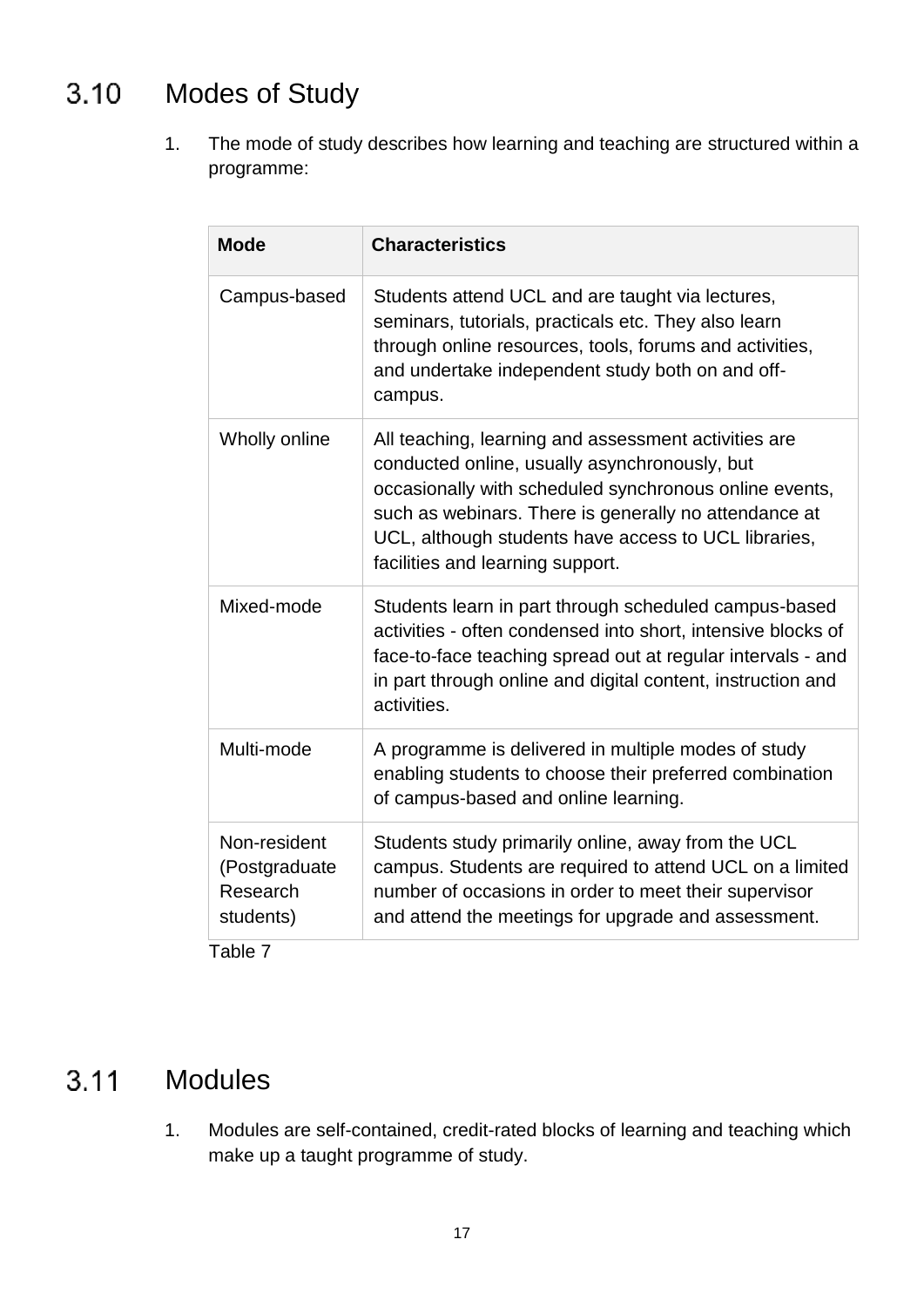- 2. Undergraduate programmes are composed of modules which are referred to as course units:
	- a) One course unit equates to 30 credits, 15 ECTS and 300 learning hours.
	- b) A full-time academic year includes 4 course units.
	- c) Modules must be credit-rated in multiples of 0.5 course units (15 credits/ 7.5 ECTS).
	- d) The minimum module size is 15 credits (0.5 course units/ 7.5 ECTS). The maximum module size is 120 credits (4 course units/ 60 ECTS).
	- e) The undergraduate module pass mark is 40%.
	- f) Undergraduate modules are subject to the assessment regulations for undergraduate programmes.
- 3. Taught Postgraduate programmes are composed of modules:
	- a) Modules must be credit-rated in multiples of 5 with 15, 30, 45 and 60 credit modules being the norm.
	- b) The taught postgraduate module pass mark is 50%.
	- c) Where a postgraduate programme incorporates undergraduate modules, the pass mark for the undergraduate module is 40% whilst the pass mark for the overall programme is 50%.
	- d) Postgraduate modules are subject to the assessment regulations for taught postgraduate programmes.
- 4. The Programme Diet specifies the range of compulsory, option, elective and supplementary modules which a student must follow within a programme of study:
	- a) Compulsory Modules which students must take to successfully complete a particular programme.
	- b) Option Specific collections of modules from which students may choose within their field of study.
	- c) Elective Broader collections of modules from which students may choose, and which may be from outside their main field of study.
	- d) Supplementary Additional, non-credit-bearing modules e.g. synoptic or comprehensive papers, generic skills modules etc. The marks from such modules may be included in the degree classification calculation.
- 5. The Scheme of Award specifies which modules must be completed and which must be passed within a programme of study in order to progress from one academic level to the next and achieve the qualification.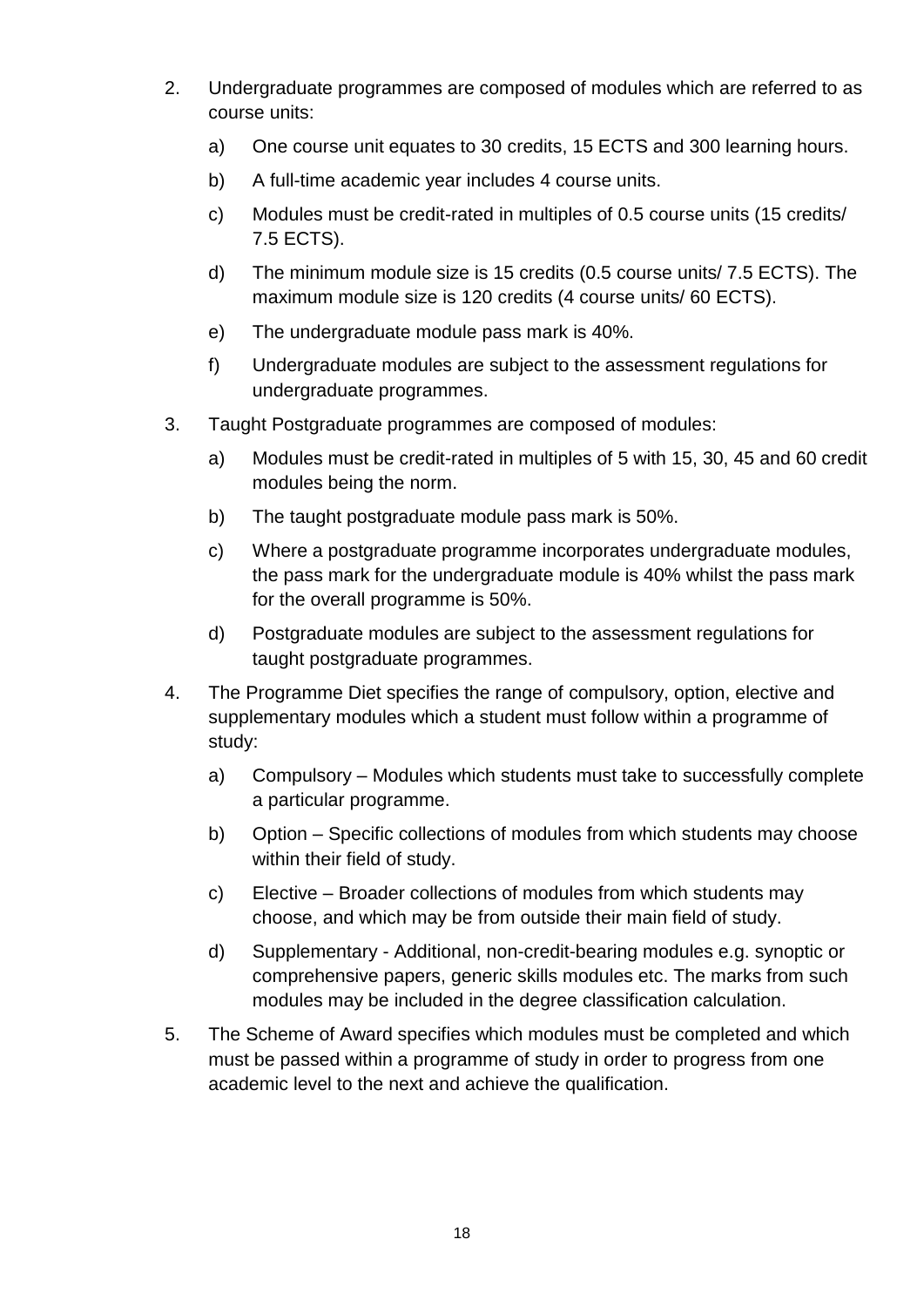#### <span id="page-18-0"></span> $3.12$ Taught Components on Research Programmes

- 1. Some Research Masters programmes (e.g. MRes, MPhilStud) are composed of modules:
	- a) Modules must be credit-rated in multiples of 5, with 15, 30, 45 and 60 credit modules being the norm.
	- b) The Research Masters module pass mark must be at least 50%; some programmes/ modules may set a higher pass mark.
	- c) Research Masters modules are subject to the assessment regulations for taught postgraduate programmes.
- 2. Non-modular Research Masters (e.g. MPhil) may include training in research methods or transferable skills which require attendance at lectures and seminars.
- 3. Doctorates by research (MPhil/PhD and EngD) are not modular but may include training in research methods or transferable skills which require attendance at lectures and seminars.
- 4. Professional Doctorates are not modular but typically include a taught component, a research component and practicum assignments and assessments. Students must demonstrate satisfactory attendance and performance in each component.

#### <span id="page-18-1"></span> $3.13$ Interim Qualifications

- 1. An approved programme of study may include one or more interim qualifications to recognise the achievements of any students unable to complete the full qualification.
- 2. Details of the minimum credit and level requirements for each interim qualification are specified in the [Threshold Qualification Requirements.](#page-37-1)
- 3. The programme specification should include discrete, defined programme learning outcomes for each validated interim qualification.
- 4. Students must only be considered for an interim qualification where it is an approved component of the programme of study on which they are enrolled, and where they are unable to complete, or have failed to meet the requirements for, the full qualification. Interim qualifications are not awarded automatically, nor are they a student entitlement.
- 5. Table 8 defines the interim qualifications which may be considered as part of the programme approval process: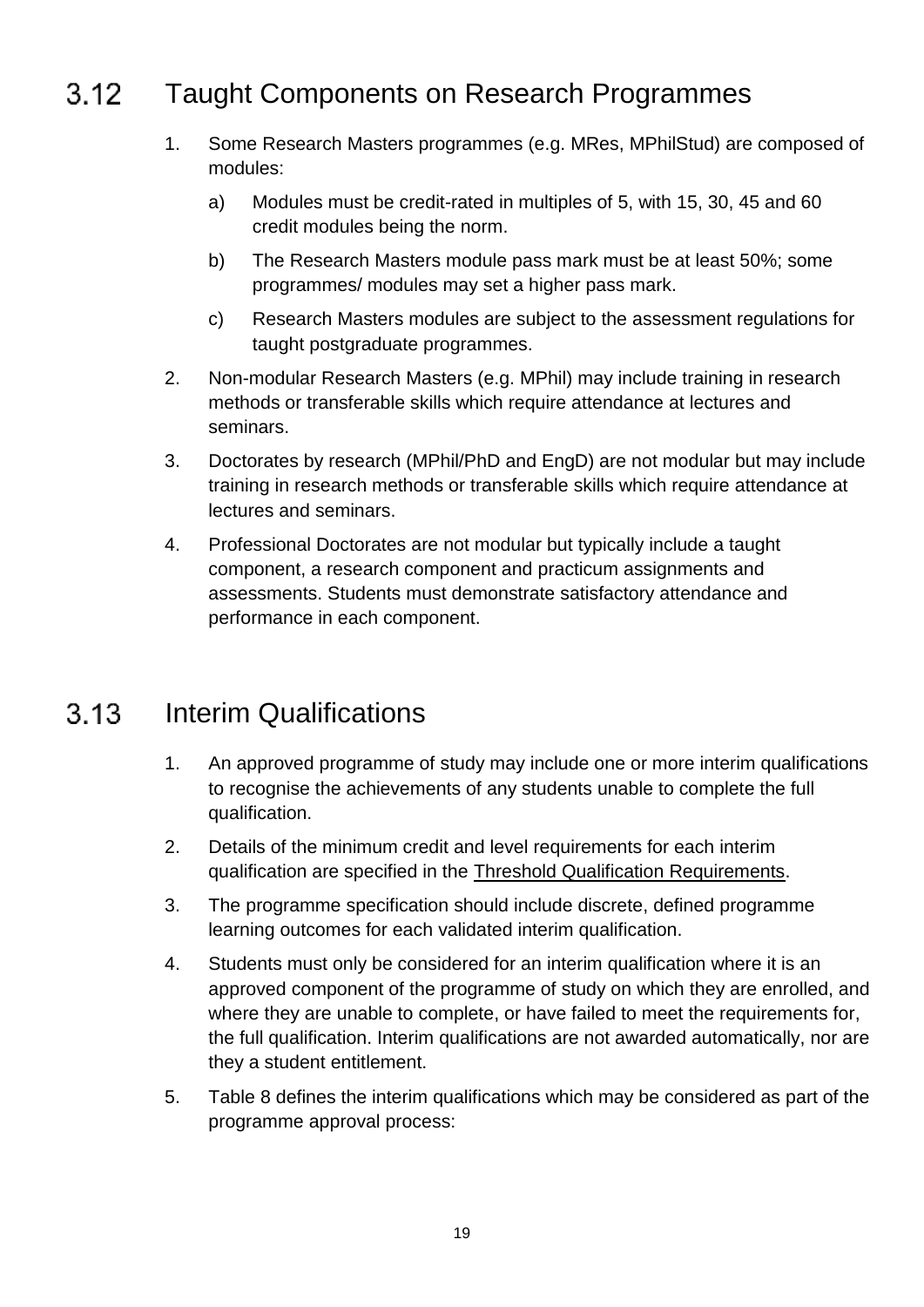| Qualification                   | <b>Available Interim Qualifications</b>                                                             |  |
|---------------------------------|-----------------------------------------------------------------------------------------------------|--|
| Certificate of Higher Education |                                                                                                     |  |
| Diploma of Higher Education     | Cert HE                                                                                             |  |
| <b>Foundation Degree</b>        | <b>Foundation Certificate</b>                                                                       |  |
| <b>Honours Degree</b>           | <b>Ordinary Degree (Bachelors without</b><br>Honours)<br>Dip HE<br>Cert HE                          |  |
| <b>Graduate Certificate</b>     |                                                                                                     |  |
| Graduate Diploma                | <b>Grad Cert</b>                                                                                    |  |
| Postgraduate Certificate        |                                                                                                     |  |
| Postgraduate Diploma            | <b>PG Cert</b>                                                                                      |  |
| <b>Integrated Masters</b>       | <b>Honours Degree</b><br><b>Ordinary Degree (Bachelors without</b><br>Honours)<br>Dip HE<br>Cert HE |  |
| <b>Taught Masters</b>           | PG Dip<br><b>PG Cert</b>                                                                            |  |
| <b>Research Masters</b>         | PG Dip<br><b>PG Cert</b>                                                                            |  |
| Doctor of Philosophy            | <b>MPhil</b>                                                                                        |  |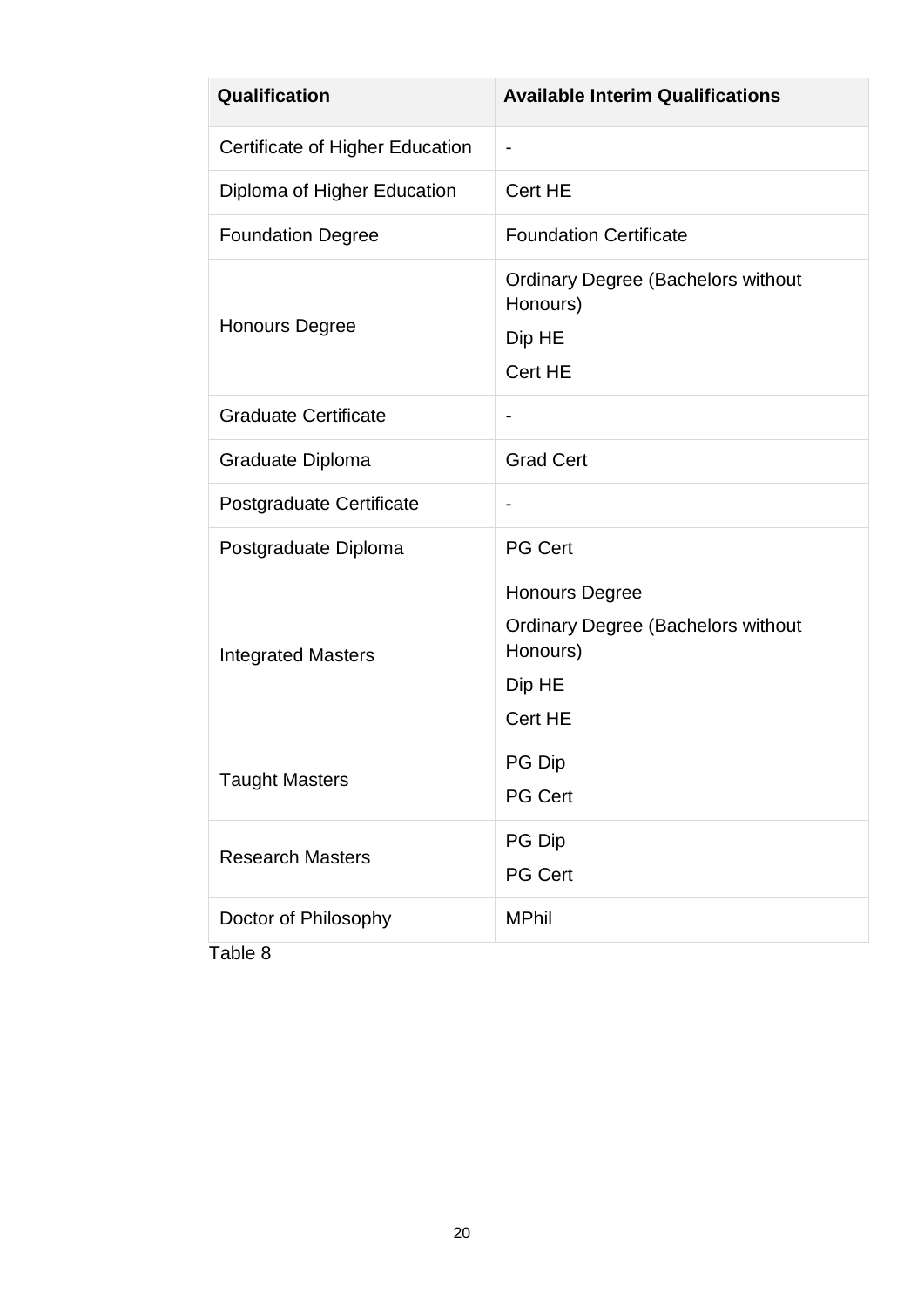#### <span id="page-20-0"></span>Qualification Descriptors 4

1. Qualification Descriptors describe the typical attributes of the main qualifications offered by UCL and provide a reference point for the development of programmes and modules. The following descriptors outline the basic qualification. UCL programmes may be supplemented by further learning, which may or may not be credit-bearing, in order to achieve professional accreditation.

#### <span id="page-20-1"></span> $4.1$ Undergraduate Qualifications

| First level (level 4)                                      |                                                                                                                                                                                                                                                                                                                                                                                                               |  |
|------------------------------------------------------------|---------------------------------------------------------------------------------------------------------------------------------------------------------------------------------------------------------------------------------------------------------------------------------------------------------------------------------------------------------------------------------------------------------------|--|
| <b>Certificate in</b><br><b>Higher</b><br><b>Education</b> | A Cert HE may be a stand-alone award, a first step towards<br>obtaining higher level qualifications, or a named interim<br>qualification from an Honours degree.                                                                                                                                                                                                                                              |  |
|                                                            | Programmes must include at least 120 credits of learning at level<br>4. The qualification typically takes 1200 hours, or one FTE<br>academic year, to complete.                                                                                                                                                                                                                                               |  |
| Intermediate level (level 5)                               |                                                                                                                                                                                                                                                                                                                                                                                                               |  |
| Diploma in<br><b>Higher</b><br><b>Education</b>            | A Dip HE may be a stand-alone award, an intermediate step<br>towards obtaining higher level qualifications, or a named interim<br>qualification from an Honours degree.                                                                                                                                                                                                                                       |  |
|                                                            | Programmes must include at least 240 credits of learning, with a<br>maximum of 150 credits at level 4 and a minimum of 90 credits at<br>level 5. The qualification typically takes 2400 hours, or two FTE<br>academic years, to complete.                                                                                                                                                                     |  |
| <b>Foundation</b><br><b>Degree</b>                         | A Foundation Degree is an intermediate qualification distinguished<br>by a vocational orientation enabling holders to perform effectively<br>in a chosen field. The qualification is equivalent to the first two<br>years of an Honours degree and may be supplemented by a<br>further 'top-up' year at level 6, allowing students to complete a full<br>Honours degree.                                      |  |
|                                                            | Programmes must include at least 240 credits of learning, with a<br>maximum of 150 credits at level 4 and a minimum of 90 credits at<br>level 5. The qualification typically takes 2400 hours, or two FTE<br>academic years, to complete. Students unable to complete the full<br>qualification may be eligible for the award of a Foundation<br>Certificate on successful completion of 120 level 4 credits. |  |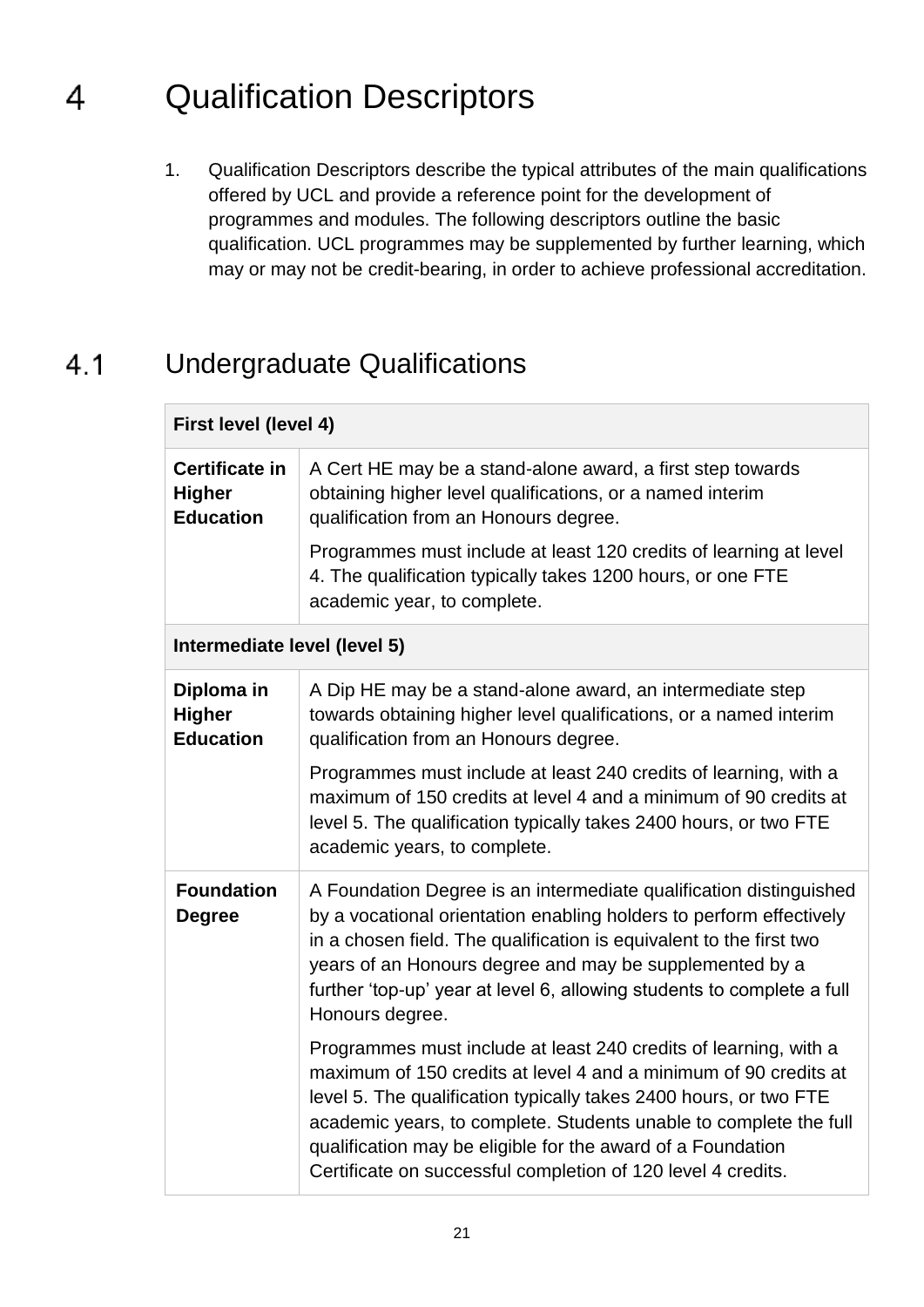| <b>Advanced level (level 6)</b>                      |                                                                                                                                                                                                                                                                                                                                                                                                                                                                                                                                                                                                                                                                                                                                                                                                                                                                           |  |  |  |  |  |  |
|------------------------------------------------------|---------------------------------------------------------------------------------------------------------------------------------------------------------------------------------------------------------------------------------------------------------------------------------------------------------------------------------------------------------------------------------------------------------------------------------------------------------------------------------------------------------------------------------------------------------------------------------------------------------------------------------------------------------------------------------------------------------------------------------------------------------------------------------------------------------------------------------------------------------------------------|--|--|--|--|--|--|
| <b>Honours</b><br><b>Degree</b>                      | Honours Degrees form the largest group of HE qualifications and<br>are awarded to students who have developed an understanding of<br>a complex body of knowledge, analytical techniques and problem-<br>solving skills.                                                                                                                                                                                                                                                                                                                                                                                                                                                                                                                                                                                                                                                   |  |  |  |  |  |  |
|                                                      | Programmes must include at least 360 credits with a maximum of<br>150 credits at level 4 and a minimum of 90 credits at level 6. An<br>Honours Degree typically takes 3600 hours, or three FTE<br>academic years, to complete but may also be delivered 'fast-track',<br>where students complete 360 credits over two calendar years.<br>Programmes may include an integrated placement or study abroad<br>year, in which case students complete 480 credits over four FTE<br>academic years. The qualification may also be completed via a<br>'top-up' year comprising 120 level 6 credits following successful<br>completion of a Foundation Degree. Students unable to meet the<br>full requirements of an Honours degree may be eligible for a Cert<br>HE, Dip HE or Ordinary Degree (Bachelors without Honours) on<br>completion of the requisite number of credits. |  |  |  |  |  |  |
| <b>Graduate</b><br><b>Certificate</b>                | The Grad Cert is a short programme or professional 'conversion'<br>course based largely on undergraduate material and taken usually<br>by those who already hold an Honours degree in another field of<br>study.<br>Programmes must include at least 60 credits, with a maximum of<br>15 credits at level 5 and a minimum of 45 credits at level 6. The<br>qualification typically takes 600 hours, or half an FTE academic<br>year, to complete.                                                                                                                                                                                                                                                                                                                                                                                                                         |  |  |  |  |  |  |
| <b>Graduate</b><br><b>Diploma</b>                    | The Grad Dip is a short programme or professional 'conversion'<br>course which is considered equivalent to the final year of an<br>Honours degree. It is based largely on undergraduate material and<br>taken usually by those who already hold an Honours degree in<br>another field of study.<br>Programmes must include at least 120 credits, with a maximum of<br>30 credits at level 5 and a minimum of 90 credits at level 6. The<br>qualification typically takes 1200 hours, or one FTE academic                                                                                                                                                                                                                                                                                                                                                                  |  |  |  |  |  |  |
|                                                      | year, to complete.                                                                                                                                                                                                                                                                                                                                                                                                                                                                                                                                                                                                                                                                                                                                                                                                                                                        |  |  |  |  |  |  |
| <b>Masters level (level 7)</b>                       |                                                                                                                                                                                                                                                                                                                                                                                                                                                                                                                                                                                                                                                                                                                                                                                                                                                                           |  |  |  |  |  |  |
| <b>Integrated</b><br><b>Masters</b><br><b>Degree</b> | An Integrated Masters incorporates the attributes and outcomes of<br>both an Honours degree and a Taught Masters degree.                                                                                                                                                                                                                                                                                                                                                                                                                                                                                                                                                                                                                                                                                                                                                  |  |  |  |  |  |  |
|                                                      | Programmes must include at least 480 credits, with a maximum of<br>150 credits at level 4, a minimum of 90 credits at level 6 and a                                                                                                                                                                                                                                                                                                                                                                                                                                                                                                                                                                                                                                                                                                                                       |  |  |  |  |  |  |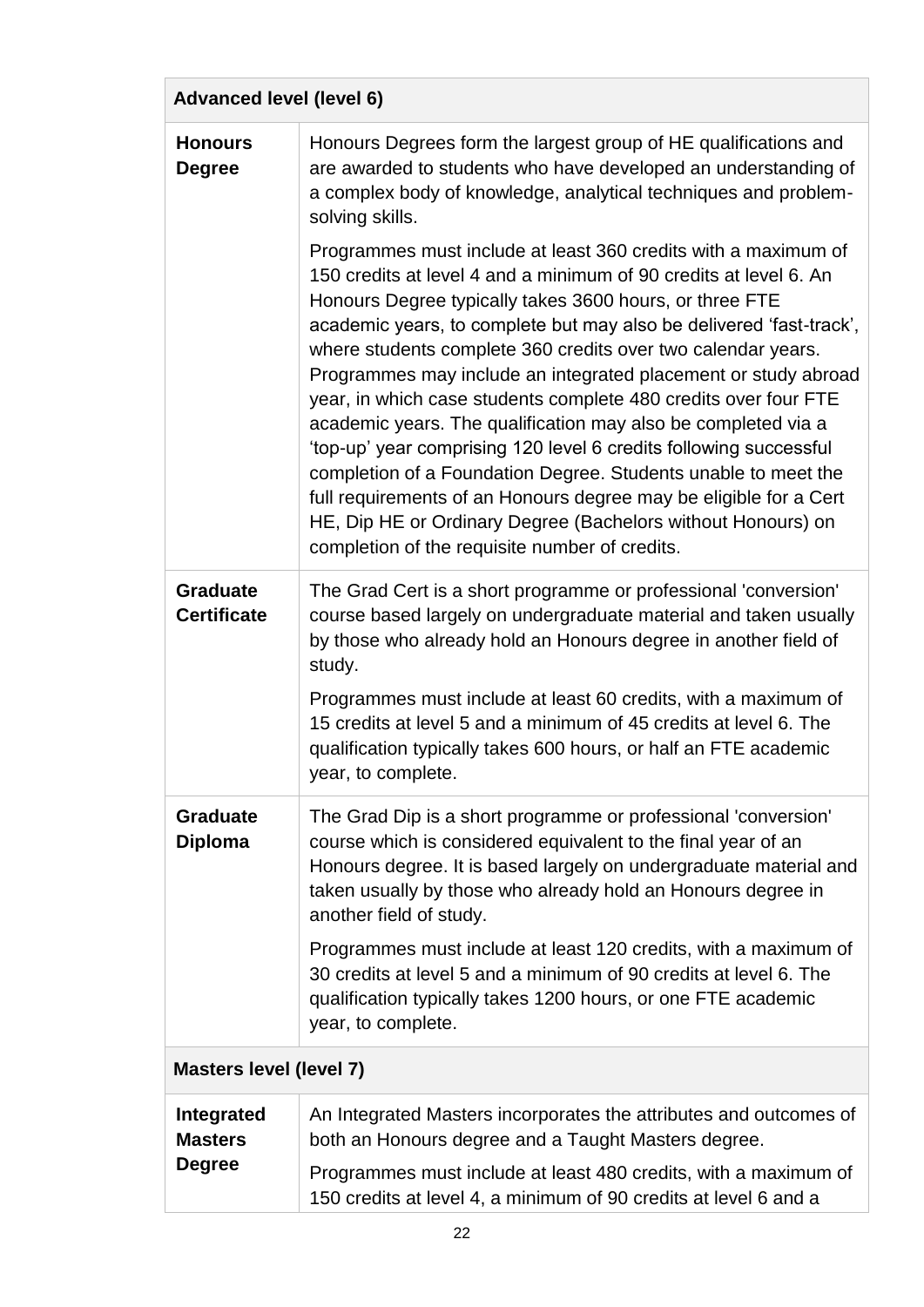#### <span id="page-22-0"></span> $4.2$ Taught Postgraduate Qualifications

| <b>Masters level (level 7)</b>                                                                                                                                                                                                                                                                         |  |  |  |  |  |  |  |
|--------------------------------------------------------------------------------------------------------------------------------------------------------------------------------------------------------------------------------------------------------------------------------------------------------|--|--|--|--|--|--|--|
| The PG Cert is a Masters-level short programme which may be a<br>stand-alone award or a named interim qualification on a Masters<br>or PG Dip programme.                                                                                                                                               |  |  |  |  |  |  |  |
| Programmes must include at least 60 credits, with a maximum of<br>15 credits at level 6 and a minimum of 45 credits at level 7. The<br>qualification typically takes 600 hours, or half an FTE academic<br>year, to complete.                                                                          |  |  |  |  |  |  |  |
| The PG Dip is a Masters-level short programme which may be a<br>stand-alone award or a named interim qualification on a Masters<br>programme.                                                                                                                                                          |  |  |  |  |  |  |  |
| Programmes must include at least 120 credits, with a maximum<br>of 30 credits at level 6 and a minimum of 90 credits at level 7.<br>The qualification typically takes 1200 hours, or one FTE<br>academic year, to complete.                                                                            |  |  |  |  |  |  |  |
| A Taught Masters is a level 7 qualification distinguished from the<br>PG Cert and PG Dip by an increased intensity and complexity of<br>study, a planned intellectual progression, and an in-depth<br>research or scholarly activity in the form of a 60- or 90-credit<br>dissertation.                |  |  |  |  |  |  |  |
| Programmes must include at least 180 credits, with a maximum<br>of 30 credits at level 6 and a minimum of 150 credits at level 7<br>(although PSRB requirements may result in a longer programme<br>of study). The qualification typically takes 1800 hours, or one<br>FTE calendar year, to complete. |  |  |  |  |  |  |  |
|                                                                                                                                                                                                                                                                                                        |  |  |  |  |  |  |  |

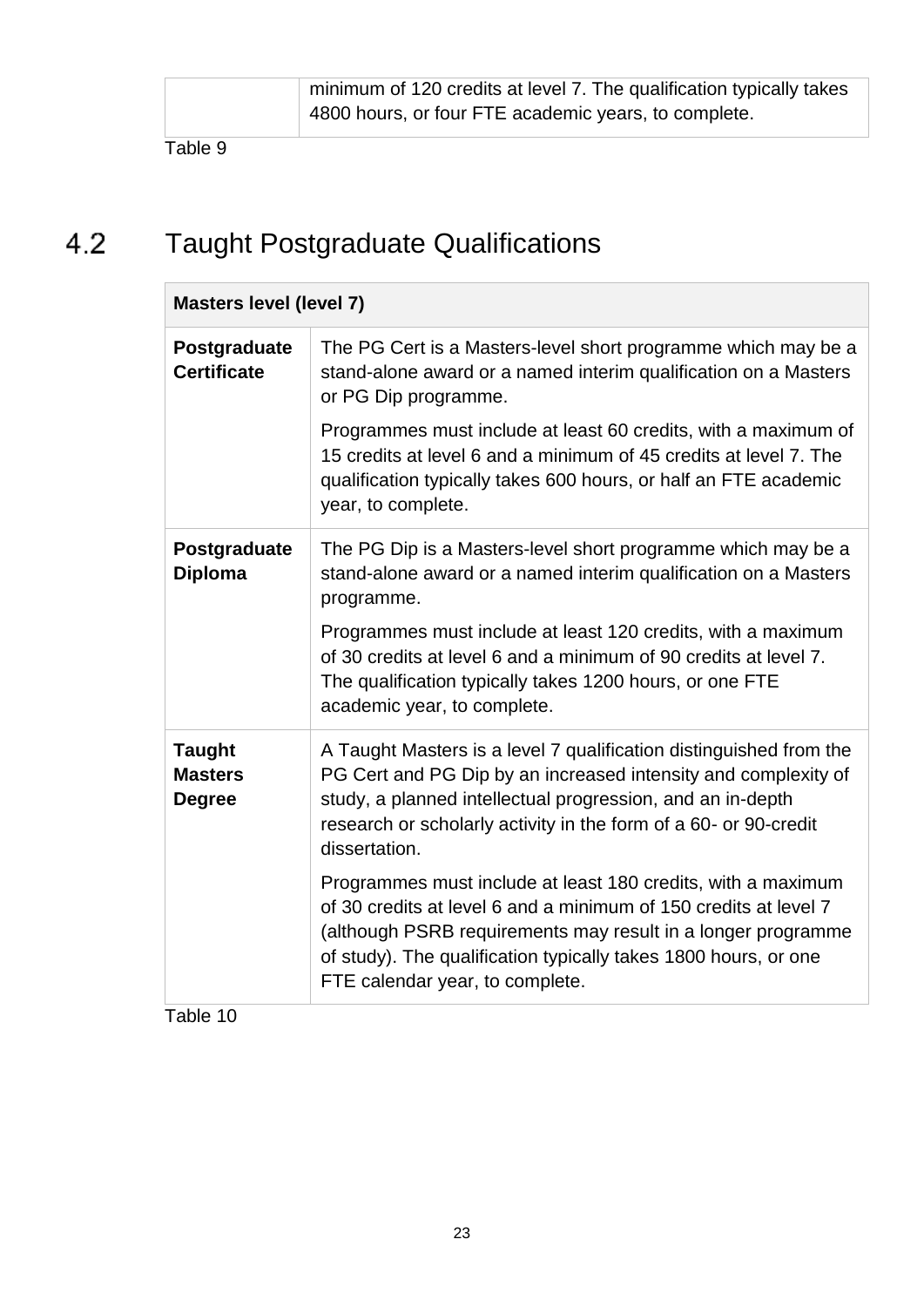#### <span id="page-23-0"></span>Postgraduate Research Qualifications  $4.3$

| <b>Masters level (level 7)</b>                     |                                                                                                                                                                                                                                                                                                                                                                                                                                      |  |  |  |  |  |  |
|----------------------------------------------------|--------------------------------------------------------------------------------------------------------------------------------------------------------------------------------------------------------------------------------------------------------------------------------------------------------------------------------------------------------------------------------------------------------------------------------------|--|--|--|--|--|--|
| <b>Research</b><br><b>Masters</b><br><b>Degree</b> | The Research Masters (MRes, MPhilStud) is a level 7<br>qualification distinguished from a Taught Masters by its high ratio<br>of research to teaching, and by the focus of teaching on research<br>methods. The curriculum and the student experience are<br>governed by the research programme regulations, whilst<br>assessment processes are subject to the regulations for taught<br>programmes.                                 |  |  |  |  |  |  |
|                                                    | Programmes are modular and must include at least 180 credits,<br>with a maximum of 30 credits at level 6 and a minimum of 150<br>credits at level 7. Programmes must include at least 30 credits of<br>transferable skills modules and a dissertation of at least 60<br>credits. The qualification typically takes a minimum of 1800<br>hours, or one FTE calendar year, to complete.                                                |  |  |  |  |  |  |
| <b>Master of</b><br><b>Philosophy</b>              | The MPhil is a level 7 research qualification which may be a<br>stand-alone award or the first step towards completion of a PhD.<br>The programme is non-modular, but may require attendance at<br>lectures and seminars. Programmes typically require two<br>calendar years of study at level 7. A student may opt to complete<br>the MPhil via submission of a thesis, or the student may be<br>eligible to upgrade to PhD status. |  |  |  |  |  |  |
| Doctoral level (level 8)                           |                                                                                                                                                                                                                                                                                                                                                                                                                                      |  |  |  |  |  |  |
| <b>Doctorate</b>                                   | Doctorates are awarded for the creation and interpretation,<br>construction and/ or exposition of knowledge which extends the<br>forefront of a discipline.                                                                                                                                                                                                                                                                          |  |  |  |  |  |  |
|                                                    | Programmes typically require three full-time or five part-time<br>calendar years of study at level 8 and students must be<br>registered for at least two calendar years. On PhD programmes,<br>students must initially register on the MPhil before upgrading to<br>the PhD.                                                                                                                                                         |  |  |  |  |  |  |
| Integrated<br><b>Doctorate</b>                     | An Integrated Doctorate incorporates the attributes and outcomes<br>of both a Research Masters (MRes) and a Doctorate (MPhil/PhD,<br>EngD), providing students with a sound grounding in research<br>methods from which to develop an original contribution to<br>knowledge.                                                                                                                                                         |  |  |  |  |  |  |
|                                                    | The Masters must include at least 180 credits, with a maximum of<br>30 credits at level 6 and a minimum of 150 credits at level 7, and<br>typically takes 1800 hours, or one FTE calendar year, to                                                                                                                                                                                                                                   |  |  |  |  |  |  |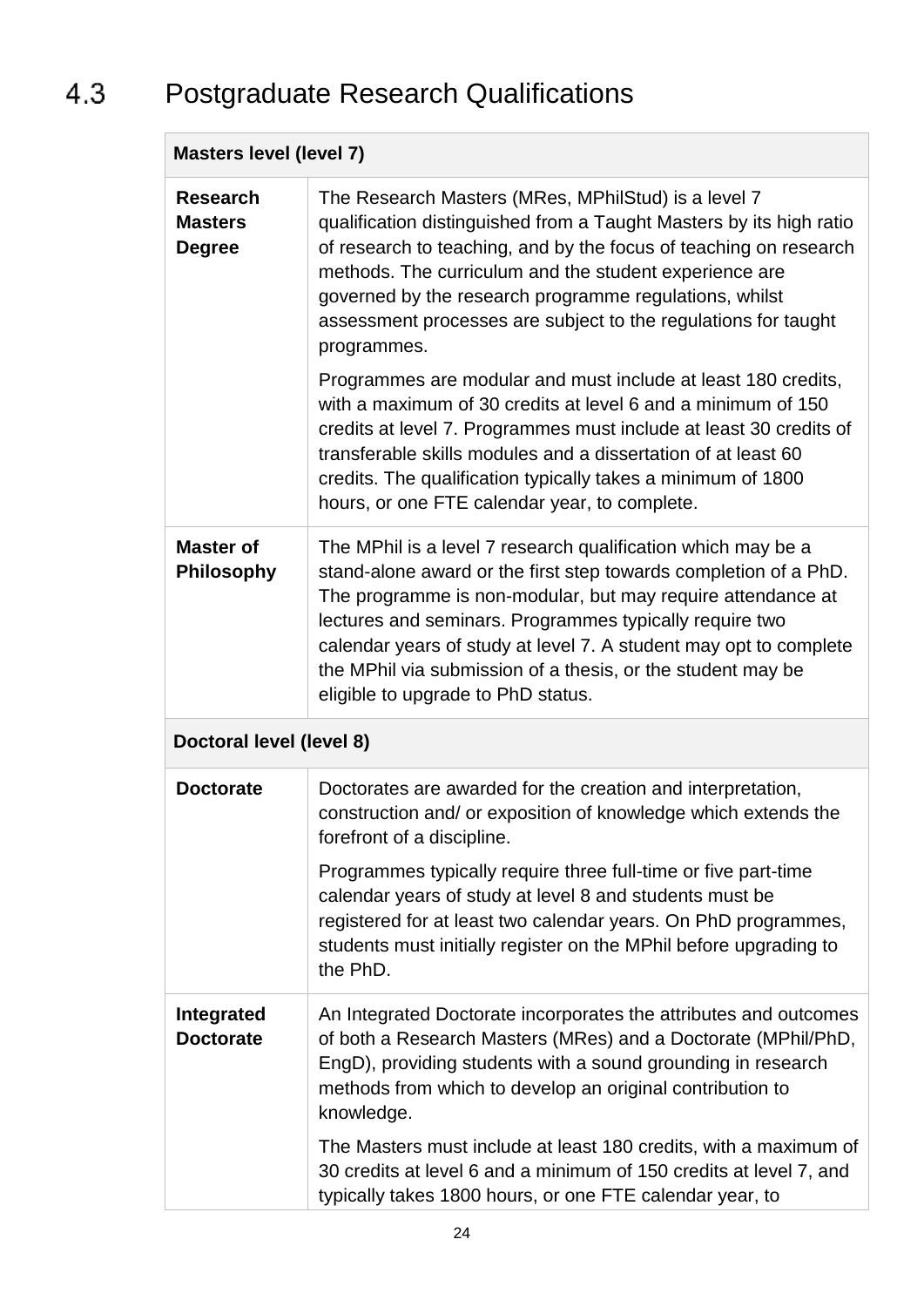|                                         | complete. On successful completion of the Masters, the student<br>may progress to the level 8 doctoral programme, studying for a<br>further three FTE years. Students must be registered on the<br>doctoral programme for at least two calendar years and, on PhD<br>programmes, students must initially register on the MPhil before<br>upgrading to the PhD. |
|-----------------------------------------|----------------------------------------------------------------------------------------------------------------------------------------------------------------------------------------------------------------------------------------------------------------------------------------------------------------------------------------------------------------|
| <b>Professional</b><br><b>Doctorate</b> | Professional Doctorates aim to develop an individual's<br>professional practice and to support them in producing an original<br>contribution to professional knowledge.                                                                                                                                                                                        |
|                                         | Programmes include a substantial taught element in addition to<br>the research component. Programmes typically require three FTE<br>calendar years of study at level 8 and students must be<br>registered for at least two calendar years.                                                                                                                     |
| Table 11                                |                                                                                                                                                                                                                                                                                                                                                                |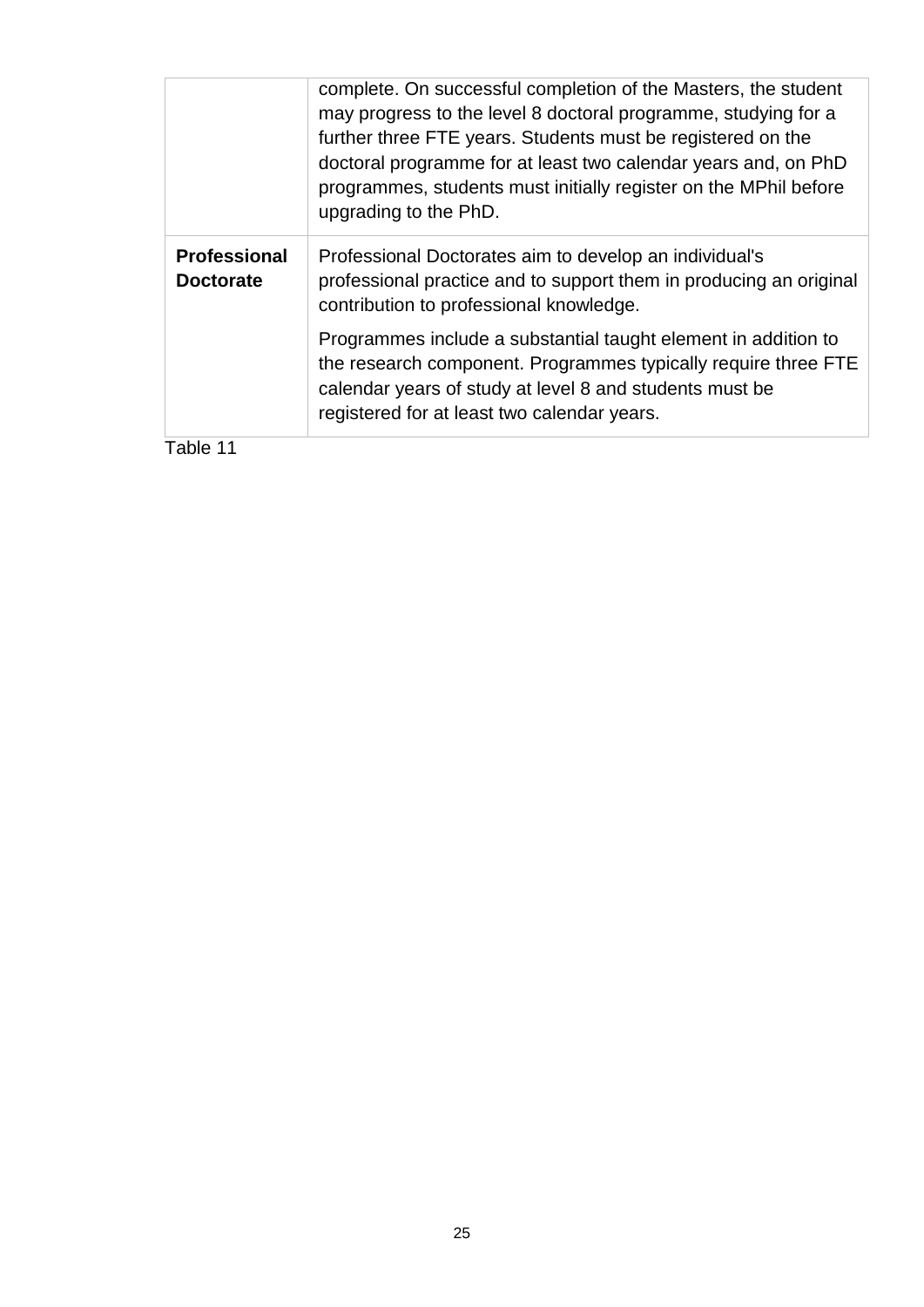#### <span id="page-25-0"></span>5 Level Descriptors

- 1. The Level Descriptors describe the depth and complexity of each level of study and outline the academic skills, amount of prior knowledge and amount of learner autonomy required to pass a programme or module at that level.
- 2. The descriptors are closely aligned to the Framework for Higher Education Qualifications (FHEQ) and, together with the more discipline-specific QAA Subject Benchmark Statements, should be used as a reference point in the development of qualifications, programmes and modules, and for the determination of local marking criteria.

| Level                                  | <b>Descriptor</b>                                                                                                                                                                                                                                                                                                                                                                                                                                                                                                                                          |  |  |  |  |  |  |  |
|----------------------------------------|------------------------------------------------------------------------------------------------------------------------------------------------------------------------------------------------------------------------------------------------------------------------------------------------------------------------------------------------------------------------------------------------------------------------------------------------------------------------------------------------------------------------------------------------------------|--|--|--|--|--|--|--|
| <b>Basic/</b><br>introductory<br>level | Students successfully completing programmes or<br>modules at this level will have demonstrated:<br>a skills base of conceptual and factual knowledge<br>with some appreciation of the field of study and of<br>terminology used<br>an ability to apply those skills independently in a<br>range of complex activities or with guidance when<br>working with greater complexity.                                                                                                                                                                            |  |  |  |  |  |  |  |
| <b>First level</b>                     | Students successfully completing programmes or<br>modules at this level will have demonstrated:<br>knowledge of the underlying concepts and<br>$\bullet$<br>principles associated with their field of study, and<br>an ability to evaluate and interpret these within the<br>context of that field<br>an ability to present, evaluate and interpret<br>$\bullet$<br>qualitative and quantitative data in order to<br>develop lines of argument and make sound<br>judgements in accordance with the basic theories<br>and concepts of their field of study. |  |  |  |  |  |  |  |
| <b>Intermediate</b><br>level           | Students successfully completing programmes or<br>modules at this level will have demonstrated:<br>knowledge and critical understanding of the well-<br>$\bullet$<br>established principles of their field of study, and of<br>the way in which those principles have developed<br>an ability to apply underlying concepts and<br>$\bullet$<br>principles outside the context in which they were<br>first studied, including, where appropriate, the                                                                                                       |  |  |  |  |  |  |  |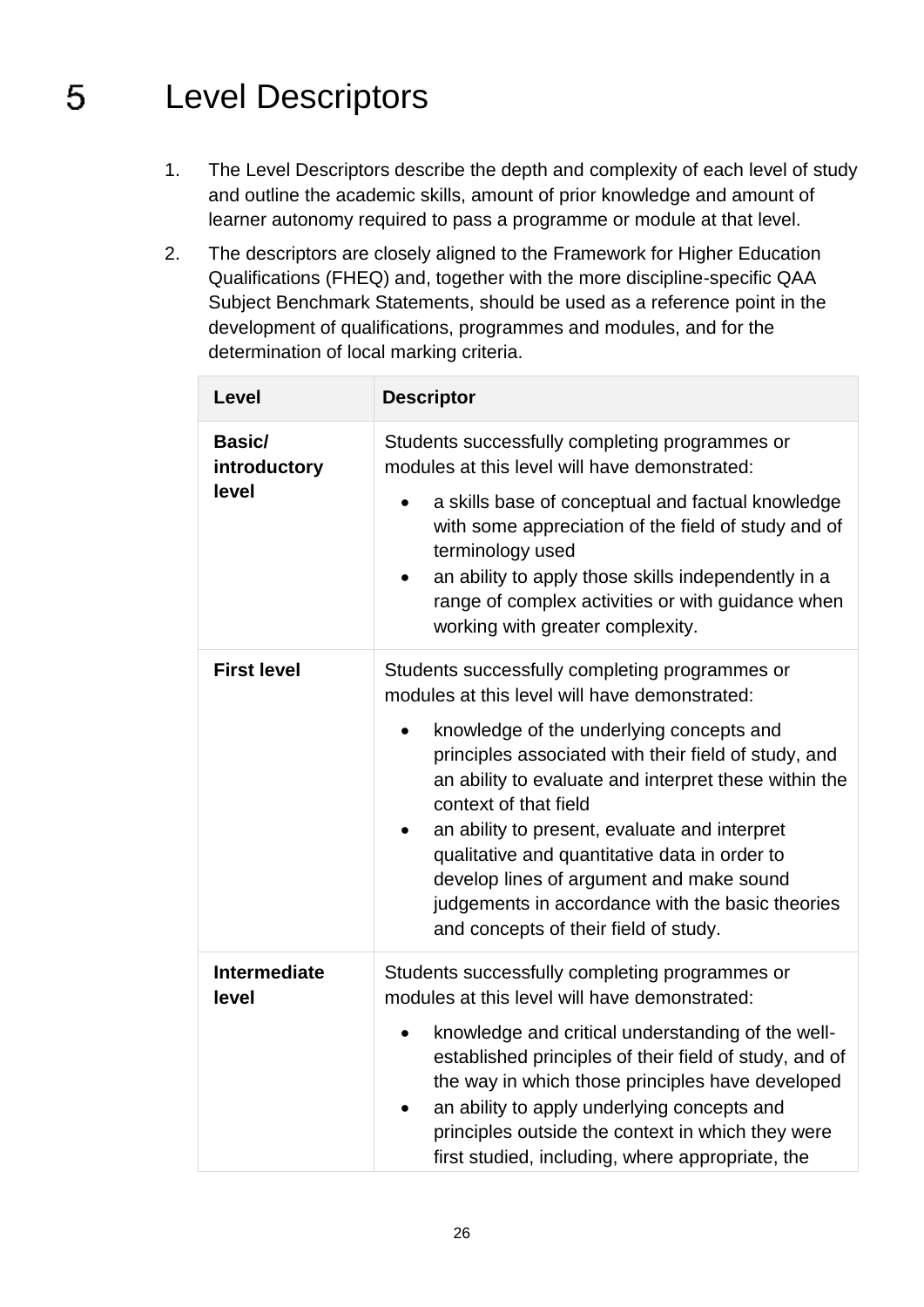|                       | application of those principles in an employment<br>context<br>knowledge of the main methods of enquiry in the<br>$\bullet$<br>field of study<br>an ability to evaluate critically the appropriateness<br>of different approaches to solving problems in the<br>field of study<br>an understanding of the limits of their knowledge,<br>٠<br>and how this influences analyses and<br>interpretations which might be based on that<br>knowledge. |  |  |  |  |  |  |  |  |
|-----------------------|-------------------------------------------------------------------------------------------------------------------------------------------------------------------------------------------------------------------------------------------------------------------------------------------------------------------------------------------------------------------------------------------------------------------------------------------------|--|--|--|--|--|--|--|--|
| <b>Advanced level</b> | Students successfully completing programmes or<br>modules at this level will have demonstrated:                                                                                                                                                                                                                                                                                                                                                 |  |  |  |  |  |  |  |  |
|                       | a systematic understanding of key aspects of their<br>field of study, including the acquisition of coherent<br>and detailed knowledge, at least some of which is<br>at, or informed by, the forefront of the field<br>an ability to deploy accurately established<br>techniques of analysis and enquiry within the field<br>of study<br>a conceptual understanding that enables the<br>student:                                                 |  |  |  |  |  |  |  |  |
|                       | to devise and sustain arguments, and/or to<br>$\bullet$<br>solve problems, using ideas and<br>techniques, some of which are at the<br>forefront of the field of study<br>to describe and comment upon particular<br>aspects of current research, or equivalent<br>advanced scholarship, in the field of study                                                                                                                                   |  |  |  |  |  |  |  |  |
|                       | an appreciation of the uncertainty, ambiguity and<br>limits of knowledge<br>an ability to manage their own learning<br>an ability to make use of scholarly reviews and<br>primary sources (for example, refereed research<br>articles and/or original materials appropriate to the<br>field of study).                                                                                                                                          |  |  |  |  |  |  |  |  |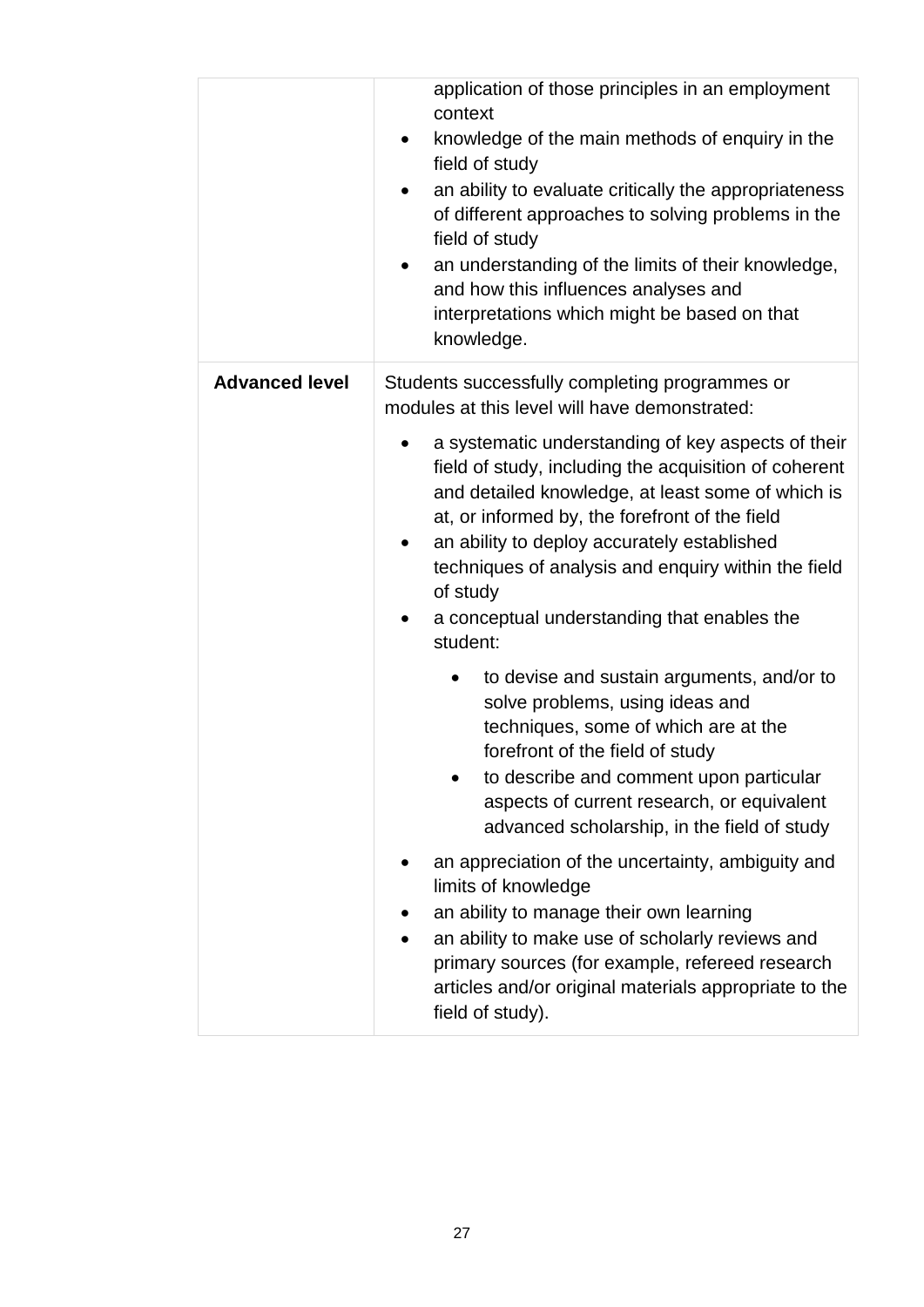| <b>Masters level</b>  | Students successfully completing programmes or<br>modules at this level will have demonstrated:                                                                                                                                                                                                                                                                                                                                                                                                                                                                                                                                                                                                                                                                                                                                                             |  |  |  |  |  |  |  |  |  |
|-----------------------|-------------------------------------------------------------------------------------------------------------------------------------------------------------------------------------------------------------------------------------------------------------------------------------------------------------------------------------------------------------------------------------------------------------------------------------------------------------------------------------------------------------------------------------------------------------------------------------------------------------------------------------------------------------------------------------------------------------------------------------------------------------------------------------------------------------------------------------------------------------|--|--|--|--|--|--|--|--|--|
|                       | a systematic understanding of knowledge, and a<br>critical awareness of current problems and/or new<br>insights, much of which is at, or informed by, the<br>forefront of their field<br>a comprehensive understanding of techniques<br>$\bullet$<br>applicable to their own research or advanced<br>scholarship<br>originality in the application of knowledge,<br>together with a practical understanding of how<br>established techniques of research and enquiry<br>are used to create and interpret knowledge in the<br>field<br>a conceptual understanding that enables the<br>student:                                                                                                                                                                                                                                                               |  |  |  |  |  |  |  |  |  |
|                       | to evaluate critically current research and<br>advanced scholarship in the field<br>to evaluate methodologies and develop<br>٠<br>critiques of them and, where appropriate, to<br>propose new hypotheses.                                                                                                                                                                                                                                                                                                                                                                                                                                                                                                                                                                                                                                                   |  |  |  |  |  |  |  |  |  |
| <b>Doctoral level</b> | Students successfully completing programmes or<br>modules at this level will have demonstrated:<br>an ability to create and interpret new knowledge,<br>through original research or other advanced<br>scholarship, of a quality to satisfy peer review.<br>extend the forefront of the field, and merit<br>publication<br>a systematic acquisition and understanding of a<br>substantial body of knowledge which is at the<br>forefront of an academic discipline or area of<br>professional practice<br>an ability to conceptualise, design and implement<br>a project for the generation of new knowledge,<br>application or understanding at the forefront of the<br>field, and to adjust the project design in the light of<br>unforeseen problems<br>a detailed understanding of applicable techniques<br>for research and advanced academic enquiry. |  |  |  |  |  |  |  |  |  |

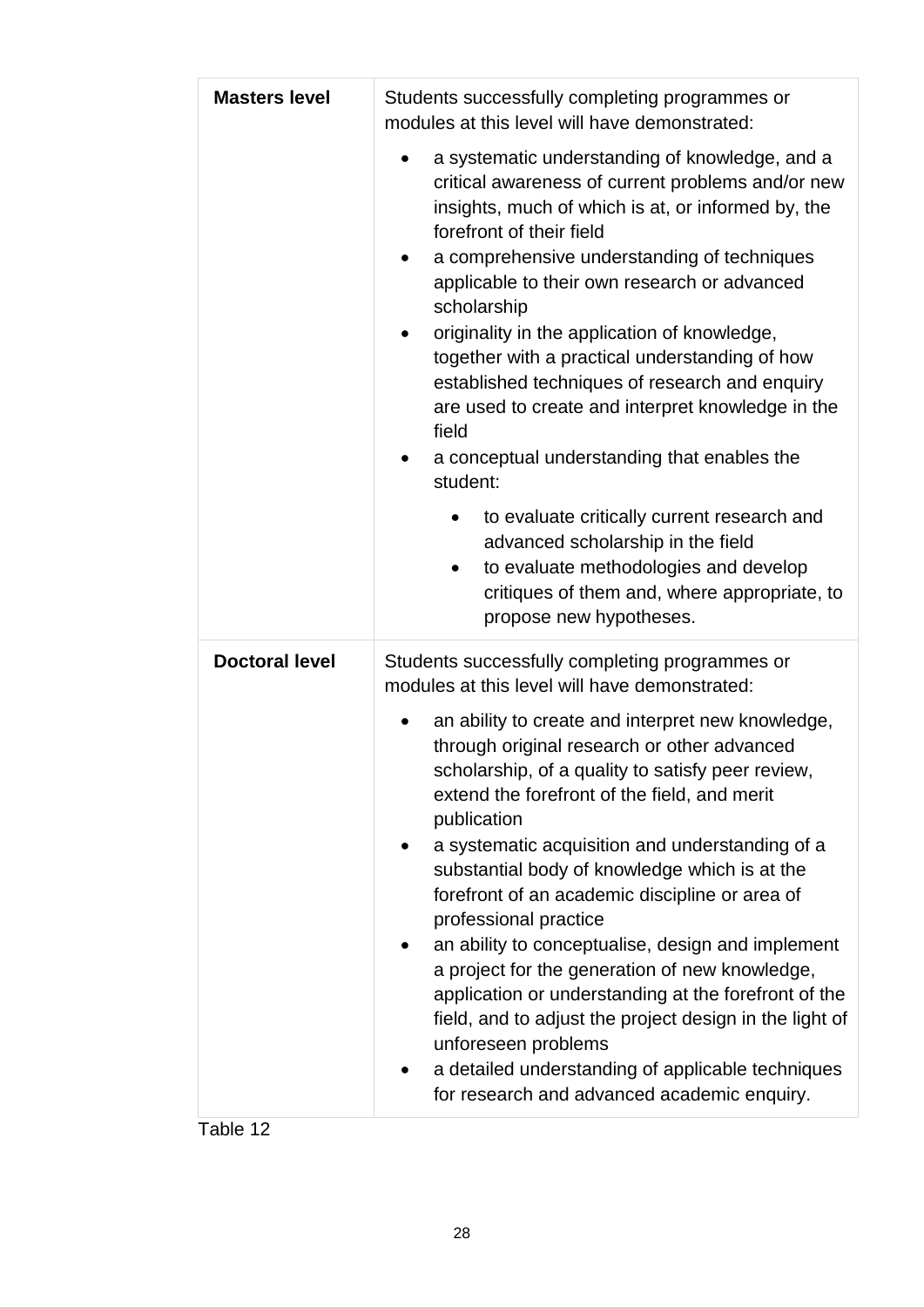#### <span id="page-28-0"></span>The Recognition of Prior Learning (RPL) 6

#### <span id="page-28-3"></span><span id="page-28-1"></span>**Definitions**  $6.1$

- 1. The Recognition of Prior Learning (RPL) allows students to apply for exemption from particular entry requirements, or from some parts of a programme of study, by recognition of their learning from previous experiences and achievements.
- 2. Accredited Prior Learning (APL) is the achievement of learning that has been formally assessed and certificated from previous study with a recognised institution.
- 3. Experiential Prior Learning (EPL) is the non-certified acquisition of relevant skills and knowledge, gained through relevant experience, which is capable of being evaluated.
- 4. There are two main ways in which RPL may be applied:
	- a) For initial entry to a UCL programme, where a student does not hold the precise entry requirements specified by UCL. RPL for initial entry may be certified (APL) or experiential (EPL).
	- b) For advanced entry to a UCL programme, where a student has already completed certified learning of a standard judged to be equitable with the UCL programme to which the student is applying. RPL for advanced entry must be certified (APL).
- 5. Additionally, it may be necessary to use RPL for transfers within UCL, where a student wishes to transfer to another programme that has a significantly different structure. Details of the application process for students wishing to transfer between UCL programmes can be found in the Admissions, Registration and Student Conduct Regulations.

#### <span id="page-28-2"></span> $6.2$ Core Principles

- 1. The recognition of RPL is entirely at the discretion of UCL.
- 2. Applicants are responsible for demonstrating to UCL that the prior learning evidences the required skills and knowledge, and that the learning is still current. UCL must be satisfied that, by successfully completing the remaining part of the programme, the applicant will have had the opportunity to fulfil the programme objectives and attain the standards required for the qualification.
- 3. If agreed, RPL becomes part of the agreement between UCL and the student.
- 4. Modules for which RPL is granted and any variation in the student's programme of study should be clearly defined when the offer of admission is made.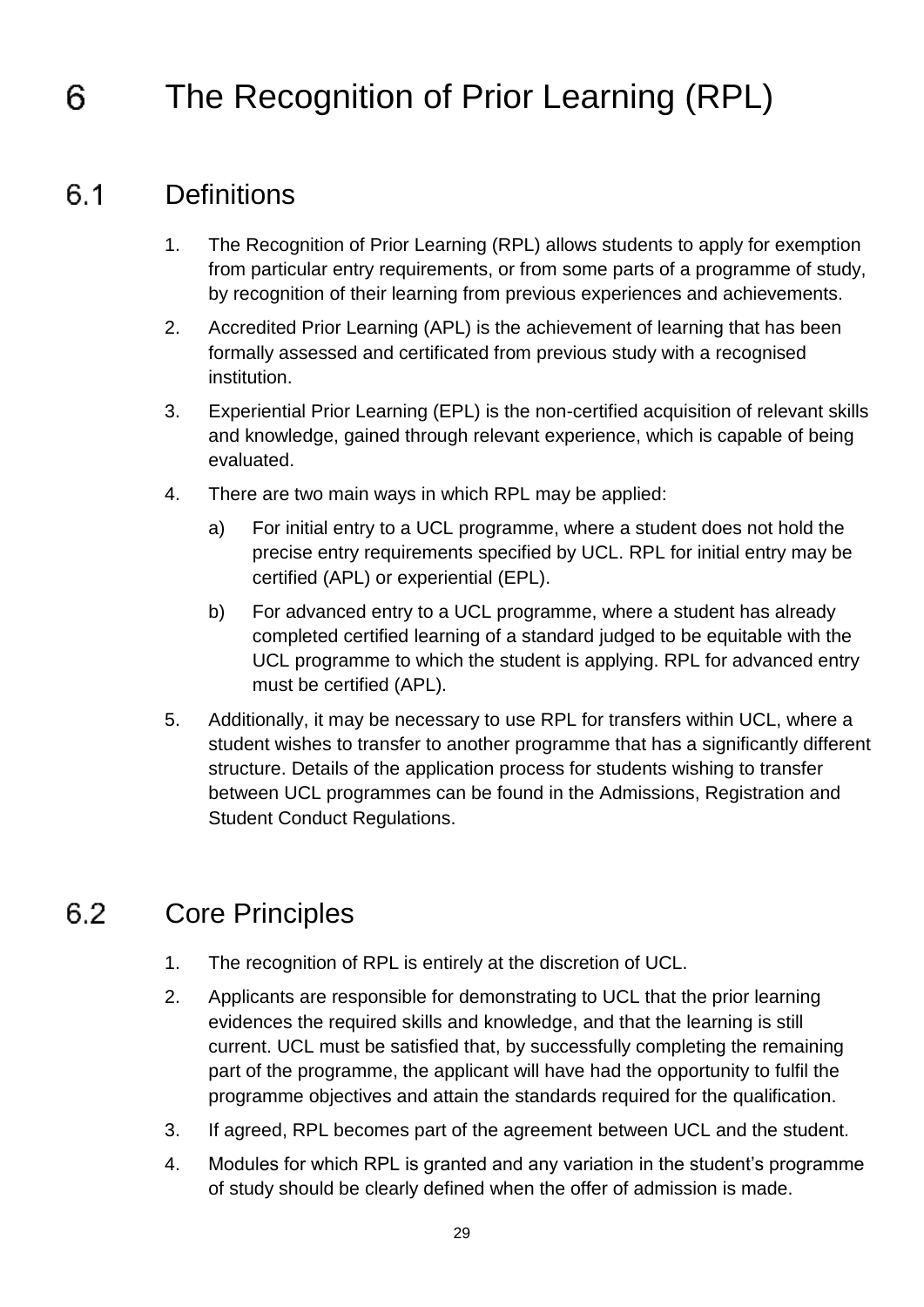- 5. RPL should neither advantage nor disadvantage a student over other students on a programme.
- 6. RPL cannot be used as an extenuating circumstance for underachievement in subsequent assessments.

#### <span id="page-29-0"></span>Initial Entry 6.3

- 1. RPL may be considered for initial entry to a UCL taught or research programme where a student does not meet the standard entry requirements as defined in the Admissions, Registration and Student Conduct Framework e.g. a student holds an international qualification that could be judged equivalent to the standard entry requirements, or a student has significant, evidenced industry experience that could be judged equivalent to the standard entry requirements.
- 2. RPL for initial entry may be 'certified' (APL) or 'experiential' (EPL).
- 3. Applications for RPL for initial entry may be considered, at the discretion of UCL, where:
	- a) UCL is satisfied that the student is at least as well qualified as candidates who are able to satisfy the standard entrance requirements; and
	- b) UCL is satisfied that the candidate's general education, scholarship, training and experience are suitable for the programme which they wish to follow; and
	- c) The applicant is able to provide (certified or experiential) evidence of their background and experience that satisfies UCL as to their fitness to follow the programme; and
	- d) The applicant satisfies UCL's English Language proficiency requirements.
- 4. Where UCL deems it necessary, an applicant may also be required to pass a qualifying examination or to meet other appropriate qualifying conditions prescribed by the UCL department.
- 5. Details of the application process for students wishing to use RPL for initial entry can be found in Chapter 1: Admissions, Registration and Student Conduct.

#### <span id="page-29-1"></span>6.4 Accredited Prior Learning for Advanced Entry to Taught Programmes

1. Accredited Prior Learning (APL) may be considered for advanced entry to a UCL taught programme or Research Masters where a student has already completed certified learning of a standard judged equitable with the UCL programme concerned e.g. a student who has completed the first year of a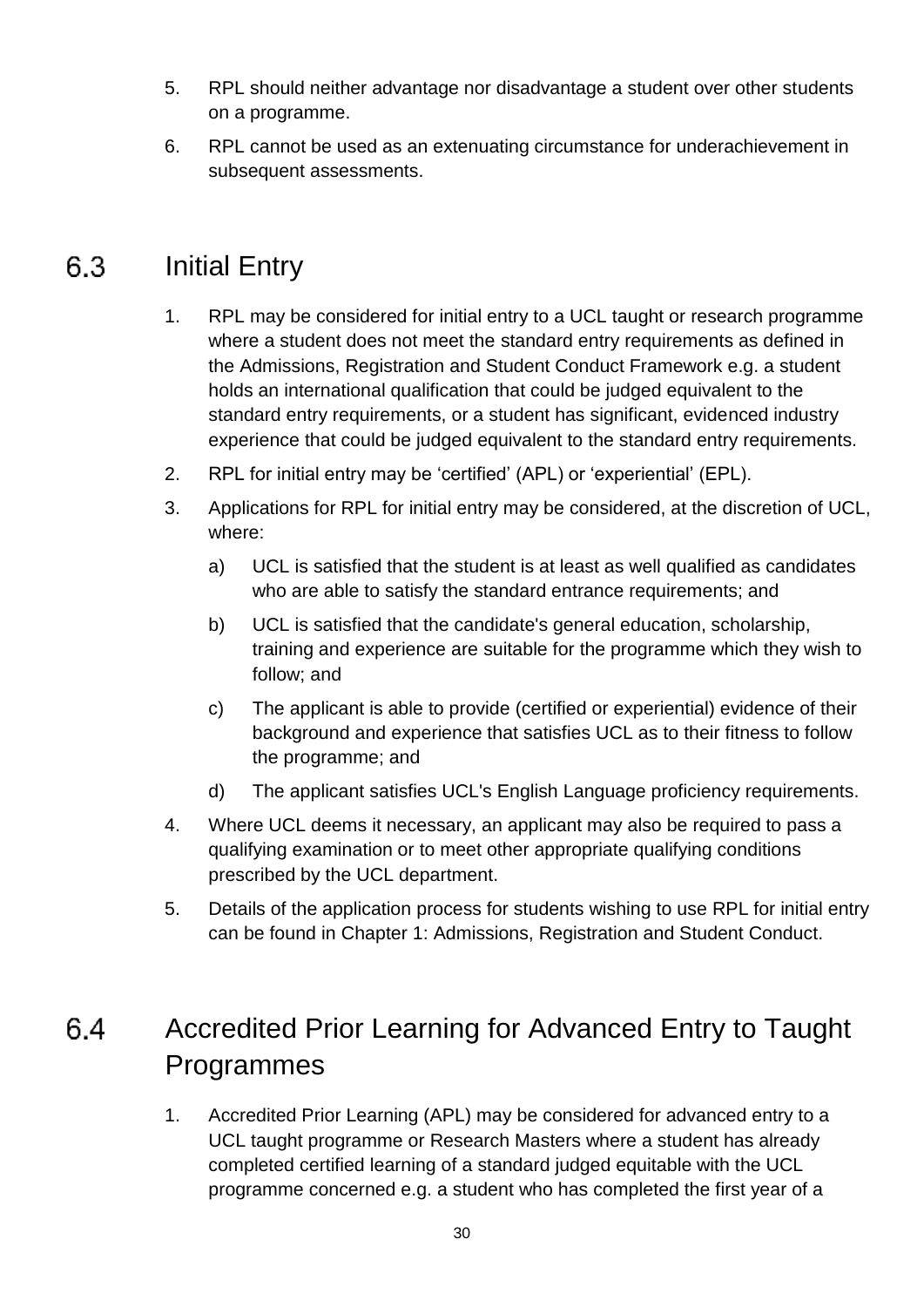cognate Honours degree at another HEI and wishes to transfer to a UCL Honours degree, or a student who has completed a PG Cert and wishes to enrol on a UCL Masters.

- 2. Applications for APL for advanced entry may be considered, at the discretion of UCL, where:
	- a) There is space for additional students on the UCL programme concerned; and
	- b) UCL is satisfied that the student is at least as well qualified as students who were able to satisfy the standard entrance requirements at initial entry; and
	- c) UCL is satisfied that the learning can adequately replace the UCL modules concerned; and
	- d) The applicant is able to provide certified evidence of their background and experience that satisfies UCL as to their fitness to follow the programme; and
	- e) The applicant satisfies UCL's English Language proficiency requirements; and
	- f) The credit has been earned at and certified by a recognised degreeawarding body whose academic standards are judged by UCL to be at least consistent with those set out in the Frameworks for Higher Education Qualifications of UK Degree-Awarding Bodies (FHEQ); and
	- g) The credit has been earned at the appropriate academic level and in an appropriate field of study; and
	- h) The learning has been completed within the last five years; and
	- i) The student has achieved the full pass mark for all modules concerned and credit has not been achieved via a condoned (compensated) pass.
- 3. Table 13 specifies the maximum number of APL credits for which a student may apply for each group of UCL qualifications:

| <b>UCL Qualification</b>        | <b>Maximum APL</b> |  |  |  |  |
|---------------------------------|--------------------|--|--|--|--|
| Certificate of Higher Education | Up to 30 credits   |  |  |  |  |
| Diploma of Higher Education     | Up to 60 credits   |  |  |  |  |
| <b>Foundation Degree</b>        | Up to 60 credits   |  |  |  |  |
| <b>Honours Degree</b>           | Up to 120 credits  |  |  |  |  |
| <b>Graduate Certificate</b>     | Up to 20 credits   |  |  |  |  |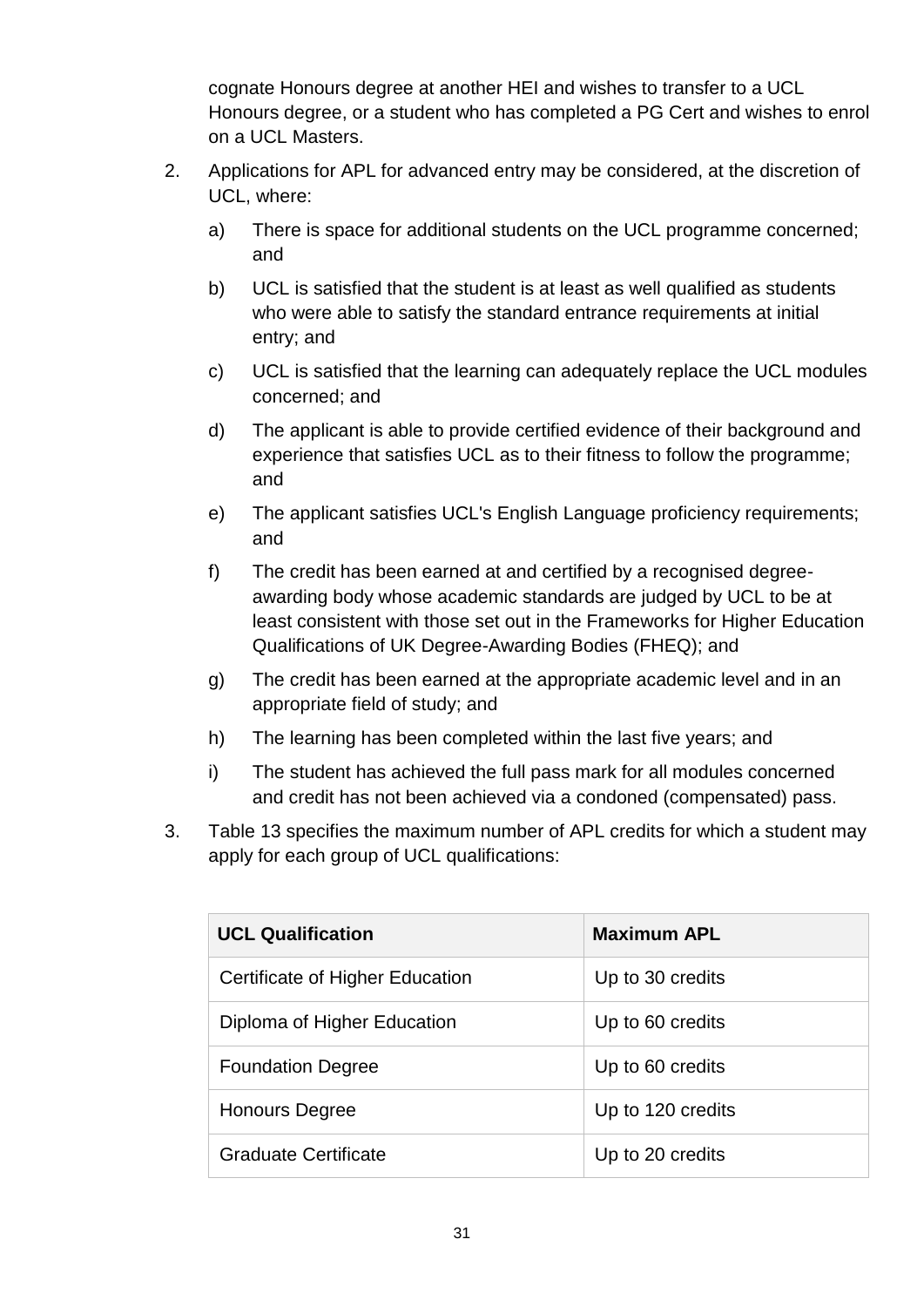| Graduate Diploma          | Up to 40 credits  |
|---------------------------|-------------------|
| Postgraduate Certificate  | Up to 30 credits  |
| Postgraduate Diploma      | Up to 60 credits  |
| <b>Integrated Masters</b> | Up to 120 credits |
| <b>Taught Masters</b>     | Up to 90 credits  |
| <b>Research Masters</b>   | Up to 90 credits  |

- 4. Applicants who have already completed a qualification may only use those credits to apply for advanced entry to a UCL programme where the original qualification is surrendered, unless the previous qualification is a constituent part of a student's professional accreditation (e.g. Qualified Teacher Status).
- 5. Where the surrender of the previous qualification would result in forfeiture of professional accreditation students may be permitted to retain their previous qualification in addition to their UCL qualification, at the discretion of UCL. The UCL transcript must clearly demonstrate which credits have been awarded directly by UCL.
- 6. Credits for modules awarded through APL are included in the total number of credits for the qualification (and, where applicable, are treated as 'complete') but are not graded nor included in the classification calculation.
- 7. Details of the application process for students wishing to use APL for advanced entry can be found in Chapter 1: Admissions, Registration and Student Conduct.

#### <span id="page-31-0"></span>6.5 Experiential Prior Learning for Advanced Entry to Taught Programmes

- 1. Experiential Prior Learning (EPL) may be considered for advanced entry to a UCL taught programme or Research Masters, at the discretion of UCL, where:
	- a) There is space for additional students on the UCL programme concerned; and
	- b) UCL is satisfied that the student is at least as well qualified as students who were able to satisfy the standard entrance requirements at initial entry; and
	- c) UCL is satisfied that the learning can adequately replace the UCL modules concerned; and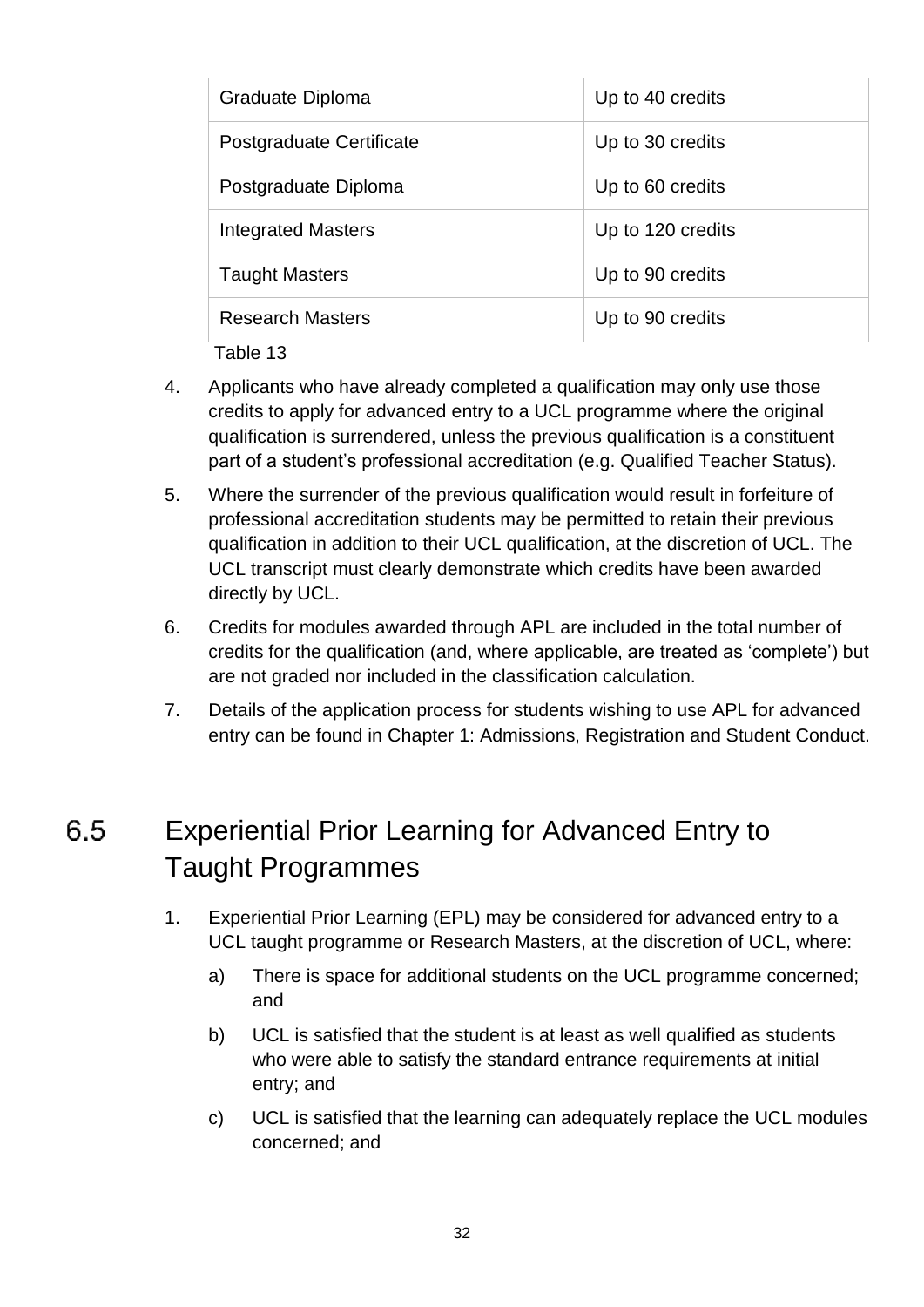- d) The applicant is able to provide evidence of their background and experience that satisfies UCL as to their fitness to follow the programme; and
- e) The applicant satisfies UCL's English Language proficiency requirements; and
- f) The learning is at an appropriate level and in an appropriate discipline; and
- g) The learning has been completed within the last five years.
- 2. Table 14 specifies the maximum number of EPL credits for which a student can apply for each group of UCL qualifications:

| <b>UCL Qualification</b>        | <b>Maximum EPL</b> |  |  |  |  |  |
|---------------------------------|--------------------|--|--|--|--|--|
| Certificate of Higher Education | Up to 30 credits   |  |  |  |  |  |
| Diploma of Higher Education     | Up to 30 credits   |  |  |  |  |  |
| <b>Foundation Degree</b>        | Up to 30 credits   |  |  |  |  |  |
| <b>Honours Degree</b>           | Up to 30 credits   |  |  |  |  |  |
| <b>Graduate Certificate</b>     | Up to 20 credits   |  |  |  |  |  |
| Graduate Diploma                | Up to 30 credits   |  |  |  |  |  |
| Postgraduate Certificate        | Up to 20 credits   |  |  |  |  |  |
| Postgraduate Diploma            | Up to 30 credits   |  |  |  |  |  |
| <b>Integrated Masters</b>       | Up to 30 credits   |  |  |  |  |  |
| <b>Taught Masters</b>           | Up to 30 credits   |  |  |  |  |  |
| <b>Research Masters</b>         | Up to 30 credits   |  |  |  |  |  |
|                                 |                    |  |  |  |  |  |

- 3. Where UCL deems it necessary, an applicant for EPL may be required to pass a qualifying examination or to meet other appropriate qualifying conditions prescribed by the UCL department.
- 4. Credits for modules awarded through EPL are included in the total number of credits for the qualification (and, where applicable, are treated as 'complete') but are not graded nor included in the classification calculation.
- 5. Details of the application process for students wishing to use EPL for advanced entry can be found in the Admissions, Registration and Student Conduct Framework.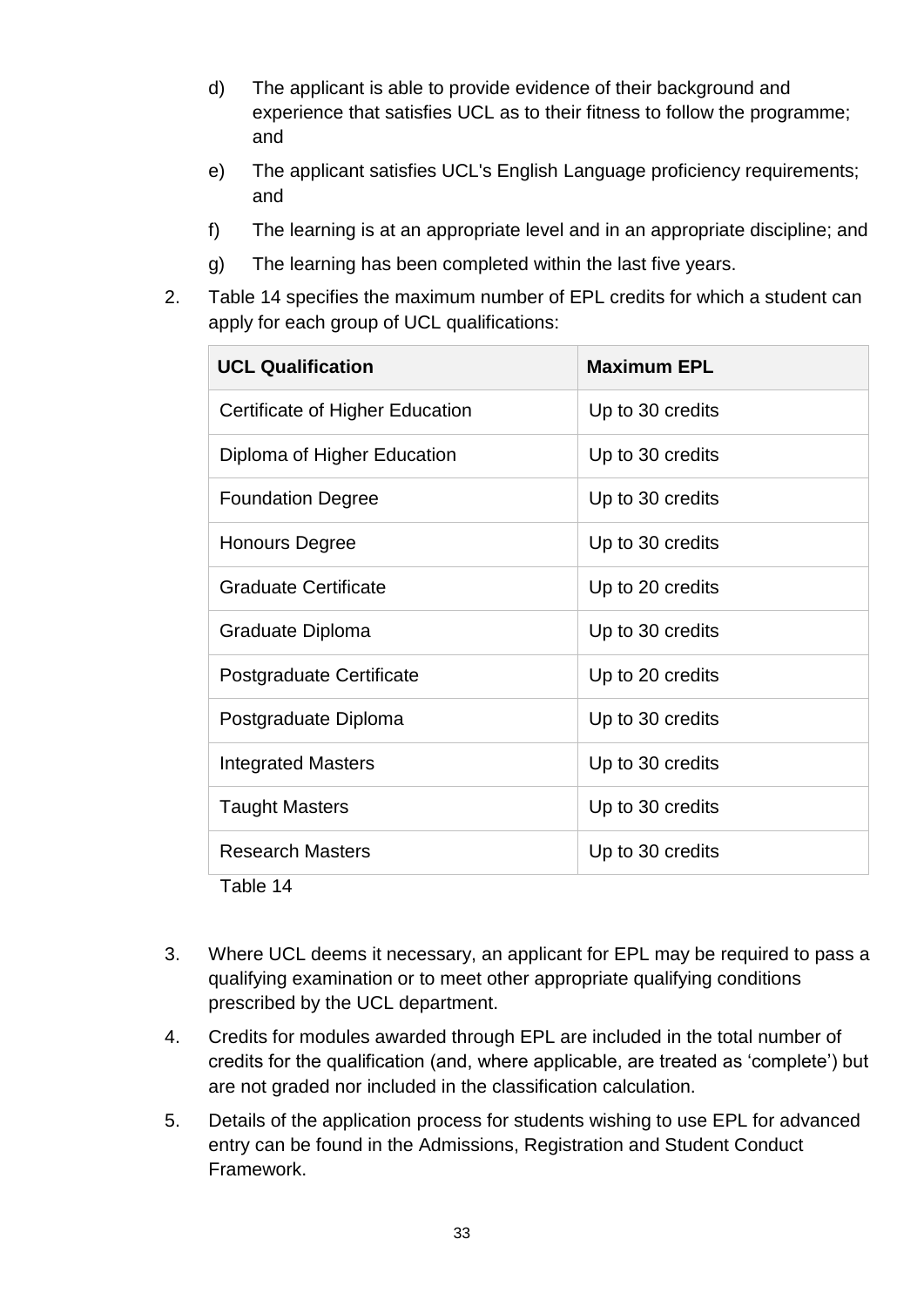#### <span id="page-33-0"></span>6.6 Advanced Entry to Research Programmes

- 1. Recognised Prior Learning (RPL) may be considered for advanced entry to a UCL research programme where a student has already completed learning of a standard judged equitable with the UCL programme concerned e.g. a student has commenced a PhD at another Higher Education Institution and wishes to transfer to a UCL PhD.
- 2. RPL is not permitted for advanced entry to Completing Research Status (CRS).
- 3. Applications for RPL for advanced entry to research programmes may be considered, at the discretion of UCL, where:
	- a) A UCL supervisor is available in the appropriate field of study; and
	- b) The learning is formally recognised by a Higher Education Institution whose academic standards are judged by UCL to be at least consistent with those set out in the Frameworks for Higher Education Qualifications of UK Degree-Awarding Bodies (FHEQ); and
	- c) The learning is at the appropriate academic level and in an appropriate field; and
	- d) The learning can adequately replace the learning from the UCL programme concerned; and
	- e) The learning has been completed within the last five years; and
	- f) The student has received research supervision for a minimum of one year.
- 4. UCL will determine the appropriate point of entry to the programme, taking the following into consideration:
	- a) The number of months of study completed on the previous programme; and
	- b) Whether or not the student has successfully upgraded to PhD; and
	- c) Any other evidence of progress such as a research log.
- 5. Once RPL is agreed, the supervisor and student must agree an upgrade and examination timetable.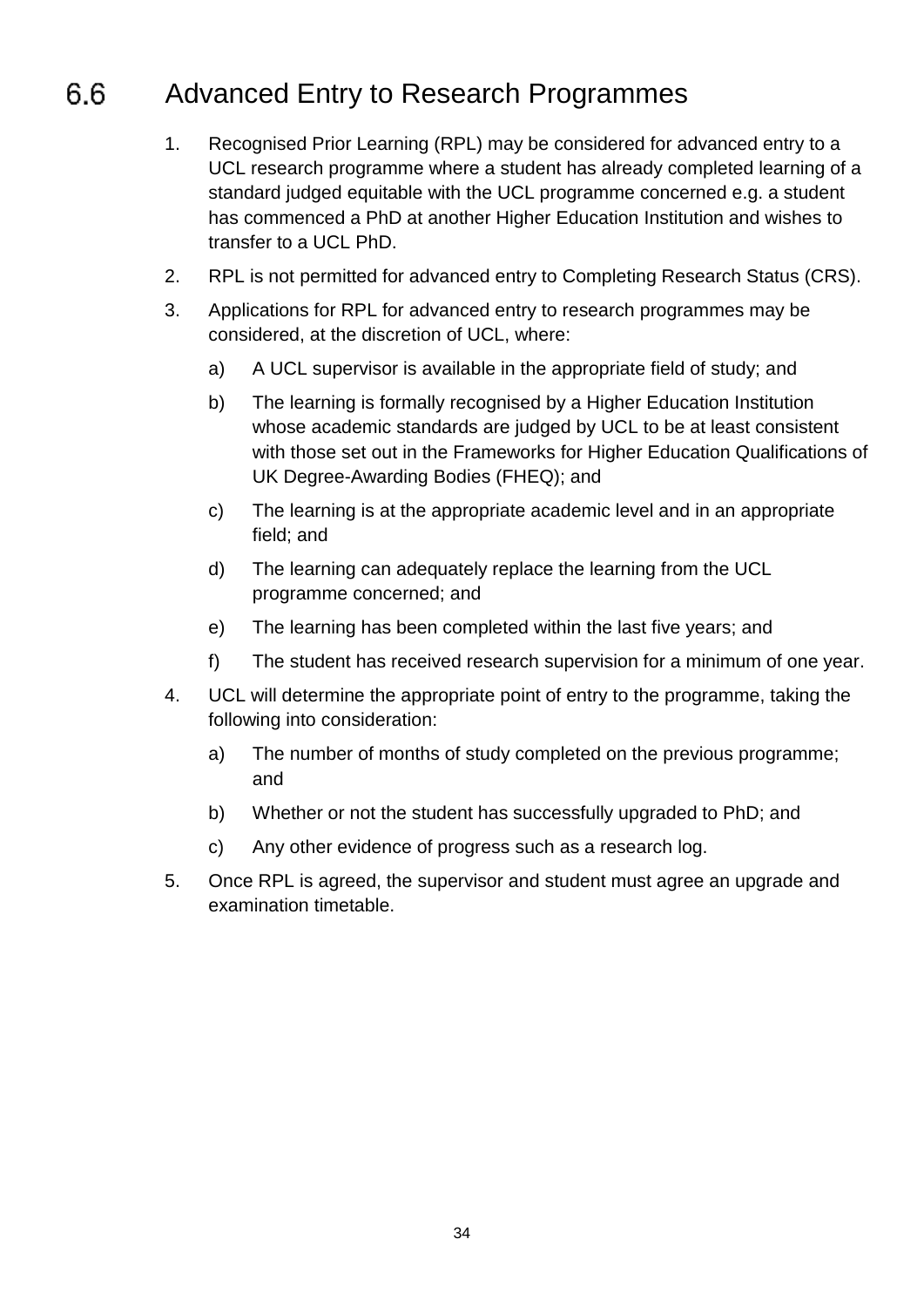#### <span id="page-34-0"></span>Life Learning Credit Framework 7

1. The Life Learning Credit Framework describes the underlying structures and credit requirements of UCL short courses including summer schools, professional development, executive education and personal learning.

#### **Definitions**

- 2. Course the term 'course' is used to refer to any life learning activity including non-credit-bearing short courses, individual credit-bearing modules and groups of credit-bearing modules.
- 3. Module a module is a self-contained, credit-rated block of learning and teaching.
- 4. Programme a programme is a UCL-approved, coherent group of modules with specified learning outcomes leading to a specified qualification in a specified field of study.
- 5. Credit credit is awarded to a learner on successful completion of the outcomes associated with a particular block of learning at a specified academic level.
- 6. Qualification a qualification is a higher education degree, diploma or certificate accredited and conferred by UCL following the successful completion of an approved programme of study.

#### <span id="page-34-1"></span> $7.1$ Non-credit-bearing Short Courses

- 1. UCL offers a range of non-credit-bearing short courses which do not lead to a UCL Higher Education qualification, or to the award of UCL credit, but which may, in some cases, result in the award of a UCL Certificate of Attendance.
- 2. Non-credit-bearing short courses must be formally approved where:
	- a) The course results in the award of a UCL Certificate of Attendance; and/ or
	- b) The course requires payment; and/ or
	- c) The course is to be managed through UCLeXtend; and/ or
	- d) The course is to be included on the Life Learning course finder website.
- 3. Details of the approval processes for non-credit-bearing short courses can be found in the Programme and Module Approval Framework.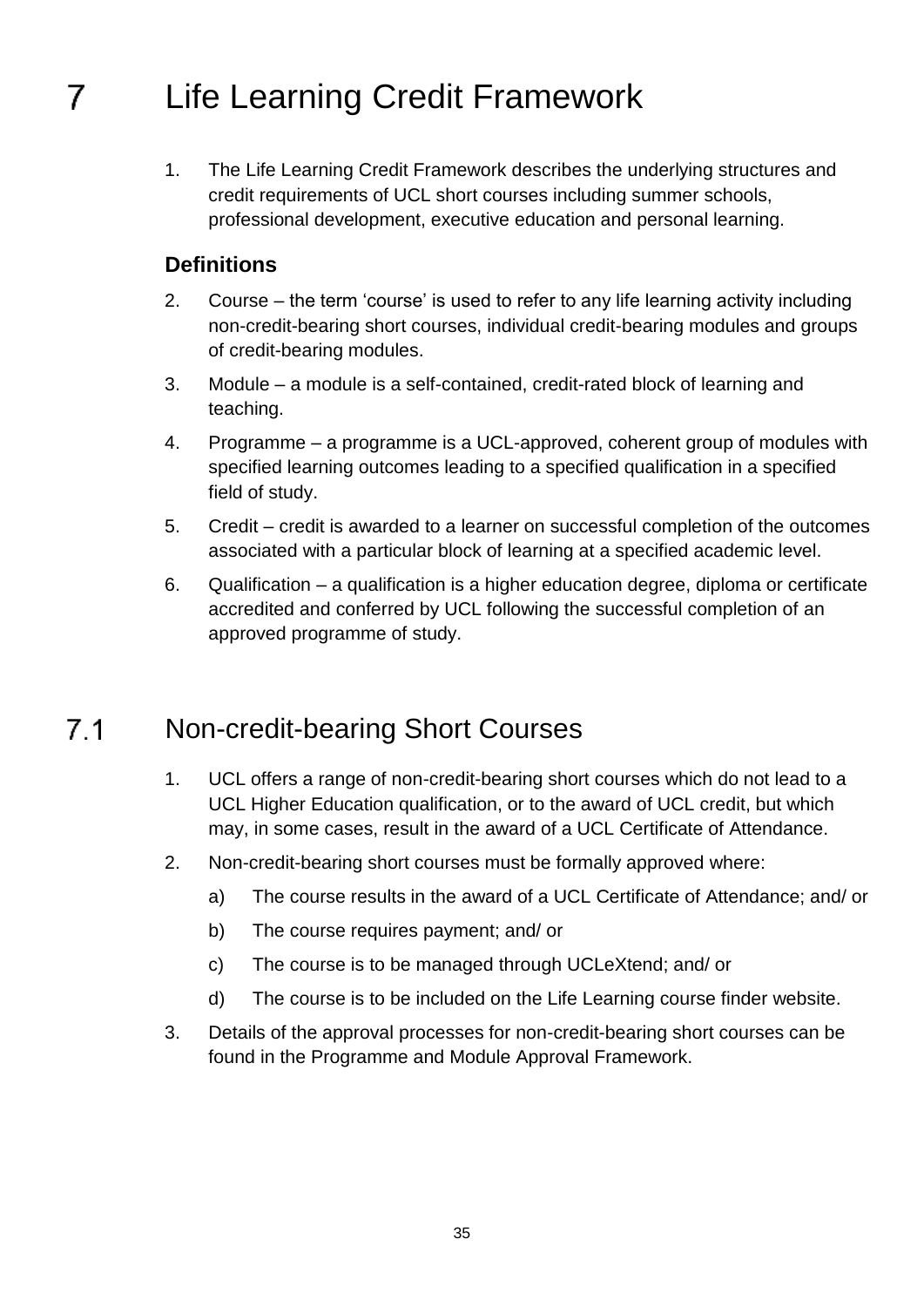#### <span id="page-35-0"></span> $7.2$ Credit-bearing Modules

- 1. Credit-bearing modules lead to the award of UCL credit. Modules may be taken as stand-alone courses or a learner may use the credit to apply for advanced entry to a UCL programme leading to a UCL qualification.
- 2. Credit-bearing modules must be:
	- a) Approved by a Programme and Module Approval Panel on behalf of Education Committee, in line with the processes defined in the Programme and Module Approval Framework.
	- b) Subject to the quality assurance requirements defined in the Quality Monitoring and Review Framework.
	- c) Subject to the regulations defined in the Assessment Framework for Taught Programmes
- 3. Credit-bearing modules must include the following defined characteristics:
	- a) A specified academic level
	- b) A specified credit-rating and associated learning hours
	- c) Approved learning outcomes
	- d) Appropriate methods of assessment
	- e) Agreed methods of quality assurance
	- f) Defined student support mechanisms
- 4. Credit-bearing modules may include specific entry requirements or prerequisites to ensure that students are able to fulfil the requirements of the module.
- 5. Credit-bearing life learning modules must be credit-rated in multiples of 5 with 5, 10, 15 and 30 credit modules being the norm. The minimum module size is 5 credits, which equates to 50 learning hours and 2.5 ECTS.
- 6. The assessment regulations on credit-bearing modules must be defined by the academic level of the module e.g. a level 6 module is subject to the undergraduate regulations and a level 7 module is subject to the taught postgraduate regulations.
- 7. UCL life learning credit is valid within UCL for five calendar years.

#### <span id="page-35-1"></span> $7.3$ Credit Accumulation and Qualifications

1. A learner who successfully completes one or more UCL Life Learning creditbearing modules may be able to use those credits to apply for advanced entry to a related UCL taught programme leading to a UCL qualification under the regulations on the [Recognition of Prior Learning.](#page-28-3)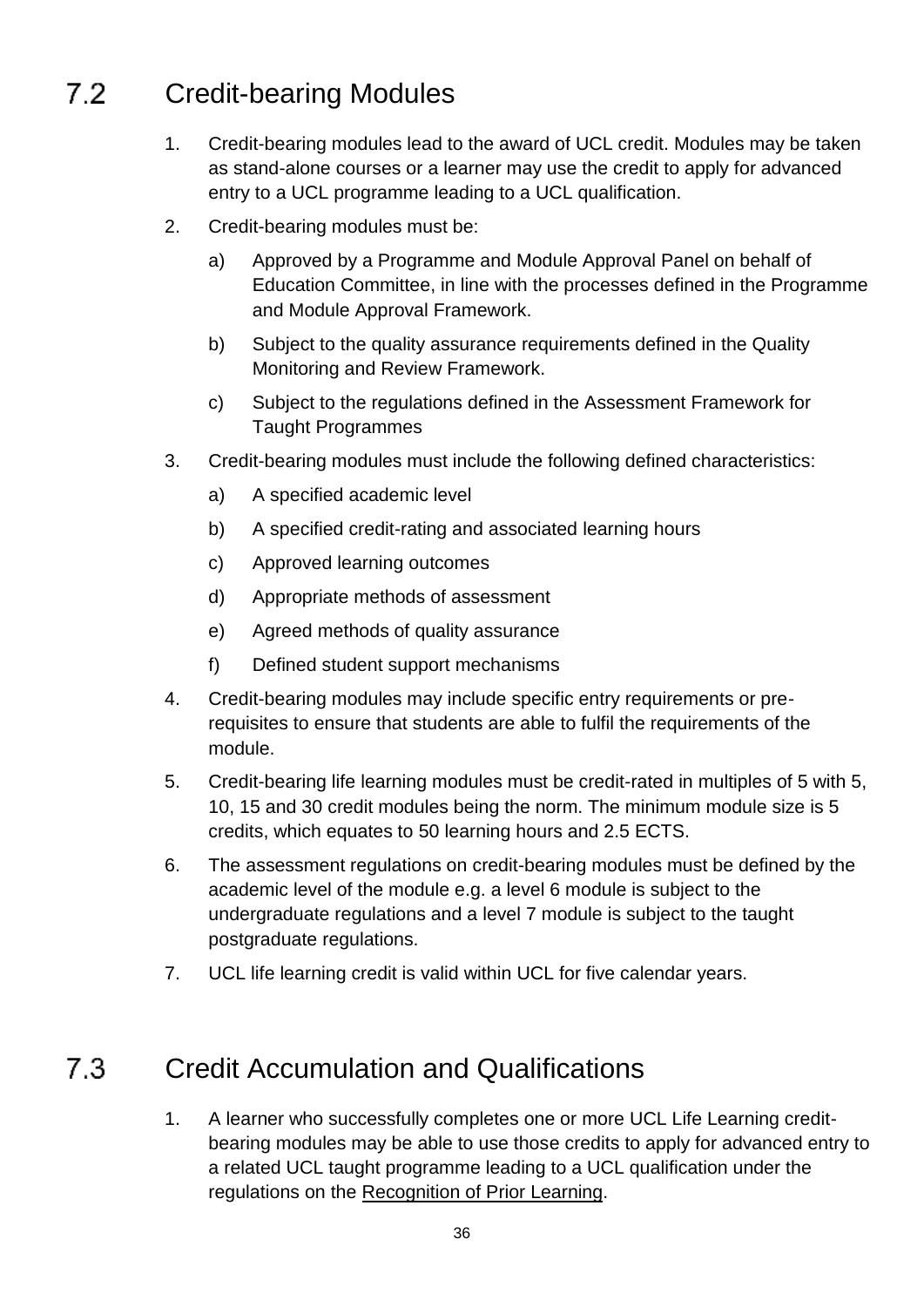- 2. All applications for advanced entry to taught programmes must meet the criteria set out in the [Recognition of Prior Learning](#page-28-3) regulations.
- 3. Applications for advanced entry to taught programmes will not be considered where the credit is more than five calendar years old.
- 4. A learner must meet the requirements of a UCL-approved programme of study in order to be awarded a UCL qualification; credits from individual modules do not automatically accrue towards a UCL qualification.
- 6. A UCL qualification cannot be achieved solely through Life Learning. Table 15 specifies the maximum number of credits which can be achieved via Life Learning for each group of UCL qualifications, in line with the maximum thresholds for the Accreditation of Prior Learning:

| <b>Maximum Life Learning Credit</b> |  |  |  |  |  |  |  |
|-------------------------------------|--|--|--|--|--|--|--|
| Up to 30 credits                    |  |  |  |  |  |  |  |
| Up to 60 credits                    |  |  |  |  |  |  |  |
| Up to 60 credits                    |  |  |  |  |  |  |  |
| Up to 120 credits                   |  |  |  |  |  |  |  |
| Up to 20 credits                    |  |  |  |  |  |  |  |
| Up to 40 credits                    |  |  |  |  |  |  |  |
| Up to 30 credits                    |  |  |  |  |  |  |  |
| Up to 60 credits                    |  |  |  |  |  |  |  |
| Up to 120 credits                   |  |  |  |  |  |  |  |
| Up to 90 credits                    |  |  |  |  |  |  |  |
| Up to 90 credits                    |  |  |  |  |  |  |  |
|                                     |  |  |  |  |  |  |  |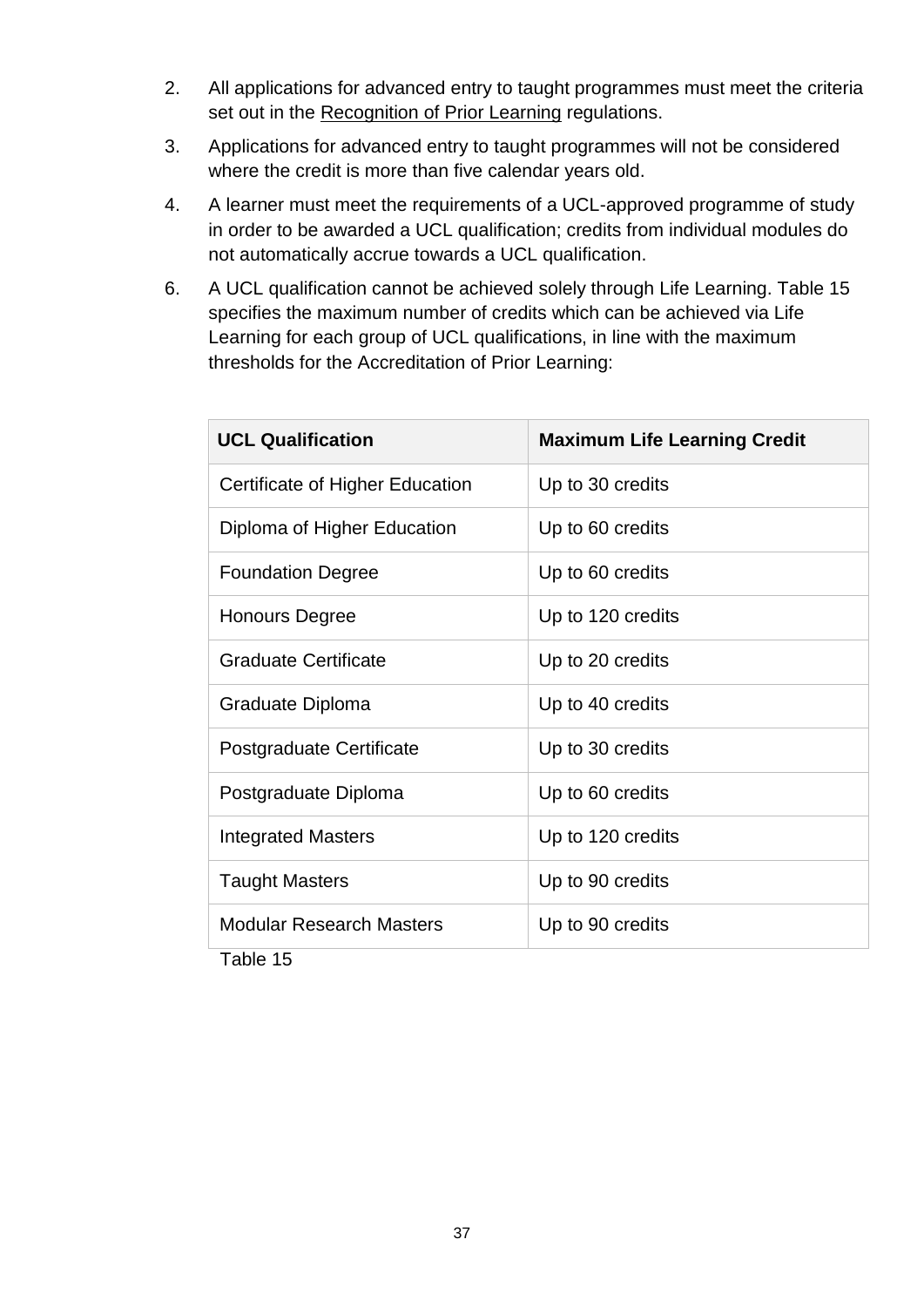#### <span id="page-37-1"></span><span id="page-37-0"></span>Threshold Qualification Requirements 8.

1. The Threshold Qualification Requirements describe the minimum academic standards expected of each programme of study leading to a UCL qualification. A programme may be approved with higher threshold standards, for example where a Professional, Statutory or Regulatory Body requires it.

#### Definitions:

- **Years of FTE study** the minimum length of time needed to complete the qualification if studied on a full-time basis (part-time modes of study are calculated pro-rata).
- **Level** the academic level at which the qualification is awarded e.g. a BSc (Hons) is awarded at level 6.
- **FHEQ Credits** the minimum number of credits needed to successfully complete the qualification, aligned to the UK Framework of Higher Education Qualifications.
- **Notional learning hours** the hours of study typically required to complete the qualification, based on a ratio of 1 FHEQ credit to 10 notional learning hours.
- **ECTS credits** the value of the UCL qualification when translated to the European Credit Transfer System (ECTS) (UCL credits are translated to ECTS at a ratio of 2:1).
- **Range of levels** the academic levels included in the qualification e.g. a 3 year BSc includes levels 4, 5 and 6.
- **Standard credits per level** the number of FHEQ credits typically studied at each academic level to achieve the qualification. The number of credits in each level may be adjusted within defined parameters to suit the needs of the individual programme/ field:
	- **Maximum credit taken at lowest level** the greatest number of credits which may be taken at the lowest academic level e.g. a BSc typically includes 120 credits at level 4 but may include as many as 150 credits at level 4.
	- **Minimum credit taken at level of qualification** the fewest number of credits which must be taken at the highest academic level e.g. a Postgraduate Diploma typically includes 120 credits at level 7 but may include as few as 90 credits at level 7.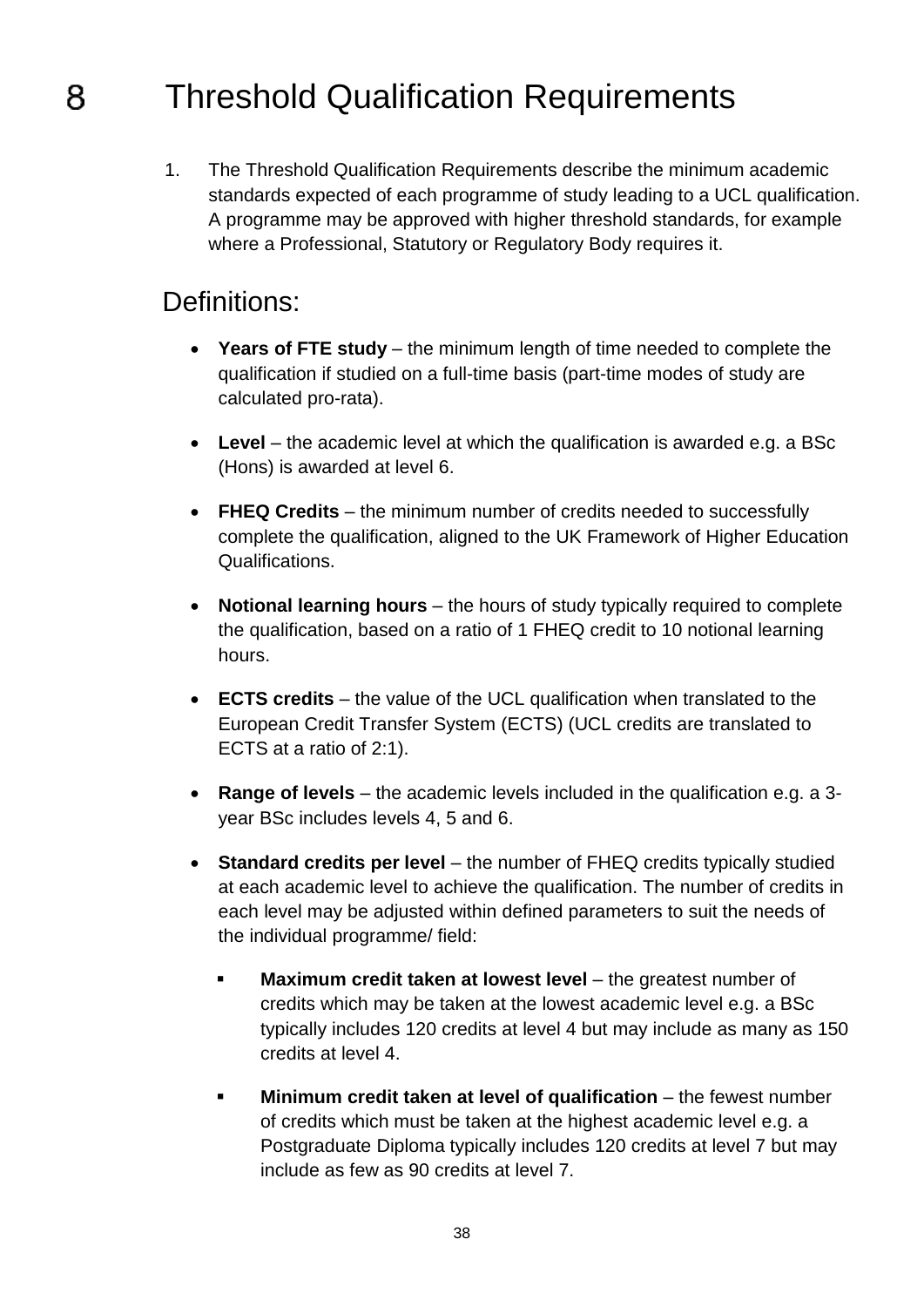**Possible Interim Qualifications** – the range of interim qualifications which may be included as an approved component of a programme of study. Not all interim qualifications are available on all programmes and students are not entitled to an interim qualification if it is not a validated part of their programme.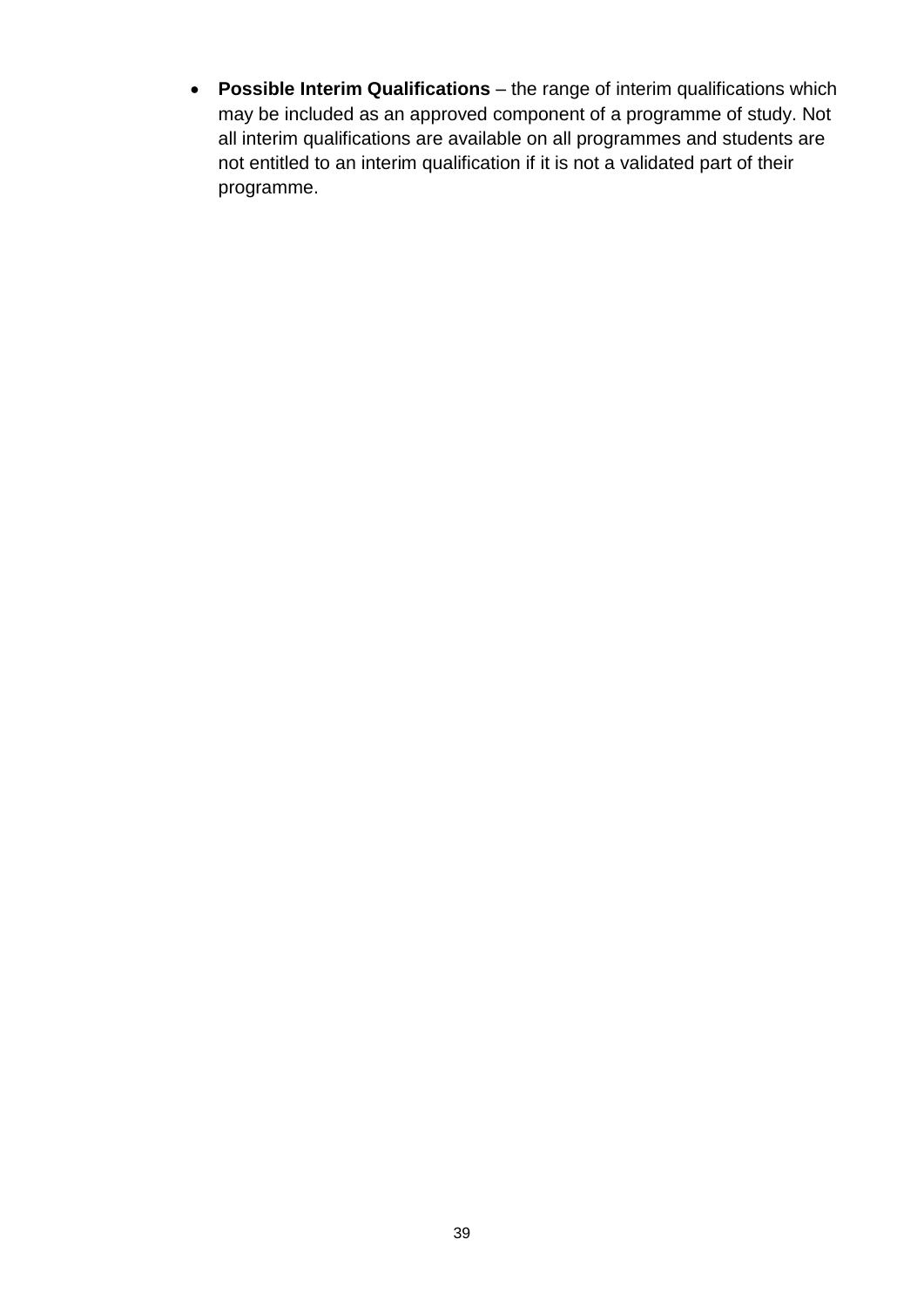#### $8.1$ Undergraduate Qualifications

<span id="page-39-0"></span>

| Qualification                                                                                                          |                        | <b>Years of FTE</b><br>study     | Level | <b>FHEQ</b><br>credits   | <b>Notional</b><br>learning<br>hours | <b>ECTS</b><br>credits | Range<br>of<br>levels    | <b>Standard credits per level</b> |                          |                          |                          | <b>Maximum credit</b><br>taken at lowest<br>level | <b>Minimum</b><br>credit taken<br>at level of<br>qualification | <b>Possible interim</b><br>qualifications |                                            |
|------------------------------------------------------------------------------------------------------------------------|------------------------|----------------------------------|-------|--------------------------|--------------------------------------|------------------------|--------------------------|-----------------------------------|--------------------------|--------------------------|--------------------------|---------------------------------------------------|----------------------------------------------------------------|-------------------------------------------|--------------------------------------------|
|                                                                                                                        |                        |                                  |       |                          |                                      |                        |                          | $\mathbf{3}$                      | $\overline{a}$           | 5 <sub>5</sub>           | 6                        | $\overline{7}$                                    |                                                                |                                           |                                            |
| <b>Basic/Introductory (level 3)</b>                                                                                    |                        |                                  |       |                          |                                      |                        |                          |                                   |                          |                          |                          |                                                   |                                                                |                                           |                                            |
| <b>University Preparatory</b><br><b>Certificate</b>                                                                    | <b>UPC</b>             | 1 academic year                  | 3     | $\overline{\phantom{a}}$ |                                      | $\tilde{\phantom{a}}$  | $\overline{\phantom{a}}$ | $\overline{\phantom{a}}$          | $\overline{\phantom{a}}$ | $\overline{\phantom{a}}$ | $\overline{\phantom{a}}$ | $\overline{\phantom{a}}$                          | $\overline{\phantom{0}}$                                       | $\overline{a}$                            | None                                       |
| First (level 4)                                                                                                        |                        |                                  |       |                          |                                      |                        |                          |                                   |                          |                          |                          |                                                   |                                                                |                                           |                                            |
| <b>Certificate in Higher</b><br><b>Education</b>                                                                       | Cert HE                | 1 academic year                  | 4     | 120                      | 1200                                 | 60                     | 4                        | $\mathbf{r}$                      | 120                      | $\overline{\phantom{a}}$ | $\blacksquare$           | $\overline{\phantom{a}}$                          | 120 at level 4                                                 | 120 at level 4                            | None                                       |
| <b>Foundation Certificate</b>                                                                                          | FC                     | 1 academic year                  | 4     | 240                      | 2400                                 | 120                    | 4                        |                                   | 120                      | 120                      | $\overline{\phantom{a}}$ | $\overline{\phantom{a}}$                          | 120 at level 4                                                 | 120 at level 4                            | None                                       |
| Intermediate (level 5)                                                                                                 |                        |                                  |       |                          |                                      |                        |                          |                                   |                          |                          |                          |                                                   |                                                                |                                           |                                            |
| Diploma in Higher<br><b>Education</b>                                                                                  | Dip HE                 | 2 academic years $\vert 5 \vert$ |       | 240                      | 2400                                 | 120                    | 4&5                      |                                   | 120                      | 120                      | $\overline{\phantom{a}}$ |                                                   | 150 at level 4                                                 | 90 at level 5                             | None                                       |
| <b>Diploma in Education</b><br>(Post-Compulsory) +<br><b>Qualified Teacher</b><br><b>Learning and Skills</b><br>status | DipEd +<br><b>QTLS</b> | 1 academic year                  | 5     | 120                      | 2400                                 | 60                     | 5                        | $\overline{a}$                    | $\overline{\phantom{a}}$ | 120                      |                          | $\overline{\phantom{a}}$                          | 120 at level 5                                                 | 120 at level 5                            | None                                       |
| <b>Foundation Degree</b>                                                                                               | <b>FD</b>              | 2 academic years $ 5 $           |       | 240                      | 2400                                 | 120                    | 4&5                      | $\overline{\phantom{a}}$          |                          | 120 120                  |                          |                                                   | 150 at level 4                                                 | 90 at level 5                             | Foundation<br>Certificate                  |
| <b>Honours Degrees (level 6)</b>                                                                                       |                        |                                  |       |                          |                                      |                        |                          |                                   |                          |                          |                          |                                                   |                                                                |                                           |                                            |
| <b>Bachelor of Arts with</b><br><b>Honours</b>                                                                         | BA (Hons)              | 3 academic years $\vert 6 \vert$ |       | 360                      | 3600                                 | 180                    | 4,5&6                    |                                   |                          | $120$   120              | 120                      |                                                   | 150 at level 4                                                 | 90 at level 6                             | Cert HE, Dip HE,<br><b>Ordinary Degree</b> |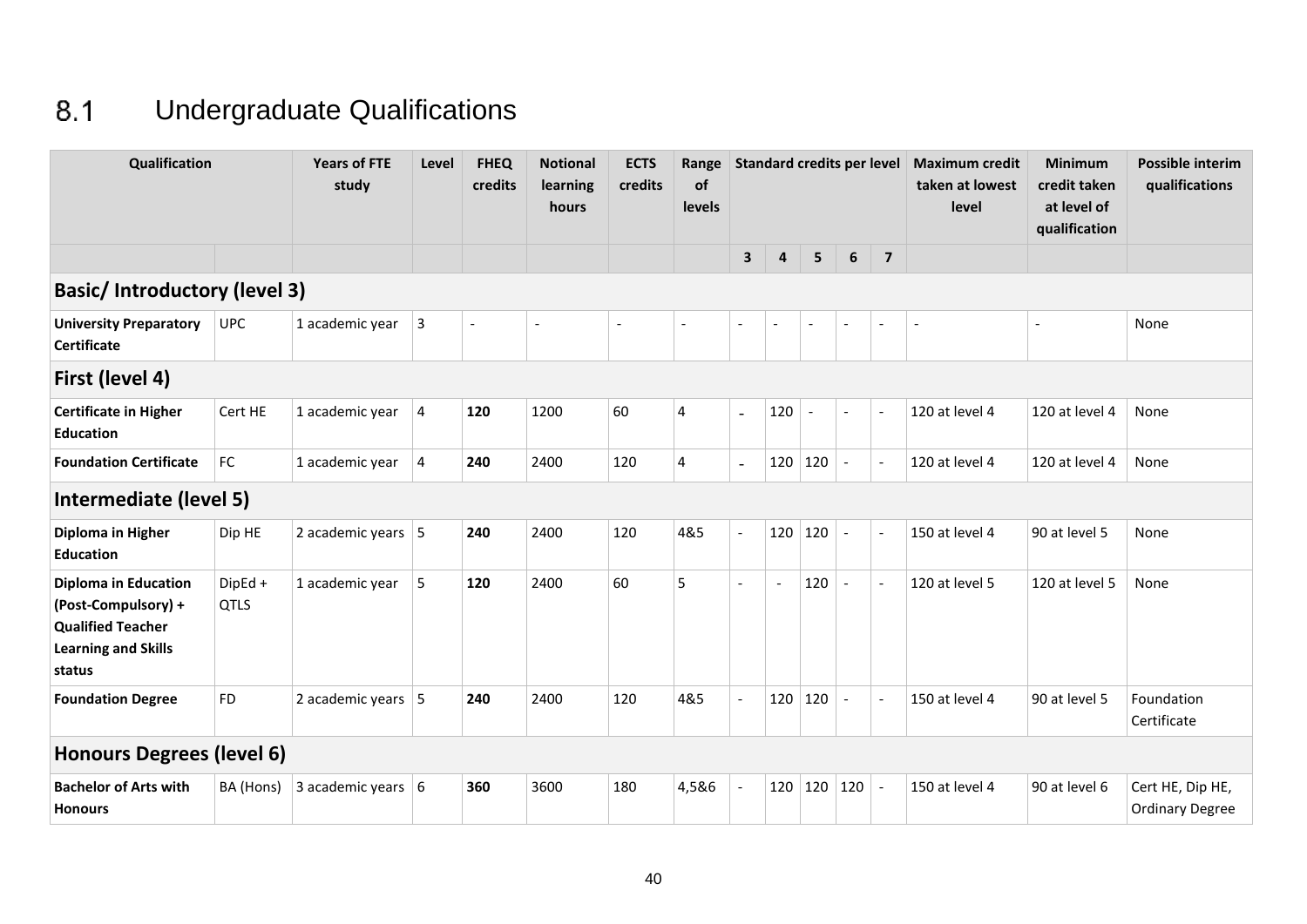| Qualification                                                    |                       | <b>Years of FTE</b><br>study                  | Level | <b>FHEQ</b><br>credits | <b>Notional</b><br>learning<br>hours | <b>ECTS</b><br>credits | Range<br>of<br><b>levels</b> | <b>Standard credits per level</b> |     |                          |                   |                          | <b>Maximum credit</b><br>taken at lowest<br>level | <b>Minimum</b><br>credit taken<br>at level of<br>qualification | <b>Possible interim</b><br>qualifications  |
|------------------------------------------------------------------|-----------------------|-----------------------------------------------|-------|------------------------|--------------------------------------|------------------------|------------------------------|-----------------------------------|-----|--------------------------|-------------------|--------------------------|---------------------------------------------------|----------------------------------------------------------------|--------------------------------------------|
|                                                                  |                       |                                               |       |                        |                                      |                        |                              | $\mathbf{3}$                      | 4   | 5                        | $\boldsymbol{6}$  | $\overline{\mathbf{z}}$  |                                                   |                                                                |                                            |
| <b>Bachelor of Arts and</b><br><b>Sciences with Honours</b>      | <b>BASc</b><br>(Hons) | 3 academic years $ 6$                         |       | 360                    | 3600                                 | 180                    | 4,5&6                        |                                   |     |                          | 120   120   120   |                          | 150 at level 4                                    | 90 at level 6                                                  | Cert HE, Dip HE,<br><b>Ordinary Degree</b> |
| <b>Bachelor of Education</b><br>with Honours                     | <b>BEd</b><br>(Hons)  | 3 academic years $\vert 6 \vert$              |       | 360                    | 3600                                 | 180                    | 4,5&6                        |                                   |     | $120$   120              | 120               |                          | 150 at level 4                                    | 90 at level 6                                                  | Cert HE, Dip HE,<br><b>Ordinary Degree</b> |
| <b>Bachelor of Engineering</b><br>with Honours                   | <b>BEng</b><br>(Hons) | 3 academic years $\vert 6 \vert$              |       | 360                    | 3600                                 | 180                    | 4,5&6                        |                                   | 120 |                          | 120 120           | $\overline{\phantom{a}}$ | 150 at level 4                                    | 90 at level 6                                                  | Cert HE, Dip HE,<br><b>Ordinary Degree</b> |
| <b>Bachelor of Fine Arts</b><br>with Honours                     | <b>BFA</b><br>(Hons)  | 3 academic years $ 6$                         |       | 360                    | 3600                                 | 180                    | 4,5&6                        | $\overline{\phantom{a}}$          |     | 360                      |                   |                          | 150 at level 4                                    | 90 at level 6                                                  | None                                       |
| <b>Bachelor of Laws with</b><br><b>Honours</b>                   | LLB (Hons)            | 3 academic years $ 6 $                        |       | 360                    | 3600                                 | 180                    | 4,5&6                        |                                   |     | 360                      |                   |                          | 150 at level 4                                    | 90 at level 6                                                  | Cert HE, Dip HE,<br><b>Ordinary Degree</b> |
| <b>Bachelor of Medicine,</b><br><b>Bachelor of Surgery</b>       | MB,BS                 | 5 academic years $6$                          |       | 600                    | 6000                                 | 300                    | 4,5&6                        |                                   |     |                          | $120$ 120 360     |                          | 120 at level 4                                    | 360 at level 6                                                 | None                                       |
| <b>Bachelor of Science</b><br>with Honours                       |                       | BSc (Hons) 3 academic years $\vert 6 \rangle$ |       | 360                    | 3600                                 | 180                    | 4,5&6                        |                                   |     |                          | $120$   120   120 |                          | 150 at level 4                                    | 90 at level 6                                                  | Cert HE, Dip HE,<br><b>Ordinary Degree</b> |
| <b>Integrated Bachelor of</b><br><b>Science with Honours</b>     | iBSc<br>(Hons)        | 1 academic year                               | 6     | 120                    | 1200                                 | 60                     | 6                            |                                   |     | $\overline{\phantom{a}}$ | 120               | $\overline{\phantom{a}}$ | 120 at level 6                                    | 120 at level 6                                                 | None                                       |
| <b>Bachelor of Science</b><br>(Economics) with<br><b>Honours</b> | BSc (Econ)<br>(Hons)  | 3 academic years $\vert 6 \vert$              |       | 360                    | 3600                                 | 180                    | 4,5&6                        |                                   | 120 |                          | 120 120           | $\overline{\phantom{a}}$ | 150 at level 4                                    | 90 at level 6                                                  | Cert HE, Dip HE,<br><b>Ordinary Degree</b> |
| <b>Ordinary Degrees (Bachelors without Honours) (level 6)</b>    |                       |                                               |       |                        |                                      |                        |                              |                                   |     |                          |                   |                          |                                                   |                                                                |                                            |
| <b>Bachelor of Arts</b>                                          | BA                    | 2.5 academic<br>years                         | 6     | 300                    | 3000                                 | 150                    | 4,5&6                        |                                   |     | $120$ 120 60             |                   |                          | 150 at level 4                                    | 60 at level 6                                                  |                                            |
| <b>Bachelor of Arts and</b><br><b>Sciences</b>                   | <b>BASc</b>           | 2.5 academic<br>years                         | 6     | 300                    | 3000                                 | 150                    | 4,5&6                        |                                   |     | 120   120   90           |                   |                          | 150 at level 4                                    | 60 at level 6                                                  |                                            |
| <b>Bachelor of Education</b>                                     | <b>BEd</b>            | 2.5 academic<br>years                         | 6     | 300                    | 3000                                 | 150                    | 4,5&6                        |                                   | 120 | 120                      | 60                |                          | 150 at level 4                                    | 60 at level 6                                                  |                                            |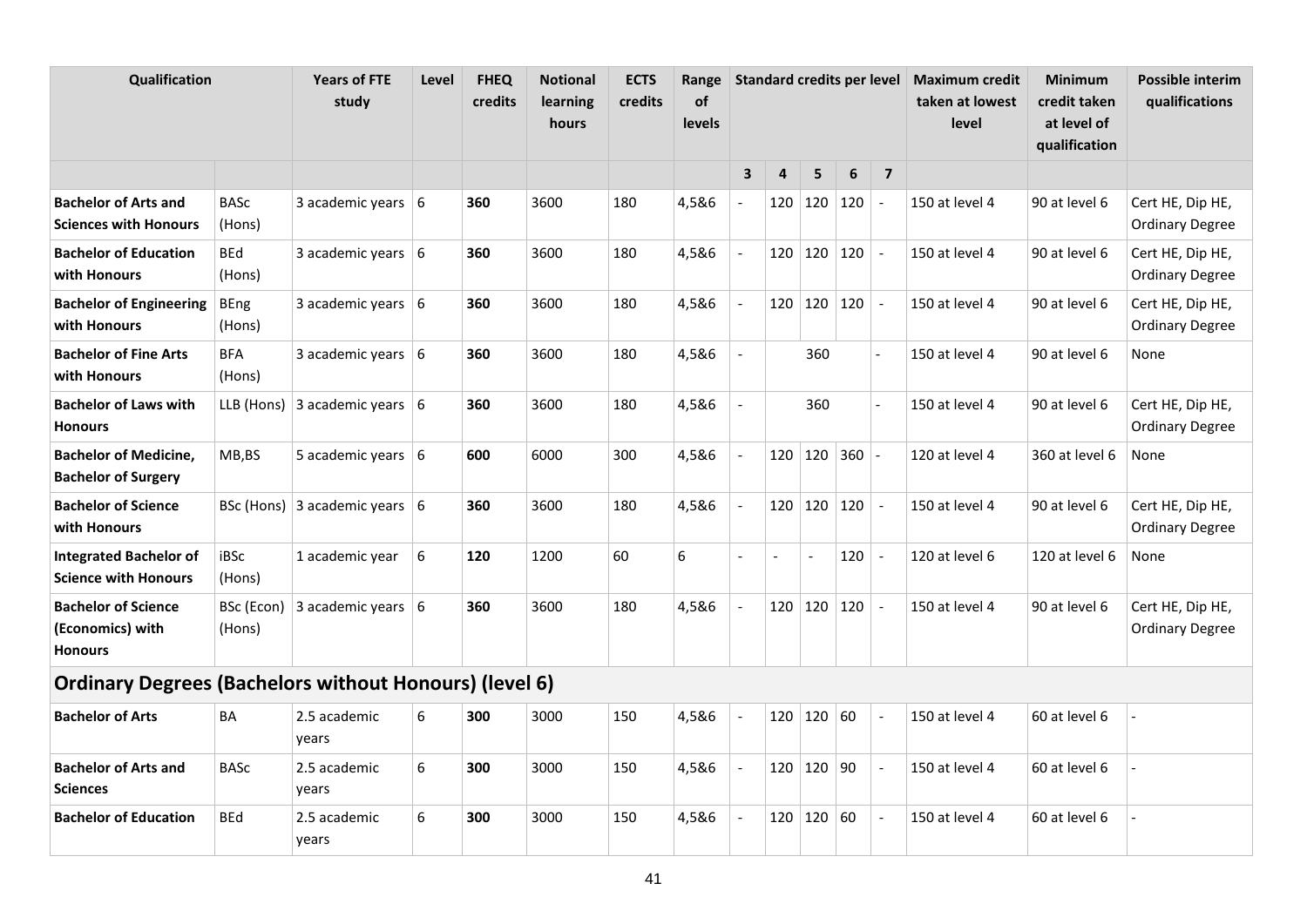| Qualification                                                                                             |                      | <b>Years of FTE</b><br>study | Level | <b>FHEQ</b><br>credits | <b>Notional</b><br>learning<br>hours | <b>ECTS</b><br>credits | Range<br>of<br><b>levels</b> |                          | Standard credits per level |                  |         |                          | <b>Maximum credit</b><br>taken at lowest<br>level | <b>Minimum</b><br>credit taken<br>at level of<br>qualification | <b>Possible interim</b><br>qualifications           |
|-----------------------------------------------------------------------------------------------------------|----------------------|------------------------------|-------|------------------------|--------------------------------------|------------------------|------------------------------|--------------------------|----------------------------|------------------|---------|--------------------------|---------------------------------------------------|----------------------------------------------------------------|-----------------------------------------------------|
|                                                                                                           |                      |                              |       |                        |                                      |                        |                              | $\overline{\mathbf{3}}$  | 4                          | 5 <sub>1</sub>   | 6       | $\overline{7}$           |                                                   |                                                                |                                                     |
| <b>Bachelor of Engineering</b>                                                                            | <b>BEng</b>          | 2.5 academic<br>years        | 6     | 300                    | 3000                                 | 150                    | 4,5&6                        | $\overline{\phantom{a}}$ |                            | $120$   120   60 |         |                          | 150 at level 4                                    | 60 at level 6                                                  |                                                     |
| <b>Bachelor of Laws</b>                                                                                   | <b>LLB</b>           | 2.5 academic<br>years        | 6     | 300                    | 3000                                 | 150                    | 4,5&6                        |                          |                            | $120$   120   90 |         |                          | 150 at level 4                                    | 60 at level 6                                                  |                                                     |
| <b>Bachelor of Science</b>                                                                                | <b>BSc</b>           | 2.5 academic<br>years        | 6     | 300                    | 3000                                 | 150                    | 4,5&6                        |                          | 120                        | 120 90           |         | $\overline{\phantom{a}}$ | 150 at level 4                                    | 60 at level 6                                                  |                                                     |
| <b>Bachelor of Science</b><br>(Economics)                                                                 | BSc (Econ)           | 2.5 academic<br>years        | 6     | 300                    | 3000                                 | 150                    | 4,5&6                        |                          | 120                        | 120 90           |         | $\overline{\phantom{a}}$ | 150 at level 4                                    | 60 at level 6                                                  |                                                     |
| <b>Graduate Certificates and Diplomas (level 6)</b>                                                       |                      |                              |       |                        |                                      |                        |                              |                          |                            |                  |         |                          |                                                   |                                                                |                                                     |
| <b>Graduate Certificate</b>                                                                               | Grad Cert            | 0.5 academic<br>years        | 6     | 60                     | 600                                  | 30                     | 5&6                          |                          |                            |                  | 60      |                          | 15 at level 5                                     | 45 at level 6                                                  | None                                                |
| <b>International</b><br><b>Professional Certificate</b><br>in Education                                   | iPgCE                | 2 calendar years             | 6     | 60                     | 600                                  | 30                     | 6                            | $\overline{a}$           | $\overline{a}$             | $\overline{a}$   | 60      | $\overline{a}$           | 60 at level 6                                     | 60 at level 6                                                  | None                                                |
| <b>Professional Certificate</b><br>in Teaching and<br>Learning                                            | <b>PCTL</b>          | 1 academic year              | 6     | 60                     | 600                                  | 30                     | 6                            | $\blacksquare$           | Ĭ.                         |                  | 60      | $\overline{\phantom{a}}$ | 60 at level 6                                     | 60 at level 6                                                  | None                                                |
| <b>Professional Graduate</b><br><b>Certificate in Education</b><br>inc Qualified Teacher<br><b>Status</b> | PgCE +<br><b>QTS</b> | 1 academic year              | 6     | 60                     | 600                                  | 30                     | 6                            | $\overline{\phantom{a}}$ | $\overline{\phantom{a}}$   | $\overline{a}$   | 60      | $\overline{\phantom{a}}$ | 60 at level 6                                     | 60 at level 6                                                  | None                                                |
| <b>Graduate Diploma</b>                                                                                   | <b>Grad Dip</b>      | 1 academic year              | 6     | 120                    | 1200                                 | 60                     | 5&6                          | $\overline{a}$           | $\overline{a}$             | $\overline{a}$   | 120     | $\overline{\phantom{a}}$ | 30 at level 5                                     | 90 at level 6                                                  | Grad Cert                                           |
| <b>Integrated Masters (level 7)</b>                                                                       |                      |                              |       |                        |                                      |                        |                              |                          |                            |                  |         |                          |                                                   |                                                                |                                                     |
| <b>Master of Engineering</b><br>with Honours                                                              | <b>MEng</b>          | 4 academic years   7         |       | 480                    | 4800                                 | 240                    | 4,5,6&<br>7                  |                          | 120                        |                  | 120 120 |                          | 120 150 at level 4                                | 120 at level 7<br>and 90 at<br>level 6                         | Cert HE, Dip HE,<br>Ordinary Degree,<br><b>BEng</b> |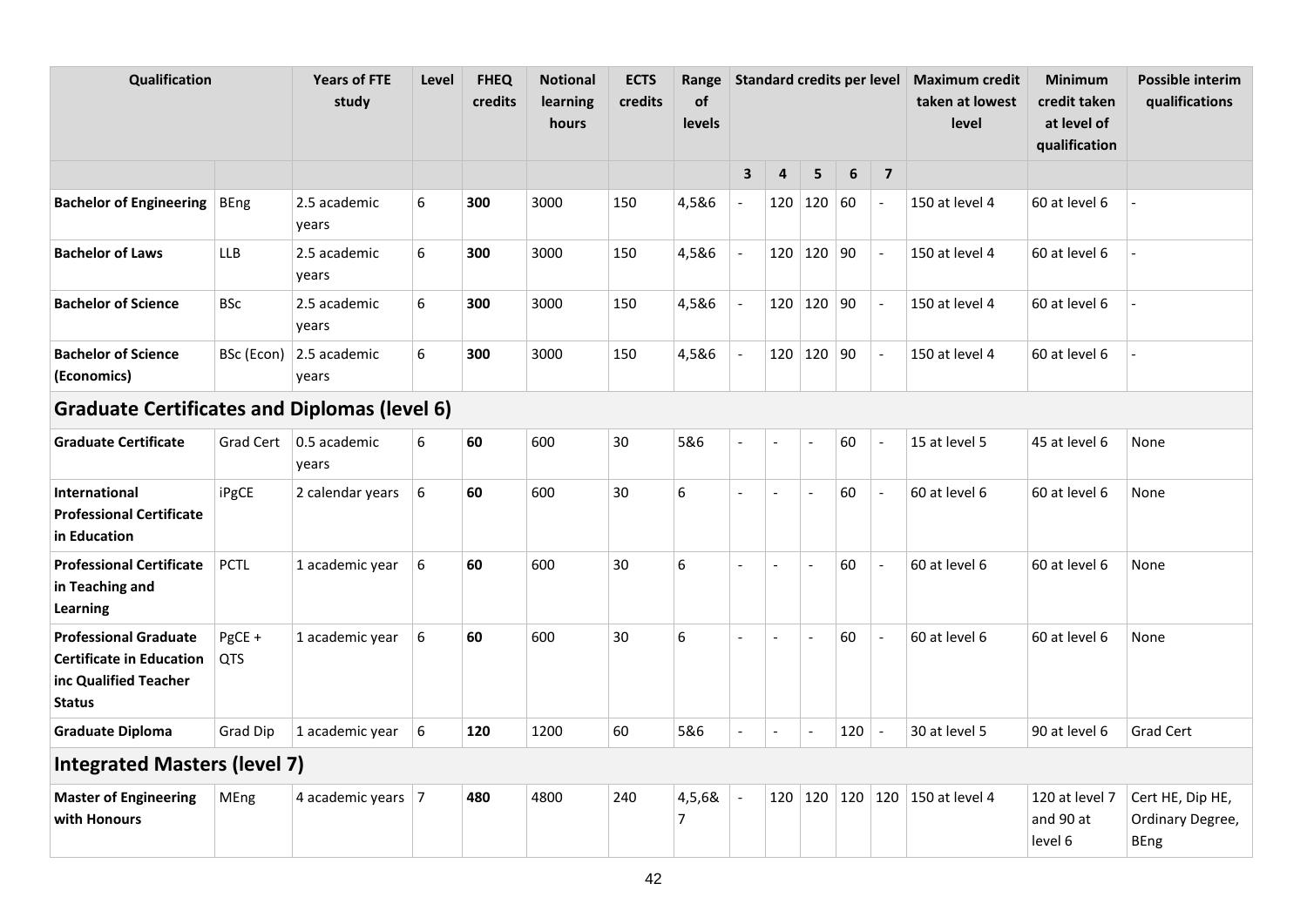| Qualification                             |               | <b>Years of FTE</b><br>study | Level | <b>FHEQ</b><br>credits | <b>Notional</b><br>learning<br>hours | <b>ECTS</b><br>credits | Range<br><b>of</b><br>levels |                         | Standard credits per level |                     |     |                | <b>Maximum credit</b><br>taken at lowest<br>level | <b>Minimum</b><br>credit taken<br>at level of<br>qualification | Possible interim<br>qualifications                 |
|-------------------------------------------|---------------|------------------------------|-------|------------------------|--------------------------------------|------------------------|------------------------------|-------------------------|----------------------------|---------------------|-----|----------------|---------------------------------------------------|----------------------------------------------------------------|----------------------------------------------------|
|                                           |               |                              |       |                        |                                      |                        |                              | $\overline{\mathbf{3}}$ | $\overline{4}$             | 5 <sup>1</sup>      | 6   | $\overline{7}$ |                                                   |                                                                |                                                    |
|                                           |               |                              |       |                        |                                      |                        |                              |                         |                            |                     |     |                |                                                   |                                                                |                                                    |
| <b>Master of Pharmacy</b><br>with Honours | <b>MPharm</b> | 4 academic years             |       | 480                    | 4800                                 | 240                    | 4,5,6&                       |                         | 120                        | 120                 | 120 |                | $120 \mid 120$ at level 4                         | 120 at level 7<br>and 120 at<br>level 6                        | Cert HE, Dip HE,<br>Ordinary Degree,<br><b>BSc</b> |
| Master in Science with<br><b>Honours</b>  | MSci          | 4 academic years             | -7    | 480                    | 4800                                 | 240                    | 4,5,6&                       |                         | 120                        | $\vert$ 120 $\vert$ | 120 |                | 120   150 at level 4                              | 120 at level 7<br>and 90 at<br>level 6                         | Cert HE, Dip HE,<br>Ordinary Degree,<br><b>BSc</b> |

#### Taught Postgraduate Qualifications  $8.2$

<span id="page-42-0"></span>

| Qualification                                                                                 |            | Years of FTE Level<br>study |  | <b>FHEQ</b><br>credits | <b>Notional</b><br>learning<br>hours | <b>ECTS</b><br>credits | Range of<br>levels |                                | <b>Standard</b><br>credits per<br>level | <b>Maximum credit</b><br>taken at lowest<br>level | <b>Minimum credit</b><br>taken at level of<br>qualification | <b>Possible interim</b><br>qualifications |
|-----------------------------------------------------------------------------------------------|------------|-----------------------------|--|------------------------|--------------------------------------|------------------------|--------------------|--------------------------------|-----------------------------------------|---------------------------------------------------|-------------------------------------------------------------|-------------------------------------------|
|                                                                                               |            |                             |  |                        |                                      |                        |                    | 6                              | $\overline{\phantom{a}}$                |                                                   |                                                             |                                           |
| <b>Postgraduate Certificates and Diplomas (level 7)</b>                                       |            |                             |  |                        |                                      |                        |                    |                                |                                         |                                                   |                                                             |                                           |
| <b>Postgraduate Certificate</b>                                                               | PG Cert    | 0.5<br>academic<br>years    |  | 60                     | 600                                  | 30                     | 6&7                | $\overline{a}$                 | 60                                      | 15 at level 6                                     | 45 at level 7                                               | None                                      |
| Postgraduate Certificate in<br><b>Education: Primary + Qualified</b><br><b>Teacher Status</b> | PGCE + QTS | 1 academic<br>year          |  | 60                     | 1200                                 | 30                     |                    | 60<br>$\overline{\phantom{0}}$ |                                         | 60 at level 7                                     | 60 at level 7                                               | PgCE                                      |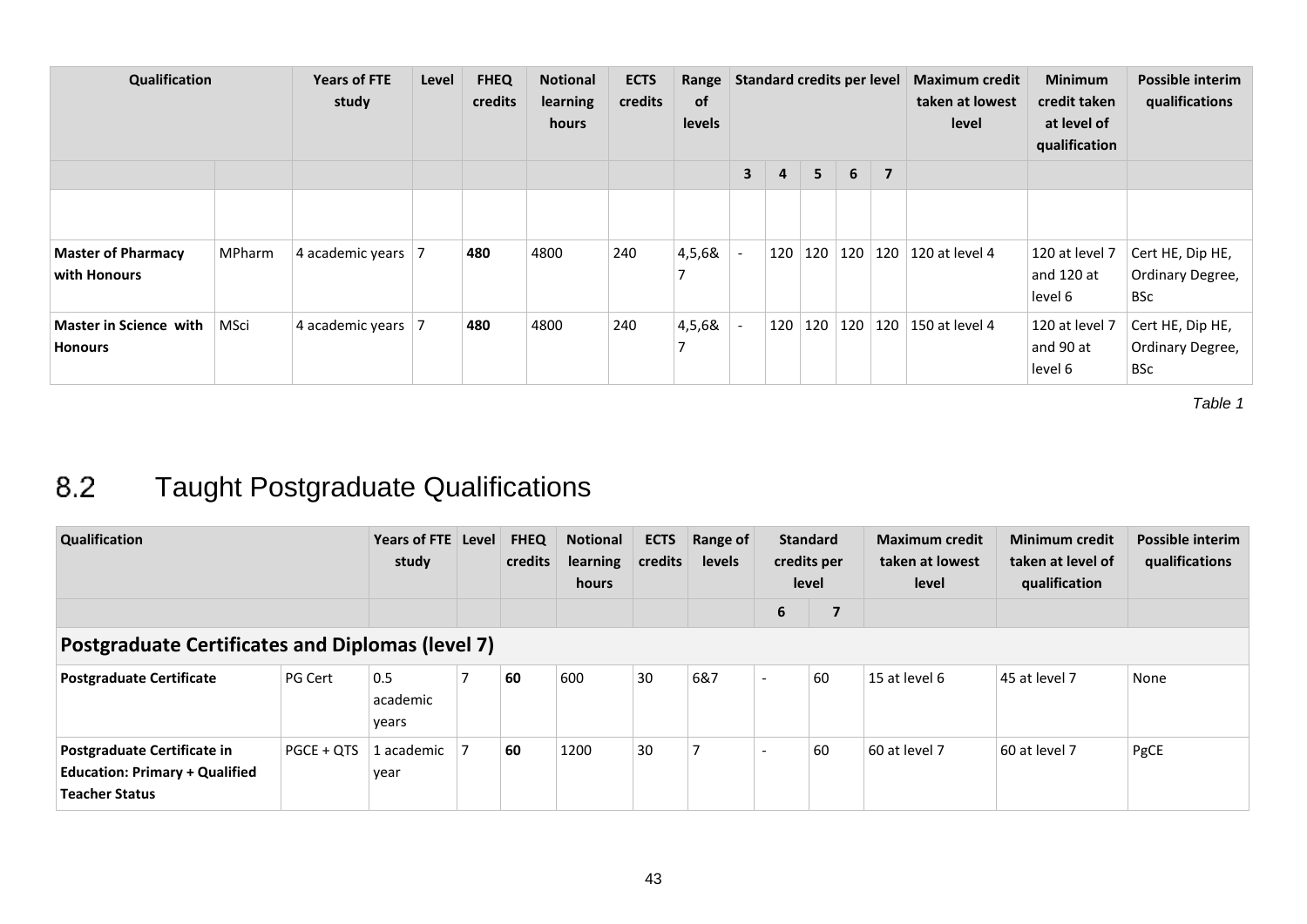| Qualification                                                                                                                          |                           | Years of FTE Level<br>study |                | <b>FHEQ</b><br>credits | <b>Notional</b><br>learning<br>hours | <b>ECTS</b><br>credits | Range of<br>levels | <b>Standard</b><br>credits per<br><b>level</b> |                         | <b>Maximum credit</b><br>taken at lowest<br>level | <b>Minimum credit</b><br>taken at level of<br>qualification | Possible interim<br>qualifications |
|----------------------------------------------------------------------------------------------------------------------------------------|---------------------------|-----------------------------|----------------|------------------------|--------------------------------------|------------------------|--------------------|------------------------------------------------|-------------------------|---------------------------------------------------|-------------------------------------------------------------|------------------------------------|
|                                                                                                                                        |                           |                             |                |                        |                                      |                        |                    | 6                                              | $\overline{\mathbf{z}}$ |                                                   |                                                             |                                    |
| Postgraduate Certificate in<br><b>Education: Secondary + Qualified</b><br><b>Teacher Status</b>                                        | PGCE + OTS                | 1 academic<br>year          | $\overline{7}$ | 60                     | 1200                                 | 30                     | $\overline{7}$     | $\overline{\phantom{a}}$                       | 60                      | 60 at level 7                                     | 60 at level 7                                               | PgCE                               |
| Postgraduate Certificate in<br><b>Education: Post-compulsory (inc</b><br>Preparing to Teach in the<br><b>Lifelong Learning Sector)</b> | PGCE +<br><b>PTLLS</b>    | 1 academic<br>year          | $\overline{7}$ | 120                    | 1200                                 | 60                     | $\overline{7}$     | 30                                             | 90                      | 30 at level 6                                     | 90 at level 7                                               | PgCE                               |
| <b>International Postgraduate</b><br><b>Certificate in Education (iPGCE)</b>                                                           | <b>iPGCE</b>              | 2 calendar<br>years         | $\overline{7}$ | 60                     | 600                                  | 30                     | $\overline{7}$     | $\overline{a}$                                 | 60                      | 60 at level 7                                     | 60 at level 7                                               | PgCE                               |
| Postgraduate Diploma                                                                                                                   | PG Dip                    | 1 academic<br>year          | 7              | 120                    | 1200                                 | 60                     | 6&7                | $\overline{\phantom{a}}$                       | 120                     | 30 at level 6                                     | 90 at level 7                                               | PG Cert                            |
| <b>Taught Masters (level 7)</b>                                                                                                        |                           |                             |                |                        |                                      |                        |                    |                                                |                         |                                                   |                                                             |                                    |
| <b>Master of Architecture</b>                                                                                                          | MArch                     | 1 calendar<br>year          | $\overline{7}$ | 180                    | 1800                                 | 90                     | 6&7                | $\overline{a}$                                 | 180                     | 30 at level 6                                     | 150 at level 7                                              | PG Cert, PG Dip                    |
| <b>Master of Architecture with ARB</b><br><b>RIBA Part 2 exemption</b>                                                                 | MArch (ARB<br>RIBA)       | 2 academic<br>years         | $\overline{7}$ | 300                    | 3000                                 | 150                    | $\overline{7}$     | $\overline{a}$                                 | 300                     | 300 at level 7                                    | 300 at level 7                                              | None                               |
| <b>Master of Arts</b>                                                                                                                  | MA                        | 1 calendar<br>year          | $\overline{7}$ | 180                    | 1800                                 | 90                     | 6&7                | $\overline{a}$                                 | 180                     | 30 at level 6                                     | 150 at level 7                                              | PG Cert, PG Dip                    |
| <b>International Master of Arts</b>                                                                                                    | MA<br>(Internation<br>al) | 2 academic<br>years         | $\overline{7}$ | 240                    | 2400                                 | 120                    | $\overline{7}$     | $\overline{a}$                                 | 240                     | 240 at level 7                                    | 240 at level 7                                              | PG Cert, PG Dip                    |
| <b>Master of Business</b><br>Administration                                                                                            | <b>MBA</b>                | 2 calendar<br>years         | $\overline{7}$ | 180                    | 1800                                 | 90                     | 6&7                | $\overline{a}$                                 | 180                     | 30 at level 6                                     | 150 at level 7                                              | PG Cert, PG Dip                    |
| <b>Master of Clinical Dentistry</b>                                                                                                    | MClinDent                 | 2 calendar<br>years         | $\overline{7}$ | 360                    | 3600                                 | 180                    | $\overline{7}$     | $\frac{1}{2}$                                  | 360                     | 360 at level 7                                    | 360 at level 7                                              | None                               |
| <b>Master of Clinical Dentistry with</b><br><b>Speciality Training</b>                                                                 | MClinDent<br>with MRD     | 3 calendar<br>years         | $\overline{7}$ | 540                    | 5400                                 | 270                    | $\overline{7}$     | $\overline{a}$                                 | 540                     | 540 at level 7                                    | 540 at level 7                                              | None                               |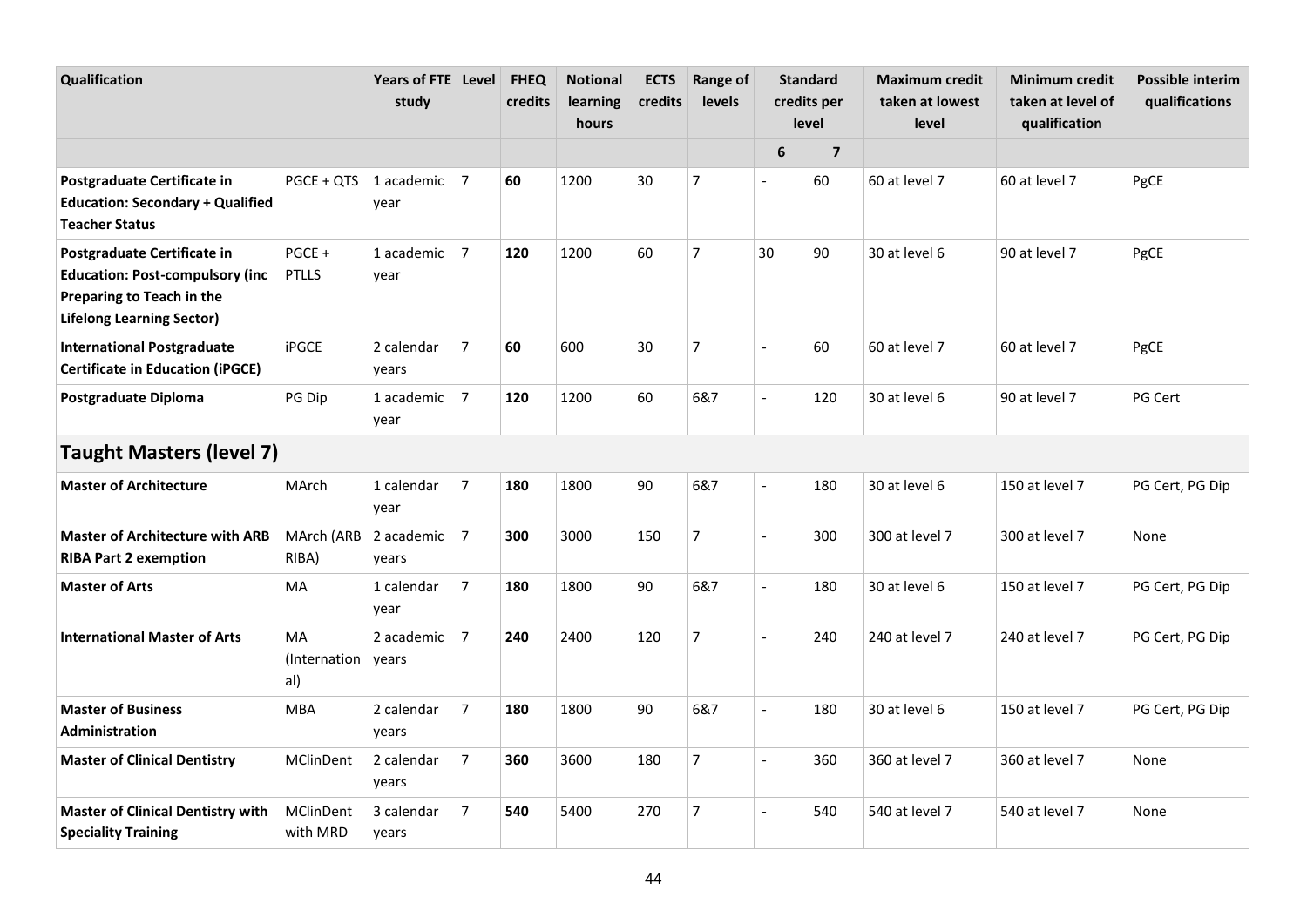| Qualification                                       |                           | Years of FTE Level<br>study |                | <b>FHEQ</b><br>credits | <b>Notional</b><br>learning<br>hours | <b>ECTS</b><br>credits | Range of<br>levels |                          | <b>Standard</b><br>credits per<br>level | <b>Maximum credit</b><br>taken at lowest<br>level | <b>Minimum credit</b><br>taken at level of<br>qualification | <b>Possible interim</b><br>qualifications |
|-----------------------------------------------------|---------------------------|-----------------------------|----------------|------------------------|--------------------------------------|------------------------|--------------------|--------------------------|-----------------------------------------|---------------------------------------------------|-------------------------------------------------------------|-------------------------------------------|
|                                                     |                           |                             |                |                        |                                      |                        |                    | 6                        | $\overline{7}$                          |                                                   |                                                             |                                           |
|                                                     | (Endodontic<br>s)/ M Endo |                             |                |                        |                                      |                        |                    |                          |                                         |                                                   |                                                             |                                           |
| <b>Master of Education (Exit Award)</b>             | MEd                       |                             | $\overline{7}$ |                        |                                      |                        |                    |                          |                                         |                                                   |                                                             |                                           |
| <b>Master of Fine Arts</b>                          | <b>MFA</b>                | 2 academic<br>years         | $\overline{7}$ | 240                    | 2400                                 | 120                    | $\overline{7}$     | $\blacksquare$           | 240                                     | 240 at level 7                                    | 240 at level 7                                              | None                                      |
| <b>Master of Laws</b>                               | <b>LLM</b>                | 1 calendar<br>year          | $\overline{7}$ | 180                    | 1800                                 | 90                     | $\overline{7}$     | $\overline{a}$           | 180                                     | 180 at level 7                                    | 180 at level 7                                              | PG Cert, PG Dip                           |
| <b>Master of Public Administration</b>              | <b>MPA</b>                | 1 calendar<br>year          | $\overline{7}$ | 180                    | 1800                                 | 90                     | 6&7                | $\blacksquare$           | 180                                     | 30 at level 6                                     | 150 at level 7                                              | PG Cert, PG Dip                           |
| <b>Executive Master of Public</b><br>Administration | <b>EMPA</b>               | 1 academic<br>year          | $\overline{7}$ | 150                    | 1500                                 | 75                     | $\overline{7}$     | $\blacksquare$           | 150                                     | 150 at level 7                                    | 150 at level 7                                              | None                                      |
| <b>Master of Science</b>                            | <b>MSc</b>                | 1 calendar<br>year          | $\overline{7}$ | 180                    | 1800                                 | 90                     | 6&7                | $\overline{\phantom{a}}$ | 180                                     | 30 at level 6                                     | 150 at level 7                                              | PG Cert, PG Dip                           |
| European Master of Science <sup>2</sup>             | Euro MSc                  | 1 calendar<br>year          | $\overline{7}$ | 120                    | 1200                                 | 60                     | $\overline{7}$     |                          | 120                                     | 120 at level 7                                    | 120 at level 7                                              | None                                      |
| <b>Master of Surgery</b>                            | <b>MS</b>                 | 1 calendar<br>year          | $\overline{7}$ | 180                    | 1800                                 | 90                     | 6&7                | $\blacksquare$           | 180                                     | 30 at level 6                                     | 150 at level 7                                              | PG Cert, PG Dip                           |
| <b>Master of Teaching</b>                           | MTeach                    | 2-3 calendar $ 7 $<br>years |                | 180                    | 1800                                 | 90                     | 6&7                | $\blacksquare$           | 180                                     | 30 at level 6                                     | 150 at level 7                                              | PG Cert, PG Dip                           |
| <b>Master of Teaching and Learning</b>              | MTL                       | 2-3 calendar $ 7$<br>years  |                | 180                    | 1800                                 | 90                     | 6&7                | $\blacksquare$           | 180                                     | 30 at level 6                                     | 150 at level 7                                              | PG Cert, PG Dip                           |

<u>.</u>

<sup>&</sup>lt;sup>2</sup> By central UCL approval, the European Master of Science is weighted at 60 ECTS so that it is aligned with other partner universities in the programme consortium.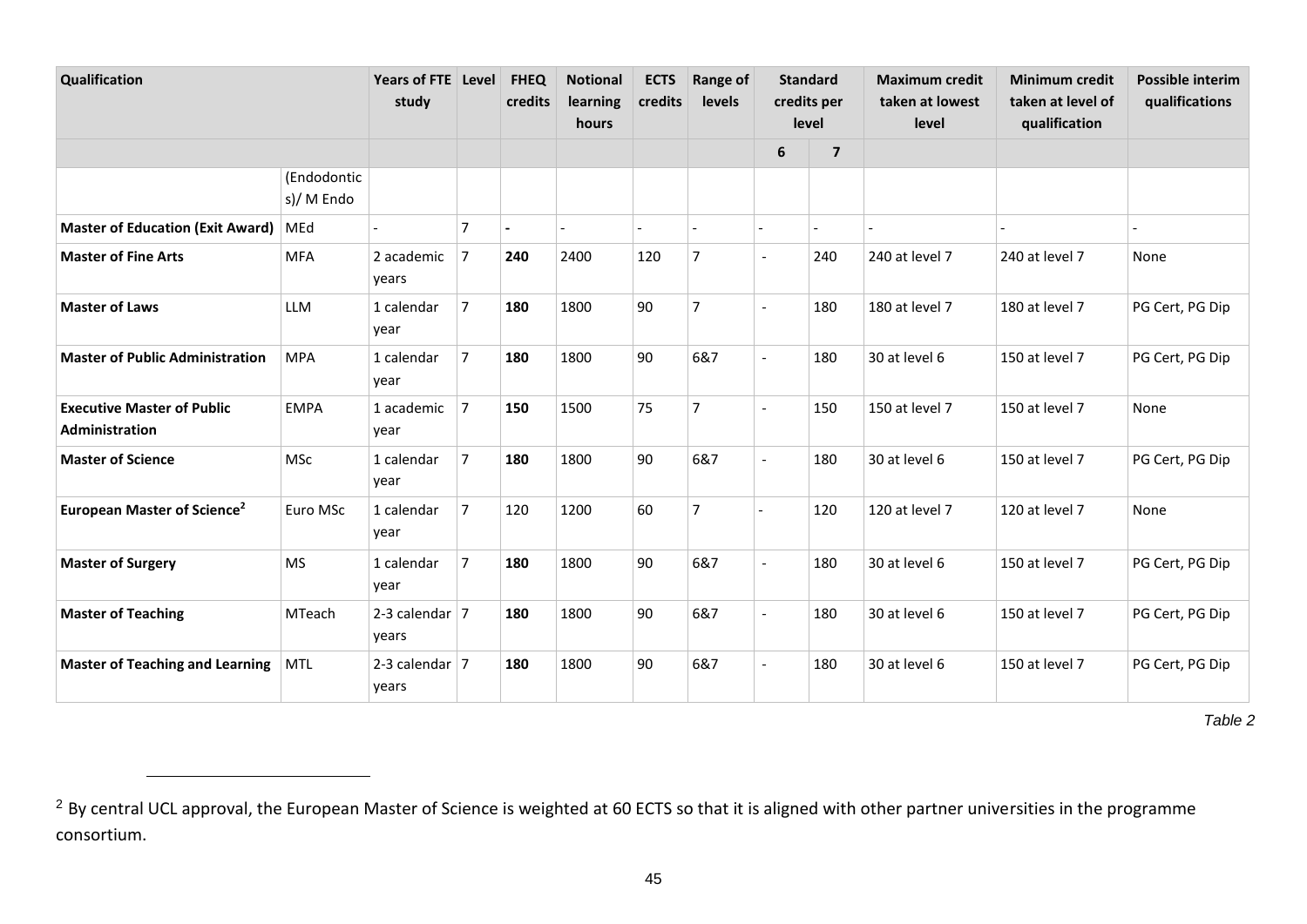#### 8.3 Postgraduate Research Qualifications

<span id="page-45-0"></span>

| Qualification                                                                    |               | <b>Years of FTE study</b>                               | Level          | <b>FHEQ</b><br>credits | <b>Notional</b><br>learning<br>hours | <b>ECTS</b><br>credits | Range<br>of<br>levels |                          |     | <b>Standard credits per level</b> |                          |     | <b>Minimum</b><br>credit taken<br>credit taken<br>at level of | <b>Possible interim</b><br>qualifications |                       |
|----------------------------------------------------------------------------------|---------------|---------------------------------------------------------|----------------|------------------------|--------------------------------------|------------------------|-----------------------|--------------------------|-----|-----------------------------------|--------------------------|-----|---------------------------------------------------------------|-------------------------------------------|-----------------------|
|                                                                                  |               |                                                         |                |                        |                                      |                        |                       | 4                        | 5   | 6                                 | $\overline{\mathbf{z}}$  | 8   | at lowest<br><b>level</b>                                     | qualification                             |                       |
| Research Masters (level 7)                                                       |               |                                                         |                |                        |                                      |                        |                       |                          |     |                                   |                          |     |                                                               |                                           |                       |
| <b>Master of Research</b>                                                        | <b>MRes</b>   | 1 calendar year                                         | $\overline{7}$ | 180                    | 1800                                 | 90                     | 6&7                   | $\overline{a}$           |     | $\overline{a}$                    | 180                      |     | 30 at level 6                                                 | 150 at level 7                            | PG Cert, PG Dip       |
| <b>Master of Philosophy</b>                                                      | MPhil         | 2 calendar years                                        | $\overline{7}$ | $\overline{a}$         |                                      | $\overline{a}$         | $\overline{7}$        |                          |     | $\overline{a}$                    |                          |     |                                                               |                                           | None                  |
| <b>Master of Philosophical</b><br><b>Studies</b>                                 | MPhilStud     | 2 calendar years                                        | $\overline{7}$ | 360                    | 3600                                 | 180                    | 7                     |                          |     |                                   | 360                      |     | 360 at level 7                                                | 360 at level 7                            | None                  |
| Doctorates (level 8)                                                             |               |                                                         |                |                        |                                      |                        |                       |                          |     |                                   |                          |     |                                                               |                                           |                       |
| <b>Doctor of Philosophy</b>                                                      | PhD           | 3 calendar years                                        | 8              |                        | $\overline{a}$                       |                        |                       | $\overline{\phantom{a}}$ |     | $\overline{a}$                    | $\overline{a}$           |     |                                                               |                                           | MPhil                 |
| <b>Doctor in Engineering</b>                                                     | EngD          | 3 calendar years                                        | 8              |                        |                                      |                        |                       |                          |     | $\overline{a}$                    |                          |     |                                                               |                                           | None                  |
| <b>Doctor of Medicine</b><br>(Research)                                          | MD(Res)       | 2 calendar years                                        | 8              |                        |                                      |                        |                       |                          |     |                                   |                          |     |                                                               |                                           | None                  |
| <b>Doctor in Public</b><br>Administration                                        | <b>DPA</b>    | 4 calendar years                                        | 8              |                        |                                      |                        |                       |                          |     | $\overline{\phantom{a}}$          | $\overline{\phantom{a}}$ |     |                                                               |                                           | <b>MRes</b>           |
| <b>Integrated Doctorates (level 8)</b>                                           |               |                                                         |                |                        |                                      |                        |                       |                          |     |                                   |                          |     |                                                               |                                           |                       |
| <b>Integrated Research</b><br><b>Masters and Doctor of</b><br>Philosophy         | MRes/<br>PhD  | 1-year Research<br>Masters + 3-year<br>PhD              | 8              | 180                    | 1800+                                | 90                     | 7&8                   | $\overline{\phantom{a}}$ |     | $\sim$                            | 180                      | n/a | 30 at level 6                                                 | 2 years PhD<br>registration               | MRes,<br><b>MPhil</b> |
| <b>Integrated Research</b><br><b>Masters and Doctor in</b><br><b>Engineering</b> | MRes/<br>EngD | 1-year Research<br>Masters + 3-year<br>EngD             | 8              | 180                    | 1800+                                | 90                     | 7&8                   | $\overline{\phantom{a}}$ |     | $\sim$                            | 180                      | n/a | 30 at level 6                                                 | 2 years EngD<br>registration              | MRes,<br>MPhil        |
| <b>Integrated Bachelor of</b><br><b>Medicine, Bachelor of</b>                    | <b>MBPhD</b>  | 10 years (5 calendar<br>years MBBS + 1<br>calendar year | 6&8            | 600                    | 6000+                                | 300                    | 4,5,6&<br>8           | 120                      | 120 | 360                               | $\overline{\phantom{a}}$ | n/a | 120 at level 4                                                | 3 years PhD<br>registration               | MPhil                 |